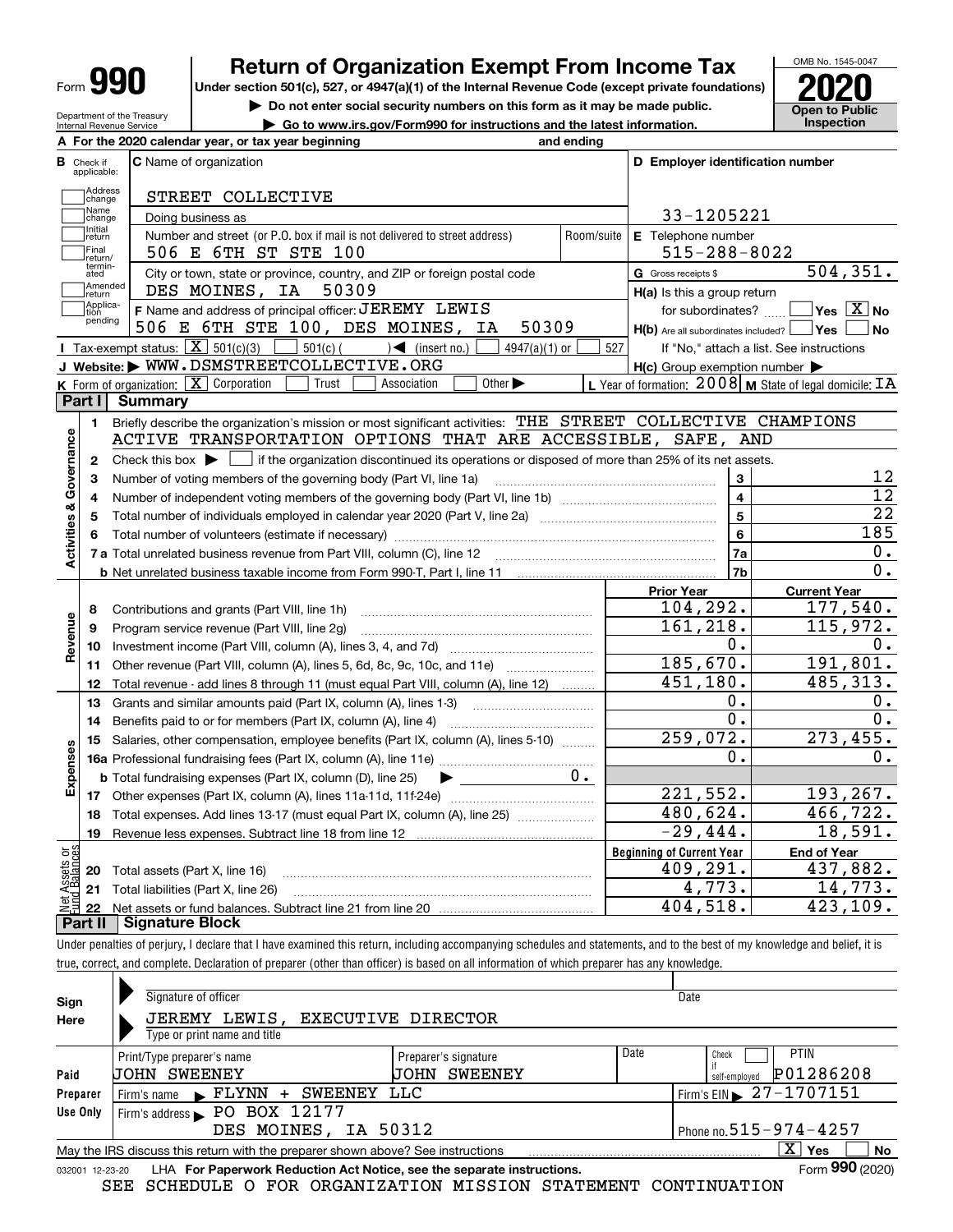|              | 33-1205221<br>STREET COLLECTIVE<br>Page 2<br>Form 990 (2020)                                                                                                    |
|--------------|-----------------------------------------------------------------------------------------------------------------------------------------------------------------|
|              | <b>Statement of Program Service Accomplishments</b><br>Part III                                                                                                 |
|              | $\overline{\mathbf{x}}$                                                                                                                                         |
| 1            | Briefly describe the organization's mission:                                                                                                                    |
|              | THE STREET COLLECTIVE CHAMPIONS ACTIVE TRANSPORTATION OPTIONS THAT ARE                                                                                          |
|              | ACCESSIBLE, SAFE, AND ENJOYABLE FOR EVERYONE.                                                                                                                   |
|              |                                                                                                                                                                 |
|              |                                                                                                                                                                 |
| $\mathbf{2}$ | Did the organization undertake any significant program services during the year which were not listed on the                                                    |
|              | $\boxed{\phantom{1}}$ Yes $\boxed{\text{X}}$ No<br>prior Form 990 or 990-EZ?                                                                                    |
|              | If "Yes," describe these new services on Schedule O.                                                                                                            |
| 3            | $\boxed{\phantom{1}}$ Yes $\boxed{\text{X}}$ No<br>Did the organization cease conducting, or make significant changes in how it conducts, any program services? |
|              | If "Yes," describe these changes on Schedule O.                                                                                                                 |
| 4            | Describe the organization's program service accomplishments for each of its three largest program services, as measured by expenses.                            |
|              | Section 501(c)(3) and 501(c)(4) organizations are required to report the amount of grants and allocations to others, the total expenses, and                    |
|              | revenue, if any, for each program service reported.                                                                                                             |
| 4a           | $27,433$ . including grants of \$<br>1,000.<br>(Expenses \$<br>) (Revenue \$<br>(Code:                                                                          |
|              | FUNDRAISING: INDIVIDUAL DONATIONS COME IN ONLINE,<br>THROUGH THE SHOP, AND                                                                                      |
|              | DIRECT APPEALS.                                                                                                                                                 |
|              |                                                                                                                                                                 |
|              |                                                                                                                                                                 |
|              |                                                                                                                                                                 |
|              |                                                                                                                                                                 |
|              |                                                                                                                                                                 |
|              |                                                                                                                                                                 |
|              |                                                                                                                                                                 |
|              |                                                                                                                                                                 |
|              |                                                                                                                                                                 |
|              |                                                                                                                                                                 |
| 4b.          | 154, 346. including grants of \$<br>212, 290.<br>(Expenses \$<br>) (Revenue \$<br>(Code:<br>SHOP: PROVIDED A WORKSHOP FOR THE COMMUNITY TO COME LEARN ABOUT     |
|              | CYCLING, BICYCLE MECHANICS, AND COMMUNITY EMPOWERMENT. DONATED                                                                                                  |
|              | REFURBISHED BIKES FOCUSING ON LOW-INCOME CHILDREN AND FAMILIES AND                                                                                              |
|              | PERSONS WITH HEALTH OR WELLNESS DIFFICULTIES. OPERATED AN EARN-A-BIKE                                                                                           |
|              | PROGRAM.                                                                                                                                                        |
|              |                                                                                                                                                                 |
|              |                                                                                                                                                                 |
|              |                                                                                                                                                                 |
|              |                                                                                                                                                                 |
|              |                                                                                                                                                                 |
|              |                                                                                                                                                                 |
|              |                                                                                                                                                                 |
| 4c           | 105, 167.<br>151, 673. including grants of \$<br>(Code:<br>(Expenses \$<br>) (Revenue \$                                                                        |
|              | B-CYCLE: OPERATED A REGIONAL BIKE-SHARING. SET UP KIOSKS AND BIKES FOR                                                                                          |
|              | SHORT TRIPS. PROGRAM OFFERS TRANSPORTATION ALTERNATIVE TO AUTO USAGE,                                                                                           |
|              | REDUCTION OF<br>CARBON FOOTPRINT,<br>AND WELLNESS BENEFITS.                                                                                                     |
|              |                                                                                                                                                                 |
|              |                                                                                                                                                                 |
|              |                                                                                                                                                                 |
|              |                                                                                                                                                                 |
|              |                                                                                                                                                                 |
|              |                                                                                                                                                                 |
|              |                                                                                                                                                                 |
|              |                                                                                                                                                                 |
|              |                                                                                                                                                                 |
| 4d           | Other program services (Describe on Schedule O.)<br>9,805.)<br>133, 270. including grants of \$                                                                 |
|              | Expenses \$<br>(Revenue \$<br>466, 722.                                                                                                                         |
| 4е           | Total program service expenses<br>Form 990 (2020)                                                                                                               |
|              | 032002 12-23-20                                                                                                                                                 |
|              | 2                                                                                                                                                               |
|              |                                                                                                                                                                 |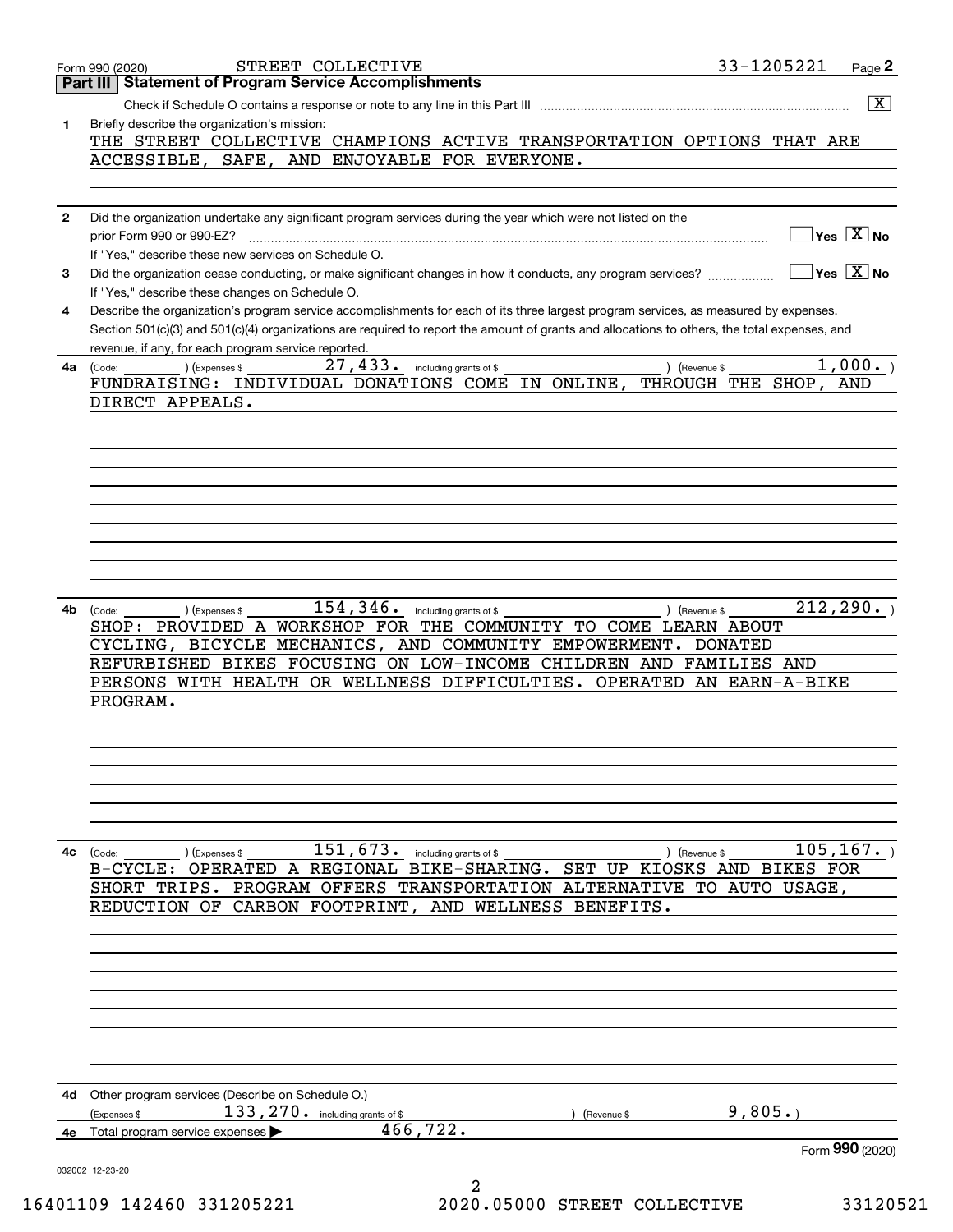|  | Form 990 (2020) |
|--|-----------------|

|    |                                                                                                                                                 |                 | Yes   No                |             |
|----|-------------------------------------------------------------------------------------------------------------------------------------------------|-----------------|-------------------------|-------------|
| 1. | Is the organization described in section $501(c)(3)$ or $4947(a)(1)$ (other than a private foundation)?                                         |                 |                         |             |
|    |                                                                                                                                                 | 1               | X                       |             |
| 2  |                                                                                                                                                 | $\overline{2}$  | $\overline{\mathbf{x}}$ |             |
| 3  | Did the organization engage in direct or indirect political campaign activities on behalf of or in opposition to candidates for                 |                 |                         |             |
|    |                                                                                                                                                 | 3               |                         | x           |
| 4  | Section 501(c)(3) organizations. Did the organization engage in lobbying activities, or have a section 501(h) election in effect                |                 |                         |             |
|    |                                                                                                                                                 | 4               |                         | X           |
| 5  | Is the organization a section 501(c)(4), 501(c)(5), or 501(c)(6) organization that receives membership dues, assessments, or                    |                 |                         |             |
|    |                                                                                                                                                 | 5               |                         | x           |
| 6  | Did the organization maintain any donor advised funds or any similar funds or accounts for which donors have the right to                       |                 |                         |             |
|    | provide advice on the distribution or investment of amounts in such funds or accounts? If "Yes," complete Schedule D, Part I                    | 6               |                         | X           |
| 7  | Did the organization receive or hold a conservation easement, including easements to preserve open space,                                       |                 |                         |             |
|    |                                                                                                                                                 | $\overline{7}$  |                         | X           |
| 8  | Did the organization maintain collections of works of art, historical treasures, or other similar assets? If "Yes," complete                    |                 |                         |             |
|    |                                                                                                                                                 | 8               |                         | X           |
| 9  | Did the organization report an amount in Part X, line 21, for escrow or custodial account liability, serve as a custodian for                   |                 |                         |             |
|    | amounts not listed in Part X; or provide credit counseling, debt management, credit repair, or debt negotiation services?                       |                 |                         |             |
|    |                                                                                                                                                 | 9               |                         | X           |
| 10 | Did the organization, directly or through a related organization, hold assets in donor-restricted endowments                                    |                 |                         | х           |
|    |                                                                                                                                                 | 10              |                         |             |
| 11 | If the organization's answer to any of the following questions is "Yes," then complete Schedule D, Parts VI, VII, VIII, IX, or X                |                 |                         |             |
|    | as applicable.<br>a Did the organization report an amount for land, buildings, and equipment in Part X, line 10? If "Yes," complete Schedule D, |                 |                         |             |
|    |                                                                                                                                                 |                 | X                       |             |
|    |                                                                                                                                                 | 11a             |                         |             |
|    | <b>b</b> Did the organization report an amount for investments - other securities in Part X, line 12, that is 5% or more of its total           | 11b             |                         | X           |
|    | c Did the organization report an amount for investments - program related in Part X, line 13, that is 5% or more of its total                   |                 |                         |             |
|    |                                                                                                                                                 | 11c             |                         | X           |
|    | d Did the organization report an amount for other assets in Part X, line 15, that is 5% or more of its total assets reported in                 |                 |                         |             |
|    |                                                                                                                                                 | 11d             |                         | x           |
|    | e Did the organization report an amount for other liabilities in Part X, line 25? If "Yes," complete Schedule D, Part X                         | 11e             | X                       |             |
| f  | Did the organization's separate or consolidated financial statements for the tax year include a footnote that addresses                         |                 |                         |             |
|    | the organization's liability for uncertain tax positions under FIN 48 (ASC 740)? If "Yes," complete Schedule D, Part X                          | 11f             |                         | X           |
|    | 12a Did the organization obtain separate, independent audited financial statements for the tax year? If "Yes," complete                         |                 |                         |             |
|    |                                                                                                                                                 | 12a             |                         | x           |
|    | b Was the organization included in consolidated, independent audited financial statements for the tax year?                                     |                 |                         |             |
|    | If "Yes," and if the organization answered "No" to line 12a, then completing Schedule D, Parts XI and XII is optional                           | 12 <sub>b</sub> |                         | Χ           |
| 13 |                                                                                                                                                 | 13              |                         | X           |
|    | 14a Did the organization maintain an office, employees, or agents outside of the United States?                                                 | 14a             |                         | X           |
|    | b Did the organization have aggregate revenues or expenses of more than \$10,000 from grantmaking, fundraising, business,                       |                 |                         |             |
|    | investment, and program service activities outside the United States, or aggregate foreign investments valued at \$100,000                      |                 |                         |             |
|    |                                                                                                                                                 | 14b             |                         | X           |
| 15 | Did the organization report on Part IX, column (A), line 3, more than \$5,000 of grants or other assistance to or for any                       |                 |                         |             |
|    |                                                                                                                                                 | 15              |                         | X           |
| 16 | Did the organization report on Part IX, column (A), line 3, more than \$5,000 of aggregate grants or other assistance to                        |                 |                         |             |
|    |                                                                                                                                                 | 16              |                         | x           |
| 17 | Did the organization report a total of more than \$15,000 of expenses for professional fundraising services on Part IX,                         |                 |                         |             |
|    |                                                                                                                                                 | 17              |                         | X           |
| 18 | Did the organization report more than \$15,000 total of fundraising event gross income and contributions on Part VIII, lines                    |                 |                         |             |
|    |                                                                                                                                                 | 18              |                         | X           |
| 19 | Did the organization report more than \$15,000 of gross income from gaming activities on Part VIII, line 9a? If "Yes."                          |                 |                         |             |
|    |                                                                                                                                                 | 19              |                         | х           |
|    |                                                                                                                                                 | 20a             |                         | $\mathbf X$ |
|    | b If "Yes" to line 20a, did the organization attach a copy of its audited financial statements to this return?                                  | 20 <sub>b</sub> |                         |             |
| 21 | Did the organization report more than \$5,000 of grants or other assistance to any domestic organization or                                     |                 |                         |             |
|    |                                                                                                                                                 | 21              |                         | x           |

032003 12-23-20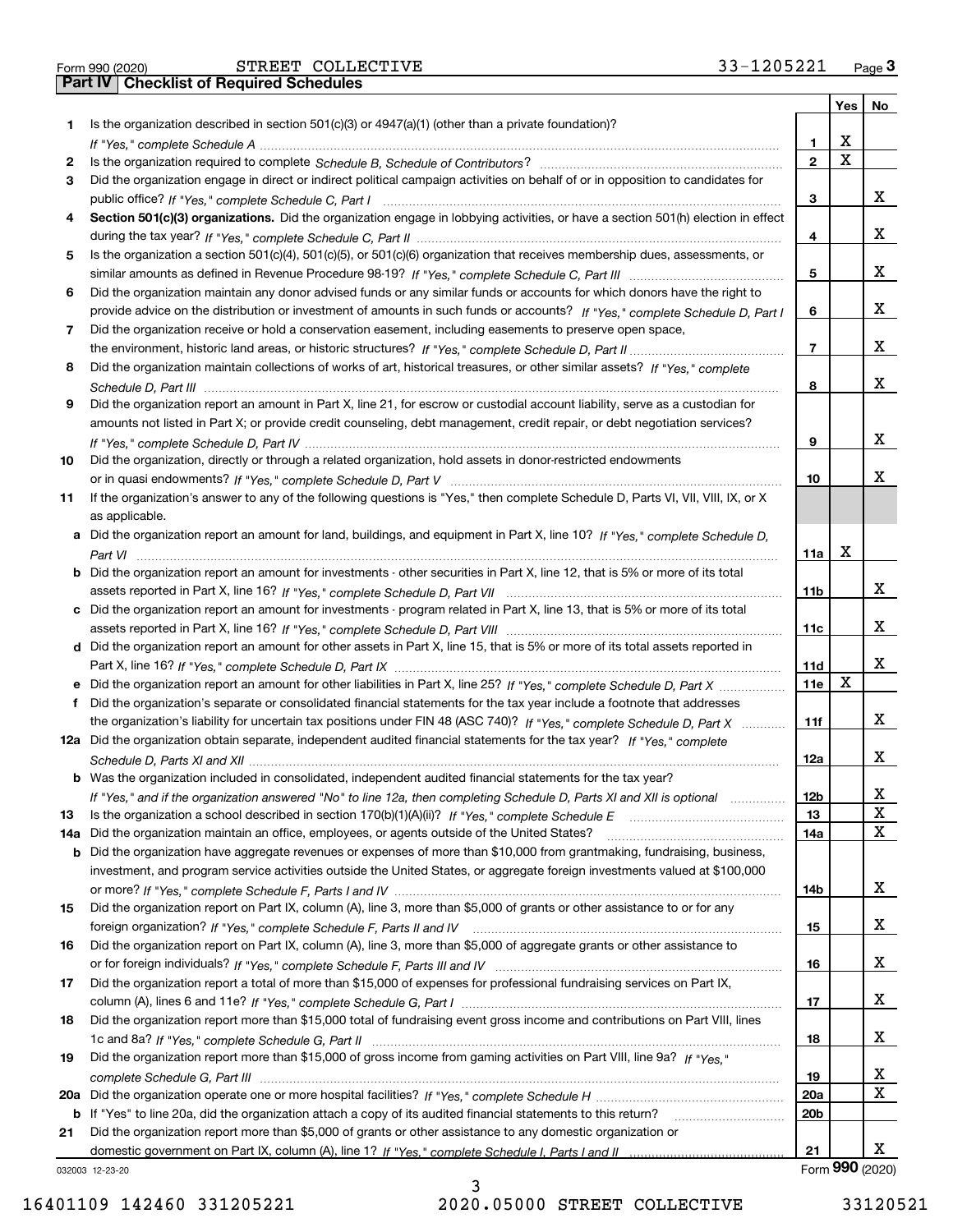|  | Form 990 (2020) |
|--|-----------------|
|  |                 |

*(continued)*

|               |                                                                                                                              |                 | Yes | <b>No</b>       |
|---------------|------------------------------------------------------------------------------------------------------------------------------|-----------------|-----|-----------------|
| 22            | Did the organization report more than \$5,000 of grants or other assistance to or for domestic individuals on                |                 |     |                 |
|               |                                                                                                                              | 22              |     | х               |
| 23            | Did the organization answer "Yes" to Part VII, Section A, line 3, 4, or 5 about compensation of the organization's current   |                 |     |                 |
|               | and former officers, directors, trustees, key employees, and highest compensated employees? If "Yes," complete               |                 |     |                 |
|               |                                                                                                                              | 23              |     | х               |
|               | 24a Did the organization have a tax-exempt bond issue with an outstanding principal amount of more than \$100,000 as of the  |                 |     |                 |
|               | last day of the year, that was issued after December 31, 2002? If "Yes," answer lines 24b through 24d and complete           |                 |     |                 |
|               |                                                                                                                              | 24a             |     | x               |
|               | <b>b</b> Did the organization invest any proceeds of tax-exempt bonds beyond a temporary period exception?                   | 24 <sub>b</sub> |     |                 |
|               | c Did the organization maintain an escrow account other than a refunding escrow at any time during the year to defease       |                 |     |                 |
|               | any tax-exempt bonds?                                                                                                        | 24c             |     |                 |
|               | d Did the organization act as an "on behalf of" issuer for bonds outstanding at any time during the year?                    | 24d             |     |                 |
|               | 25a Section 501(c)(3), 501(c)(4), and 501(c)(29) organizations. Did the organization engage in an excess benefit             |                 |     |                 |
|               |                                                                                                                              | 25a             |     | х               |
|               | b Is the organization aware that it engaged in an excess benefit transaction with a disqualified person in a prior year, and |                 |     |                 |
|               | that the transaction has not been reported on any of the organization's prior Forms 990 or 990-EZ? If "Yes," complete        |                 |     |                 |
|               | Schedule L, Part I                                                                                                           | 25b             |     | х               |
| 26            | Did the organization report any amount on Part X, line 5 or 22, for receivables from or payables to any current              |                 |     |                 |
|               | or former officer, director, trustee, key employee, creator or founder, substantial contributor, or 35%                      |                 |     |                 |
|               |                                                                                                                              | 26              |     | х               |
| 27            | Did the organization provide a grant or other assistance to any current or former officer, director, trustee, key employee,  |                 |     |                 |
|               | creator or founder, substantial contributor or employee thereof, a grant selection committee member, or to a 35% controlled  |                 |     |                 |
|               | entity (including an employee thereof) or family member of any of these persons? If "Yes," complete Schedule L, Part III     | 27              |     | х               |
| 28            | Was the organization a party to a business transaction with one of the following parties (see Schedule L, Part IV            |                 |     |                 |
|               | instructions, for applicable filing thresholds, conditions, and exceptions):                                                 |                 |     |                 |
|               | a A current or former officer, director, trustee, key employee, creator or founder, or substantial contributor? If           |                 |     |                 |
|               |                                                                                                                              | 28a             |     | x               |
|               |                                                                                                                              | 28 <sub>b</sub> |     | $\mathbf X$     |
|               | c A 35% controlled entity of one or more individuals and/or organizations described in lines 28a or 28b? If                  |                 |     |                 |
|               |                                                                                                                              | 28c             |     | x               |
| 29            |                                                                                                                              | 29              |     | $\mathbf X$     |
| 30            | Did the organization receive contributions of art, historical treasures, or other similar assets, or qualified conservation  |                 |     |                 |
|               |                                                                                                                              | 30              |     | x               |
| 31            | Did the organization liquidate, terminate, or dissolve and cease operations? If "Yes," complete Schedule N, Part I           | 31              |     | $\mathbf x$     |
| 32            | Did the organization sell, exchange, dispose of, or transfer more than 25% of its net assets? If "Yes," complete             |                 |     |                 |
|               | Schedule N, Part II                                                                                                          | 32              |     | x               |
| 33            | Did the organization own 100% of an entity disregarded as separate from the organization under Regulations                   |                 |     |                 |
|               |                                                                                                                              | 33              |     | х               |
| 34            | Was the organization related to any tax-exempt or taxable entity? If "Yes," complete Schedule R, Part II, III, or IV, and    |                 |     |                 |
|               |                                                                                                                              | 34              |     | x               |
|               | 35a Did the organization have a controlled entity within the meaning of section 512(b)(13)?                                  | 35a             |     | X               |
|               | b If "Yes" to line 35a, did the organization receive any payment from or engage in any transaction with a controlled entity  |                 |     |                 |
|               |                                                                                                                              | 35b             |     |                 |
| 36            | Section 501(c)(3) organizations. Did the organization make any transfers to an exempt non-charitable related organization?   |                 |     |                 |
|               |                                                                                                                              | 36              |     | x               |
| 37            | Did the organization conduct more than 5% of its activities through an entity that is not a related organization             |                 |     |                 |
|               | and that is treated as a partnership for federal income tax purposes? If "Yes," complete Schedule R, Part VI                 | 37              |     | x               |
| 38            | Did the organization complete Schedule O and provide explanations in Schedule O for Part VI, lines 11b and 19?               |                 |     |                 |
|               | Note: All Form 990 filers are required to complete Schedule O                                                                | 38              | х   |                 |
| <b>Part V</b> | <b>Statements Regarding Other IRS Filings and Tax Compliance</b>                                                             |                 |     |                 |
|               | Check if Schedule O contains a response or note to any line in this Part V                                                   |                 |     |                 |
|               |                                                                                                                              |                 | Yes | No              |
|               | <b>1a</b> Enter the number reported in Box 3 of Form 1096. Enter -0- if not applicable <i>manumumumum</i><br>1a              |                 |     |                 |
|               | 0<br>1b                                                                                                                      |                 |     |                 |
|               | c Did the organization comply with backup withholding rules for reportable payments to vendors and reportable gaming         |                 |     |                 |
|               | (gambling) winnings to prize winners?                                                                                        | 1c              | х   |                 |
|               | 032004 12-23-20                                                                                                              |                 |     | Form 990 (2020) |
|               |                                                                                                                              |                 |     |                 |

16401109 142460 331205221 2020.05000 STREET COLLECTIVE 33120521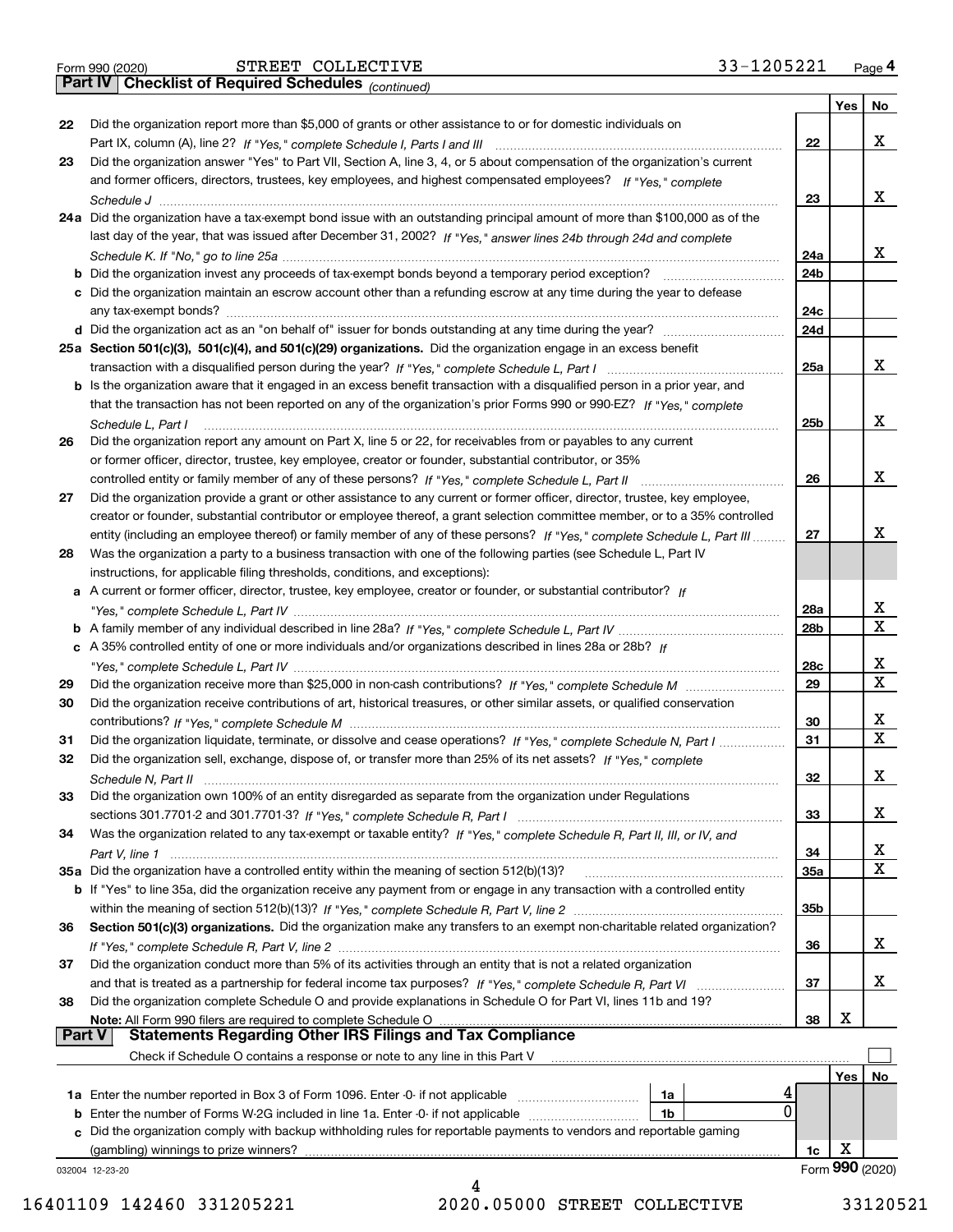|        | 33-1205221<br>STREET COLLECTIVE<br>Form 990 (2020)                                                                                                                                                                                    |                |     | Page $5$ |  |  |  |  |
|--------|---------------------------------------------------------------------------------------------------------------------------------------------------------------------------------------------------------------------------------------|----------------|-----|----------|--|--|--|--|
| Part V | Statements Regarding Other IRS Filings and Tax Compliance (continued)                                                                                                                                                                 |                |     |          |  |  |  |  |
|        |                                                                                                                                                                                                                                       |                | Yes | No       |  |  |  |  |
|        | 2a Enter the number of employees reported on Form W-3, Transmittal of Wage and Tax Statements,                                                                                                                                        |                |     |          |  |  |  |  |
|        | 22<br>filed for the calendar year ending with or within the year covered by this return<br>2a                                                                                                                                         |                |     |          |  |  |  |  |
|        | <b>b</b> If at least one is reported on line 2a, did the organization file all required federal employment tax returns?                                                                                                               |                |     |          |  |  |  |  |
|        |                                                                                                                                                                                                                                       |                |     |          |  |  |  |  |
|        | 3a Did the organization have unrelated business gross income of \$1,000 or more during the year?                                                                                                                                      | 3a             |     | x        |  |  |  |  |
|        |                                                                                                                                                                                                                                       | 3 <sub>b</sub> |     |          |  |  |  |  |
|        | 4a At any time during the calendar year, did the organization have an interest in, or a signature or other authority over, a                                                                                                          |                |     |          |  |  |  |  |
|        |                                                                                                                                                                                                                                       | 4a             |     | x        |  |  |  |  |
|        | <b>b</b> If "Yes," enter the name of the foreign country $\triangleright$                                                                                                                                                             |                |     |          |  |  |  |  |
|        | See instructions for filing requirements for FinCEN Form 114, Report of Foreign Bank and Financial Accounts (FBAR).                                                                                                                   |                |     |          |  |  |  |  |
|        |                                                                                                                                                                                                                                       | 5a             |     | х        |  |  |  |  |
|        |                                                                                                                                                                                                                                       | 5 <sub>b</sub> |     | x        |  |  |  |  |
|        |                                                                                                                                                                                                                                       | 5c             |     |          |  |  |  |  |
|        | 6a Does the organization have annual gross receipts that are normally greater than \$100,000, and did the organization solicit                                                                                                        |                |     |          |  |  |  |  |
|        | any contributions that were not tax deductible as charitable contributions?                                                                                                                                                           | 6a             |     | x        |  |  |  |  |
|        | <b>b</b> If "Yes," did the organization include with every solicitation an express statement that such contributions or gifts                                                                                                         |                |     |          |  |  |  |  |
|        | were not tax deductible?                                                                                                                                                                                                              | 6b             |     |          |  |  |  |  |
| 7      | Organizations that may receive deductible contributions under section 170(c).                                                                                                                                                         |                |     |          |  |  |  |  |
|        | a Did the organization receive a payment in excess of \$75 made partly as a contribution and partly for goods and services provided to the payor?                                                                                     | 7a             |     | х        |  |  |  |  |
|        | <b>b</b> If "Yes," did the organization notify the donor of the value of the goods or services provided?                                                                                                                              | 7b             |     |          |  |  |  |  |
|        | c Did the organization sell, exchange, or otherwise dispose of tangible personal property for which it was required                                                                                                                   |                |     |          |  |  |  |  |
|        | to file Form 8282?                                                                                                                                                                                                                    | 7c             |     | x        |  |  |  |  |
|        | 7d<br>d If "Yes," indicate the number of Forms 8282 filed during the year                                                                                                                                                             |                |     |          |  |  |  |  |
| е      | Did the organization receive any funds, directly or indirectly, to pay premiums on a personal benefit contract?                                                                                                                       |                |     |          |  |  |  |  |
| Ť      | Did the organization, during the year, pay premiums, directly or indirectly, on a personal benefit contract?                                                                                                                          | 7f             |     |          |  |  |  |  |
| g      | If the organization received a contribution of qualified intellectual property, did the organization file Form 8899 as required?                                                                                                      | 7g             |     |          |  |  |  |  |
| h.     | If the organization received a contribution of cars, boats, airplanes, or other vehicles, did the organization file a Form 1098-C?                                                                                                    | 7h             |     |          |  |  |  |  |
| 8      | Sponsoring organizations maintaining donor advised funds. Did a donor advised fund maintained by the                                                                                                                                  |                |     |          |  |  |  |  |
|        | sponsoring organization have excess business holdings at any time during the year?                                                                                                                                                    | 8              |     |          |  |  |  |  |
| 9      | Sponsoring organizations maintaining donor advised funds.                                                                                                                                                                             |                |     |          |  |  |  |  |
| а      | Did the sponsoring organization make any taxable distributions under section 4966?                                                                                                                                                    | 9а             |     |          |  |  |  |  |
|        | <b>b</b> Did the sponsoring organization make a distribution to a donor, donor advisor, or related person?                                                                                                                            | 9b             |     |          |  |  |  |  |
| 10     | Section 501(c)(7) organizations. Enter:                                                                                                                                                                                               |                |     |          |  |  |  |  |
|        | 10a                                                                                                                                                                                                                                   |                |     |          |  |  |  |  |
|        | <b>b</b> Gross receipts, included on Form 990, Part VIII, line 12, for public use of club facilities <i>managerecipts</i> ,<br>10b                                                                                                    |                |     |          |  |  |  |  |
| 11     | Section 501(c)(12) organizations. Enter:                                                                                                                                                                                              |                |     |          |  |  |  |  |
| а      | 11a<br>Gross income from members or shareholders [111] [12] content in the state of the state of the state of the state of the state of the state of the state of the state of the state of the state of the state of the state of th |                |     |          |  |  |  |  |
|        | b Gross income from other sources (Do not net amounts due or paid to other sources against                                                                                                                                            |                |     |          |  |  |  |  |
|        | amounts due or received from them.)<br>11b                                                                                                                                                                                            |                |     |          |  |  |  |  |
|        | 12a Section 4947(a)(1) non-exempt charitable trusts. Is the organization filing Form 990 in lieu of Form 1041?                                                                                                                        | 12a            |     |          |  |  |  |  |
|        | <b>b</b> If "Yes," enter the amount of tax-exempt interest received or accrued during the year<br>12b                                                                                                                                 |                |     |          |  |  |  |  |
| 13     | Section 501(c)(29) qualified nonprofit health insurance issuers.                                                                                                                                                                      |                |     |          |  |  |  |  |
|        |                                                                                                                                                                                                                                       | 13а            |     |          |  |  |  |  |
|        | <b>Note:</b> See the instructions for additional information the organization must report on Schedule O.                                                                                                                              |                |     |          |  |  |  |  |
|        | <b>b</b> Enter the amount of reserves the organization is required to maintain by the states in which the                                                                                                                             |                |     |          |  |  |  |  |
|        | 13 <sub>b</sub>                                                                                                                                                                                                                       |                |     |          |  |  |  |  |
|        | 13с                                                                                                                                                                                                                                   |                |     |          |  |  |  |  |
| 14a    | Did the organization receive any payments for indoor tanning services during the tax year?                                                                                                                                            | 14a            |     | x        |  |  |  |  |
|        |                                                                                                                                                                                                                                       | 14b            |     |          |  |  |  |  |
| 15     | Is the organization subject to the section 4960 tax on payment(s) of more than \$1,000,000 in remuneration or                                                                                                                         |                |     |          |  |  |  |  |
|        |                                                                                                                                                                                                                                       | 15             |     | x        |  |  |  |  |
|        | If "Yes," see instructions and file Form 4720, Schedule N.                                                                                                                                                                            |                |     |          |  |  |  |  |
| 16     | Is the organization an educational institution subject to the section 4968 excise tax on net investment income?<br>.                                                                                                                  | 16             |     | х        |  |  |  |  |
|        | If "Yes," complete Form 4720, Schedule O.                                                                                                                                                                                             |                |     |          |  |  |  |  |

Form (2020) **990**

032005 12-23-20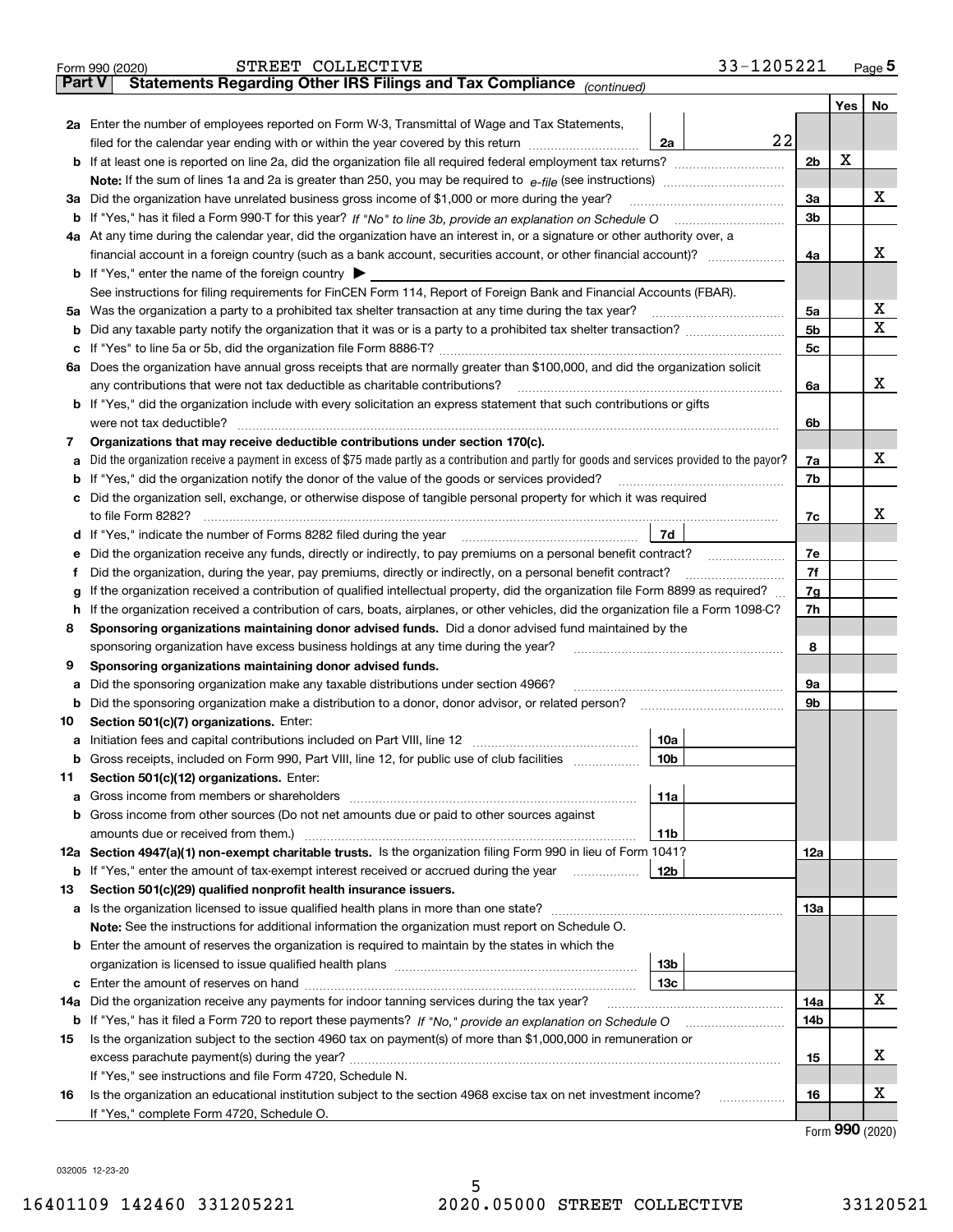|    | 12<br><b>1a</b> Enter the number of voting members of the governing body at the end of the tax year<br>1a                                                                     |                         | Yes <sub>1</sub> | No                      |
|----|-------------------------------------------------------------------------------------------------------------------------------------------------------------------------------|-------------------------|------------------|-------------------------|
|    | If there are material differences in voting rights among members of the governing body, or if the governing                                                                   |                         |                  |                         |
|    | body delegated broad authority to an executive committee or similar committee, explain on Schedule O.                                                                         |                         |                  |                         |
| b  | 12<br>Enter the number of voting members included on line 1a, above, who are independent<br>1b                                                                                |                         |                  |                         |
| 2  | Did any officer, director, trustee, or key employee have a family relationship or a business relationship with any other                                                      |                         |                  |                         |
|    | officer, director, trustee, or key employee?                                                                                                                                  | $\mathbf{2}$            |                  | X                       |
| З  | Did the organization delegate control over management duties customarily performed by or under the direct supervision                                                         |                         |                  |                         |
|    | of officers, directors, trustees, or key employees to a management company or other person?                                                                                   | 3                       |                  | X                       |
| 4  | Did the organization make any significant changes to its governing documents since the prior Form 990 was filed?                                                              | $\overline{\mathbf{4}}$ |                  | $\overline{\mathbf{x}}$ |
| 5  |                                                                                                                                                                               | 5                       |                  | $\overline{\mathbf{x}}$ |
| 6  | Did the organization have members or stockholders?                                                                                                                            | 6                       |                  | $\mathbf x$             |
| 7a | Did the organization have members, stockholders, or other persons who had the power to elect or appoint one or                                                                |                         |                  |                         |
|    |                                                                                                                                                                               | 7a                      |                  | X                       |
|    | <b>b</b> Are any governance decisions of the organization reserved to (or subject to approval by) members, stockholders, or                                                   |                         |                  |                         |
|    | persons other than the governing body?                                                                                                                                        | 7b                      |                  | X                       |
| 8  | Did the organization contemporaneously document the meetings held or written actions undertaken during the year by the following:                                             |                         |                  |                         |
| a  |                                                                                                                                                                               | 8а                      | X                |                         |
| b  |                                                                                                                                                                               | 8b                      | х                |                         |
| 9  | Is there any officer, director, trustee, or key employee listed in Part VII, Section A, who cannot be reached at the                                                          |                         |                  |                         |
|    |                                                                                                                                                                               | 9                       |                  | X                       |
|    | Section B. Policies (This Section B requests information about policies not required by the Internal Revenue Code.)                                                           |                         |                  |                         |
|    |                                                                                                                                                                               |                         | Yes              | No                      |
|    |                                                                                                                                                                               | 10a                     |                  | X                       |
|    | <b>b</b> If "Yes," did the organization have written policies and procedures governing the activities of such chapters, affiliates,                                           |                         |                  |                         |
|    |                                                                                                                                                                               | 10 <sub>b</sub>         |                  |                         |
|    | 11a Has the organization provided a complete copy of this Form 990 to all members of its governing body before filing the form?                                               | 11a                     | X                |                         |
|    | <b>b</b> Describe in Schedule O the process, if any, used by the organization to review this Form 990.                                                                        |                         |                  |                         |
|    |                                                                                                                                                                               | 12a                     | X                |                         |
|    |                                                                                                                                                                               | 12 <sub>b</sub>         | x                |                         |
|    | c Did the organization regularly and consistently monitor and enforce compliance with the policy? If "Yes," describe                                                          |                         |                  |                         |
|    | in Schedule O how this was done manufactured and continuum control of the Schedule O how this was done manufactured and continuum control of the Schedule O how this was done | 12c                     | X                |                         |
| 13 |                                                                                                                                                                               | 13                      |                  | X                       |
| 14 |                                                                                                                                                                               | 14                      |                  | $\mathbf X$             |
| 15 | Did the process for determining compensation of the following persons include a review and approval by independent                                                            |                         |                  |                         |
|    | persons, comparability data, and contemporaneous substantiation of the deliberation and decision?                                                                             |                         |                  |                         |
|    |                                                                                                                                                                               | 15a                     |                  | X                       |
|    |                                                                                                                                                                               | 15 <sub>b</sub>         | X                |                         |
|    | If "Yes" to line 15a or 15b, describe the process in Schedule O (see instructions).                                                                                           |                         |                  |                         |
|    | 16a Did the organization invest in, contribute assets to, or participate in a joint venture or similar arrangement with a                                                     |                         |                  |                         |
|    | taxable entity during the year?                                                                                                                                               | 16a                     |                  | X                       |
|    | b If "Yes," did the organization follow a written policy or procedure requiring the organization to evaluate its participation                                                |                         |                  |                         |
|    | in joint venture arrangements under applicable federal tax law, and take steps to safequard the organization's                                                                |                         |                  |                         |
|    |                                                                                                                                                                               | 16b                     |                  |                         |
|    | <b>Section C. Disclosure</b>                                                                                                                                                  |                         |                  |                         |
| 17 | <b>NONE</b><br>List the states with which a copy of this Form 990 is required to be filed $\blacktriangleright$                                                               |                         |                  |                         |
| 18 | Section 6104 requires an organization to make its Forms 1023 (1024 or 1024-A, if applicable), 990, and 990-T (Section 501(c)(3)s only) available                              |                         |                  |                         |
|    | for public inspection. Indicate how you made these available. Check all that apply.                                                                                           |                         |                  |                         |
|    | $X$ Upon request<br>$\lfloor x \rfloor$ Own website<br>Another's website<br>Other (explain on Schedule O)                                                                     |                         |                  |                         |
| 19 | Describe on Schedule O whether (and if so, how) the organization made its governing documents, conflict of interest policy, and financial                                     |                         |                  |                         |
|    | statements available to the public during the tax year.                                                                                                                       |                         |                  |                         |
| 20 | State the name, address, and telephone number of the person who possesses the organization's books and records                                                                |                         |                  |                         |
|    | DEB MARLEY - (515) 288-8022                                                                                                                                                   |                         |                  |                         |
|    | 50309<br>506 E 6TH ST STE 100, DES MOINES,<br>IA                                                                                                                              |                         |                  |                         |
|    | 032006 12-23-20                                                                                                                                                               |                         | Form 990 (2020)  |                         |
|    | 6                                                                                                                                                                             |                         |                  |                         |

*to line 8a, 8b, or 10b below, describe the circumstances, processes, or changes on Schedule O. See instructions.*

Form 990 (2020) **COLLECTIVE** Form 990 (2020) **Page 6**<br>**Part VI Governance, Management, and Disclosure** For each "Yes" response to lines 2 through 7b below, and for a "No" response

*For each "Yes" response to lines 2 through 7b below, and for a "No" response*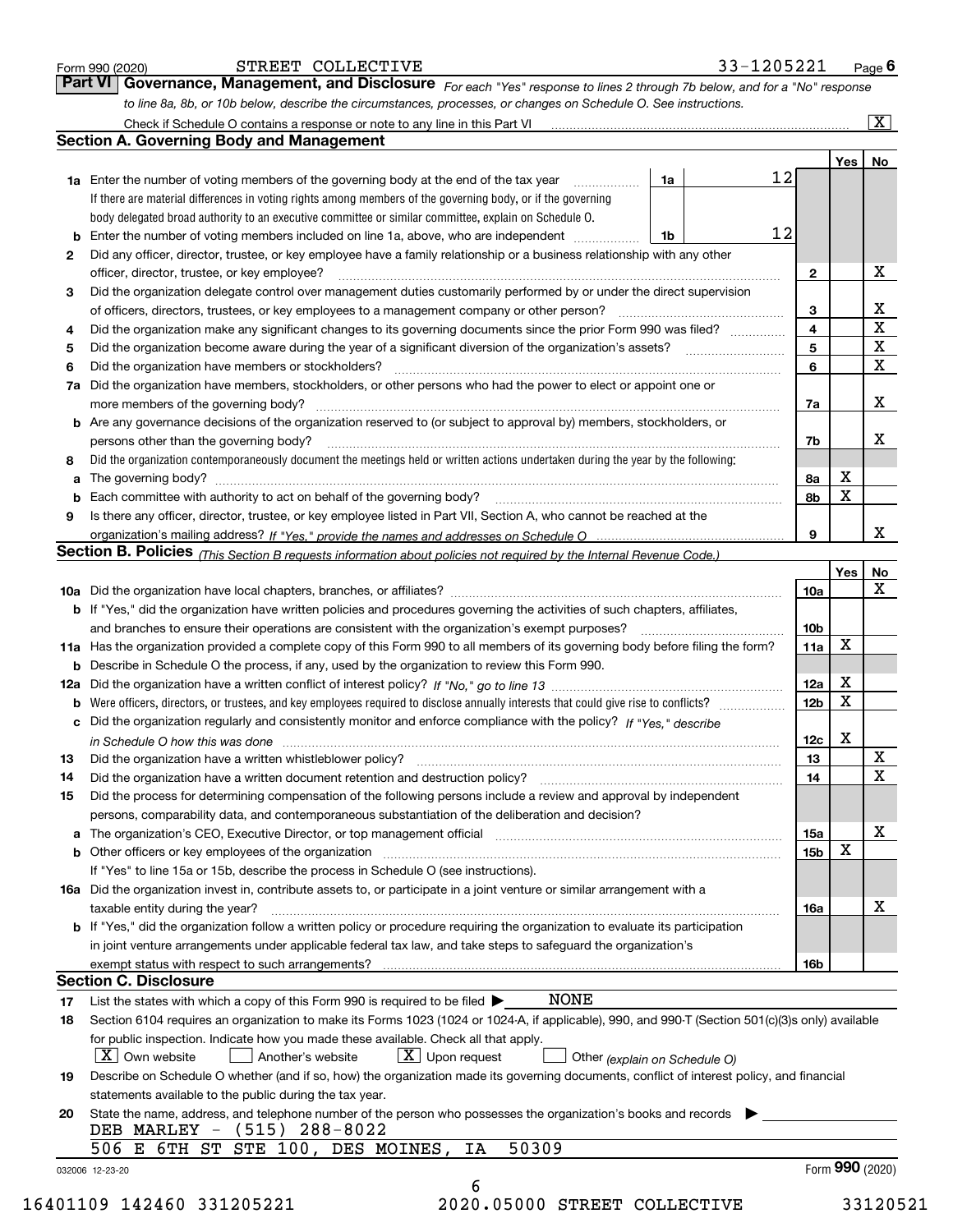|  | Form 990 (2020) |
|--|-----------------|
|  |                 |

 $\mathcal{L}^{\text{max}}$ 

# **7Part VII Compensation of Officers, Directors, Trustees, Key Employees, Highest Compensated Employees, and Independent Contractors**

Check if Schedule O contains a response or note to any line in this Part VII

**Section A. Officers, Directors, Trustees, Key Employees, and Highest Compensated Employees**

**1a**  Complete this table for all persons required to be listed. Report compensation for the calendar year ending with or within the organization's tax year. **•** List all of the organization's current officers, directors, trustees (whether individuals or organizations), regardless of amount of compensation.

Enter -0- in columns (D), (E), and (F) if no compensation was paid.

 $\bullet$  List all of the organization's  $\,$ current key employees, if any. See instructions for definition of "key employee."

**•** List the organization's five current highest compensated employees (other than an officer, director, trustee, or key employee) who received reportable compensation (Box 5 of Form W-2 and/or Box 7 of Form 1099-MISC) of more than \$100,000 from the organization and any related organizations.

**•** List all of the organization's former officers, key employees, and highest compensated employees who received more than \$100,000 of reportable compensation from the organization and any related organizations.

**former directors or trustees**  ¥ List all of the organization's that received, in the capacity as a former director or trustee of the organization, more than \$10,000 of reportable compensation from the organization and any related organizations.

See instructions for the order in which to list the persons above.

**(A)**

 $\boxed{\textbf{X}}$  Check this box if neither the organization nor any related organization compensated any current officer, director, or trustee.

| (A)                         | (B)                  | (C)                                     |                       |         |              |                                                                  |        | (D)                             | (E)             | (F)                      |
|-----------------------------|----------------------|-----------------------------------------|-----------------------|---------|--------------|------------------------------------------------------------------|--------|---------------------------------|-----------------|--------------------------|
| Name and title              | Average              | Position<br>(do not check more than one |                       |         |              |                                                                  |        | Reportable                      | Reportable      | Estimated                |
|                             | hours per            |                                         |                       |         |              | box, unless person is both an<br>officer and a director/trustee) |        | compensation                    | compensation    | amount of                |
|                             | week                 |                                         |                       |         |              |                                                                  |        | from                            | from related    | other                    |
|                             | (list any            |                                         |                       |         |              |                                                                  |        | the                             | organizations   | compensation             |
|                             | hours for<br>related |                                         |                       |         |              |                                                                  |        | organization<br>(W-2/1099-MISC) | (W-2/1099-MISC) | from the<br>organization |
|                             | organizations        |                                         |                       |         |              |                                                                  |        |                                 |                 | and related              |
|                             | below                |                                         |                       |         |              |                                                                  |        |                                 |                 | organizations            |
|                             | line)                | Individual trustee or director          | Institutional trustee | Officer | Key employee | Highest compensated<br>employee                                  | Former |                                 |                 |                          |
| ALISON VAN PELT<br>(1)      | 1.00                 |                                         |                       |         |              |                                                                  |        |                                 |                 |                          |
| <b>DIRECTOR</b>             |                      | $\mathbf x$                             |                       |         |              |                                                                  |        | $\mathbf 0$ .                   | 0.              | $0_{.}$                  |
| (2)<br>EMILEE RICHARDSON    | 4.00                 |                                         |                       |         |              |                                                                  |        |                                 |                 |                          |
| DIRECTOR-CHAIR              |                      | $\mathbf X$                             |                       |         |              |                                                                  |        | $0$ .                           | 0.              | 0.                       |
| JOHNNY ALCIVAR<br>(3)       | 2.00                 |                                         |                       |         |              |                                                                  |        |                                 |                 |                          |
| DIRECTOR-SECRETARY          |                      | $\mathbf X$                             |                       |         |              |                                                                  |        | $0$ .                           | 0.              | $\mathbf 0$ .            |
| ANNE PHAM, TREASURER<br>(4) | 2.00                 |                                         |                       |         |              |                                                                  |        |                                 |                 |                          |
| <b>DIRECTOR</b>             |                      | $\mathbf X$                             |                       |         |              |                                                                  |        | $0$ .                           | 0.              | $0_{.}$                  |
| MINDY MOORE<br>(5)          | 2.00                 |                                         |                       |         |              |                                                                  |        |                                 |                 |                          |
| <b>DIRECTOR</b>             |                      | $\mathbf X$                             |                       |         |              |                                                                  |        | $0$ .                           | 0.              | $\mathbf 0$ .            |
| DR. DAN BALDI<br>(6)        | 2.00                 |                                         |                       |         |              |                                                                  |        |                                 |                 |                          |
| <b>DIRECTOR</b>             |                      | $\mathbf X$                             |                       |         |              |                                                                  |        | 0.                              | 0.              | $\mathbf 0$ .            |
| MATT HARDIN<br>(7)          | 3.00                 |                                         |                       |         |              |                                                                  |        |                                 |                 |                          |
| DIRECTOR VICE CHAIR         |                      | $\mathbf X$                             |                       |         |              |                                                                  |        | $0$ .                           | $0$ .           | $\mathbf 0$ .            |
| KYLE LUTTGEHARM<br>(8)      | 4.00                 |                                         |                       |         |              |                                                                  |        |                                 |                 |                          |
| <b>DIRECTOR</b>             |                      | $\mathbf X$                             |                       |         |              |                                                                  |        | $0$ .                           | 0.              | $0_{\cdot}$              |
| CARL GROTH<br>(9)           | 1.00                 |                                         |                       |         |              |                                                                  |        |                                 |                 |                          |
| <b>DIRECTOR</b>             |                      | $\mathbf X$                             |                       |         |              |                                                                  |        | 0.                              | 0.              | $\mathbf 0$ .            |
| (10) MAK SUCESKA            | 1.00                 |                                         |                       |         |              |                                                                  |        |                                 |                 |                          |
| <b>DIRECTOR</b>             |                      | $\mathbf X$                             |                       |         |              |                                                                  |        | 0.                              | 0.              | $0$ .                    |
| (11) DAYNA CHANDLER         | 1.00                 |                                         |                       |         |              |                                                                  |        |                                 |                 |                          |
| <b>DIRECTOR</b>             |                      | $\mathbf X$                             |                       |         |              |                                                                  |        | 0.                              | 0.              | $\mathbf 0$ .            |
|                             |                      |                                         |                       |         |              |                                                                  |        |                                 |                 |                          |
|                             |                      |                                         |                       |         |              |                                                                  |        |                                 |                 |                          |
|                             |                      |                                         |                       |         |              |                                                                  |        |                                 |                 |                          |
|                             |                      |                                         |                       |         |              |                                                                  |        |                                 |                 |                          |
|                             |                      |                                         |                       |         |              |                                                                  |        |                                 |                 |                          |
|                             |                      |                                         |                       |         |              |                                                                  |        |                                 |                 |                          |
|                             |                      |                                         |                       |         |              |                                                                  |        |                                 |                 |                          |
|                             |                      |                                         |                       |         |              |                                                                  |        |                                 |                 |                          |
|                             |                      |                                         |                       |         |              |                                                                  |        |                                 |                 |                          |
|                             |                      |                                         |                       |         |              |                                                                  |        |                                 |                 |                          |
|                             |                      |                                         |                       |         |              |                                                                  |        |                                 |                 |                          |
|                             |                      |                                         |                       |         |              |                                                                  |        |                                 |                 | $\overline{2}$           |

7

032007 12-23-20

Form (2020) **990**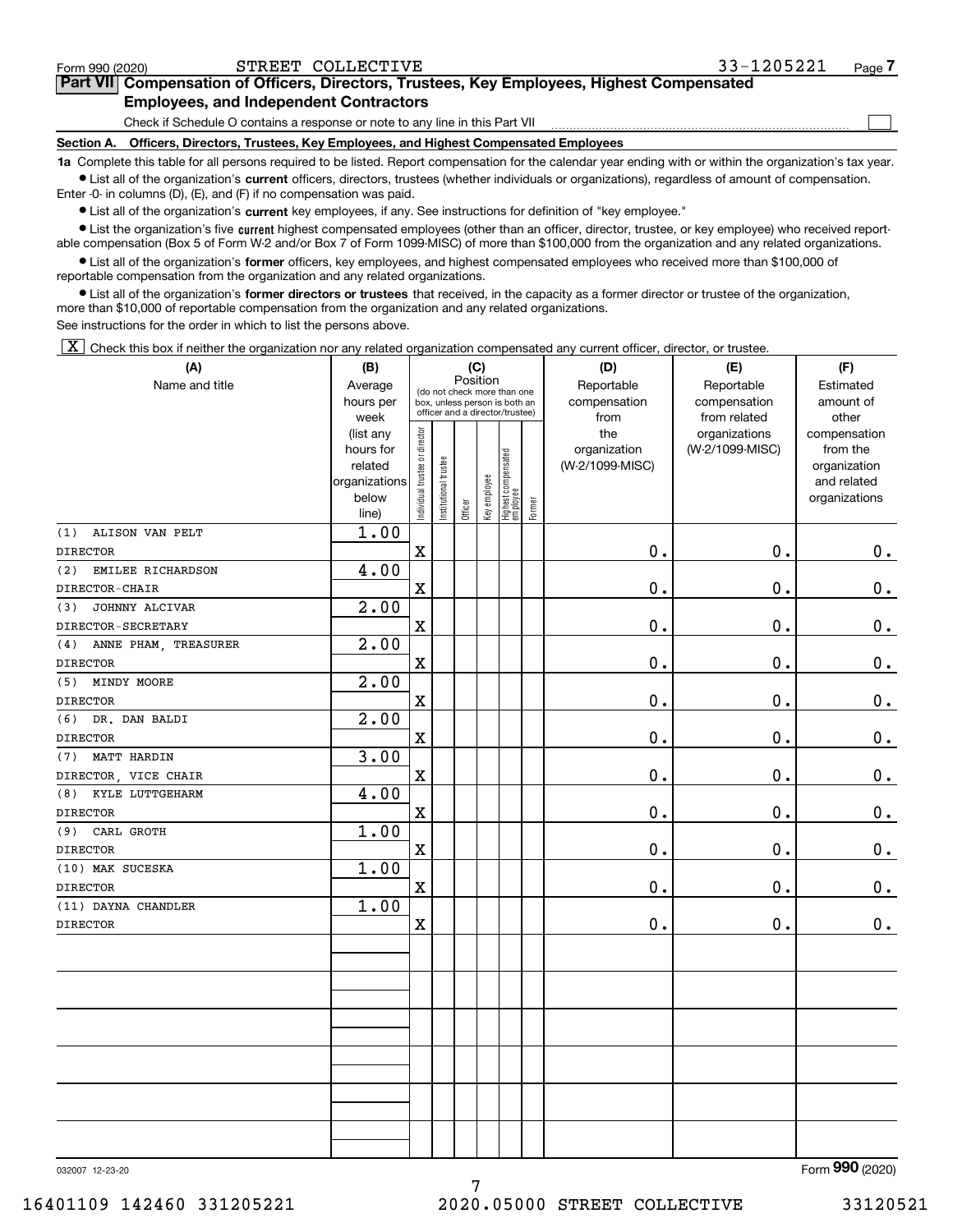|              | STREET COLLECTIVE<br>Form 990 (2020)                                                                                                                                    |                                                                      |                                                                                                                    |                       |         |              |                                 |        |                                           | 33-1205221                                        |                        |     |                                                                          | Page 8                 |
|--------------|-------------------------------------------------------------------------------------------------------------------------------------------------------------------------|----------------------------------------------------------------------|--------------------------------------------------------------------------------------------------------------------|-----------------------|---------|--------------|---------------------------------|--------|-------------------------------------------|---------------------------------------------------|------------------------|-----|--------------------------------------------------------------------------|------------------------|
|              | <b>Part VII</b><br>Section A. Officers, Directors, Trustees, Key Employees, and Highest Compensated Employees (continued)                                               |                                                                      |                                                                                                                    |                       |         |              |                                 |        |                                           |                                                   |                        |     |                                                                          |                        |
|              | (A)<br>Name and title                                                                                                                                                   | (B)<br>Average<br>hours per<br>week                                  | (C)<br>Position<br>(do not check more than one<br>box, unless person is both an<br>officer and a director/trustee) |                       |         |              |                                 |        | (D)<br>Reportable<br>compensation<br>from | (E)<br>Reportable<br>compensation<br>from related |                        |     | (F)<br>Estimated<br>amount of<br>other                                   |                        |
|              |                                                                                                                                                                         | (list any<br>hours for<br>related<br>organizations<br>below<br>line) | ndividual trustee or director                                                                                      | Institutional trustee | Officer | key employee | Highest compensated<br>employee | Former | the<br>organization<br>(W-2/1099-MISC)    | organizations<br>(W-2/1099-MISC)                  |                        |     | compensation<br>from the<br>organization<br>and related<br>organizations |                        |
|              |                                                                                                                                                                         |                                                                      |                                                                                                                    |                       |         |              |                                 |        |                                           |                                                   |                        |     |                                                                          |                        |
|              |                                                                                                                                                                         |                                                                      |                                                                                                                    |                       |         |              |                                 |        |                                           |                                                   |                        |     |                                                                          |                        |
|              |                                                                                                                                                                         |                                                                      |                                                                                                                    |                       |         |              |                                 |        |                                           |                                                   |                        |     |                                                                          |                        |
|              |                                                                                                                                                                         |                                                                      |                                                                                                                    |                       |         |              |                                 |        |                                           |                                                   |                        |     |                                                                          |                        |
|              |                                                                                                                                                                         |                                                                      |                                                                                                                    |                       |         |              |                                 |        |                                           |                                                   |                        |     |                                                                          |                        |
|              |                                                                                                                                                                         |                                                                      |                                                                                                                    |                       |         |              |                                 |        |                                           |                                                   |                        |     |                                                                          |                        |
|              | 1b Subtotal<br>c Total from continuation sheets to Part VII, Section A manufactured and response to Total from extension                                                |                                                                      |                                                                                                                    |                       |         |              |                                 |        | 0.<br>$\overline{0}$ .                    |                                                   | 0.<br>$\overline{0}$ . |     |                                                                          | 0.<br>$\overline{0}$ . |
| $\mathbf{2}$ | d Total (add lines 1b and 1c)<br>Total number of individuals (including but not limited to those listed above) who received more than \$100,000 of reportable           |                                                                      |                                                                                                                    |                       |         |              |                                 |        | $\mathbf 0$ .                             |                                                   | $\overline{0}$ .       |     |                                                                          | $\overline{0}$ .<br>0  |
|              | compensation from the organization $\blacktriangleright$                                                                                                                |                                                                      |                                                                                                                    |                       |         |              |                                 |        |                                           |                                                   |                        |     | <b>Yes</b>                                                               | No                     |
| 3            | Did the organization list any former officer, director, trustee, key employee, or highest compensated employee on                                                       |                                                                      |                                                                                                                    |                       |         |              |                                 |        |                                           |                                                   |                        | 3   |                                                                          | х                      |
| 4            | For any individual listed on line 1a, is the sum of reportable compensation and other compensation from the organization                                                |                                                                      |                                                                                                                    |                       |         |              |                                 |        |                                           |                                                   |                        | 4   |                                                                          | х                      |
| 5            | Did any person listed on line 1a receive or accrue compensation from any unrelated organization or individual for services<br><b>Section B. Independent Contractors</b> |                                                                      |                                                                                                                    |                       |         |              |                                 |        |                                           |                                                   |                        | 5   |                                                                          | X                      |
| 1            | Complete this table for your five highest compensated independent contractors that received more than \$100,000 of compensation from                                    |                                                                      |                                                                                                                    |                       |         |              |                                 |        |                                           |                                                   |                        |     |                                                                          |                        |
|              | the organization. Report compensation for the calendar year ending with or within the organization's tax year.<br>(A)<br>Name and business address                      |                                                                      |                                                                                                                    | <b>NONE</b>           |         |              |                                 |        | (B)<br>Description of services            |                                                   |                        | (C) | Compensation                                                             |                        |
|              |                                                                                                                                                                         |                                                                      |                                                                                                                    |                       |         |              |                                 |        |                                           |                                                   |                        |     |                                                                          |                        |
|              |                                                                                                                                                                         |                                                                      |                                                                                                                    |                       |         |              |                                 |        |                                           |                                                   |                        |     |                                                                          |                        |
|              |                                                                                                                                                                         |                                                                      |                                                                                                                    |                       |         |              |                                 |        |                                           |                                                   |                        |     |                                                                          |                        |
|              |                                                                                                                                                                         |                                                                      |                                                                                                                    |                       |         |              |                                 |        |                                           |                                                   |                        |     |                                                                          |                        |
| 2            | Total number of independent contractors (including but not limited to those listed above) who received more than<br>\$100,000 of compensation from the organization     |                                                                      |                                                                                                                    |                       |         | 0            |                                 |        |                                           |                                                   |                        |     | Form 990 (2020)                                                          |                        |

032008 12-23-20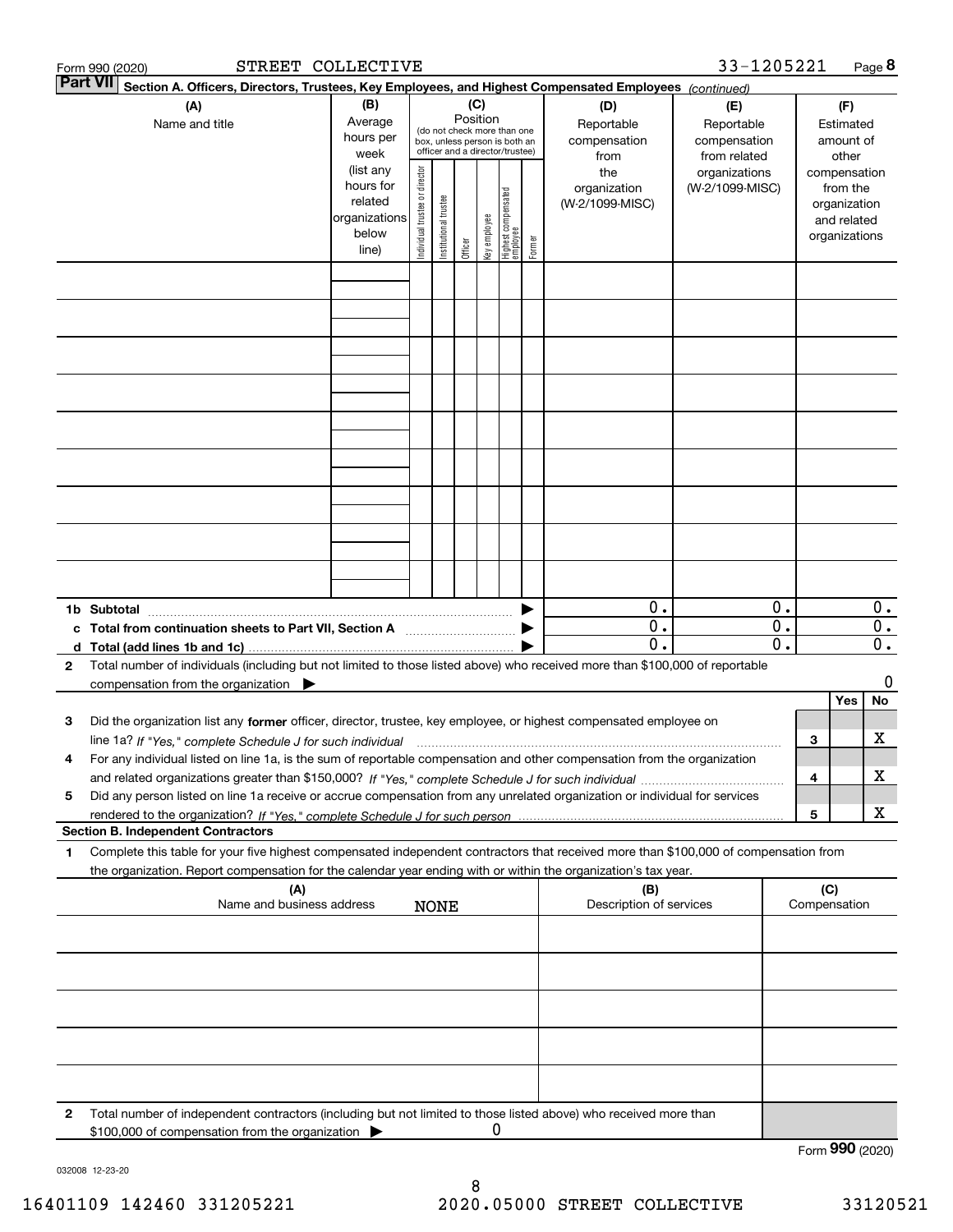|                                                           |    |      | Check if Schedule O contains a response or note to any line in this Part VIII |      |                |    |                         |               |                                              |                                      |                                                                 |
|-----------------------------------------------------------|----|------|-------------------------------------------------------------------------------|------|----------------|----|-------------------------|---------------|----------------------------------------------|--------------------------------------|-----------------------------------------------------------------|
|                                                           |    |      |                                                                               |      |                |    |                         | Total revenue | (B)<br>Related or exempt<br>function revenue | (C)<br>Unrelated<br>business revenue | (D)<br>Revenue excluded<br>from tax under<br>sections 512 - 514 |
|                                                           |    |      | 1 a Federated campaigns                                                       | .    | 1a             |    |                         |               |                                              |                                      |                                                                 |
| Contributions, Gifts, Grants<br>and Other Similar Amounts |    |      | <b>b</b> Membership dues                                                      |      | 1 <sub>b</sub> |    |                         |               |                                              |                                      |                                                                 |
|                                                           |    |      | Fundraising events                                                            |      | 1 <sub>c</sub> |    |                         |               |                                              |                                      |                                                                 |
|                                                           |    |      | d Related organizations                                                       |      | 1 <sub>d</sub> |    |                         |               |                                              |                                      |                                                                 |
|                                                           |    |      | e Government grants (contributions)                                           |      | 1e             |    | 20,000.                 |               |                                              |                                      |                                                                 |
|                                                           |    |      | All other contributions, gifts, grants, and                                   |      |                |    |                         |               |                                              |                                      |                                                                 |
|                                                           |    |      | similar amounts not included above                                            |      | 1f             |    | 157,540.                |               |                                              |                                      |                                                                 |
|                                                           |    |      | Noncash contributions included in lines 1a-1f                                 |      | $1g$ \$        |    |                         |               |                                              |                                      |                                                                 |
|                                                           |    |      |                                                                               |      |                |    |                         | 177,540.      |                                              |                                      |                                                                 |
|                                                           |    |      |                                                                               |      |                |    | <b>Business Code</b>    |               |                                              |                                      |                                                                 |
|                                                           |    |      | 2 a BCYCLE                                                                    |      |                |    | 900099                  | 105, 167.     | 105, 167.                                    |                                      |                                                                 |
|                                                           |    | b    | <b>MAPS</b>                                                                   |      |                |    | 900099                  | 6, 370.       | 6,370.                                       |                                      |                                                                 |
|                                                           |    |      | FUNDRAISING PROGRAM                                                           |      |                |    | 900099                  | 1,000.        | 1,000.                                       |                                      |                                                                 |
|                                                           |    |      |                                                                               |      |                |    |                         |               |                                              |                                      |                                                                 |
|                                                           |    | d    |                                                                               |      |                |    |                         |               |                                              |                                      |                                                                 |
| Program Service<br>Revenue                                |    | е    |                                                                               |      |                |    | 900099                  | 3,435.        | 3,435.                                       |                                      |                                                                 |
|                                                           |    |      | All other program service revenue                                             |      |                |    |                         | 115,972.      |                                              |                                      |                                                                 |
|                                                           |    |      |                                                                               |      |                |    |                         |               |                                              |                                      |                                                                 |
|                                                           | 3  |      | Investment income (including dividends, interest, and                         |      |                |    |                         |               |                                              |                                      |                                                                 |
|                                                           |    |      | other similar amounts)                                                        |      |                |    |                         |               |                                              |                                      |                                                                 |
|                                                           | 4  |      | Income from investment of tax-exempt bond proceeds                            |      |                |    |                         |               |                                              |                                      |                                                                 |
|                                                           | 5  |      |                                                                               |      |                |    |                         |               |                                              |                                      |                                                                 |
|                                                           |    |      |                                                                               |      | (i) Real       |    | (ii) Personal           |               |                                              |                                      |                                                                 |
|                                                           |    | 6а   | Gross rents<br>.                                                              | l 6a |                |    |                         |               |                                              |                                      |                                                                 |
|                                                           |    | b    | Less: rental expenses                                                         | 6b   |                |    |                         |               |                                              |                                      |                                                                 |
|                                                           |    |      | Rental income or (loss)                                                       | 6c   |                |    |                         |               |                                              |                                      |                                                                 |
|                                                           |    |      | d Net rental income or (loss)                                                 |      |                |    |                         |               |                                              |                                      |                                                                 |
|                                                           |    |      | 7 a Gross amount from sales of                                                |      | (i) Securities |    | (ii) Other              |               |                                              |                                      |                                                                 |
|                                                           |    |      | assets other than inventory                                                   | 7a   |                |    |                         |               |                                              |                                      |                                                                 |
|                                                           |    |      | <b>b</b> Less: cost or other basis                                            |      |                |    |                         |               |                                              |                                      |                                                                 |
|                                                           |    |      | and sales expenses                                                            | 7b   |                |    |                         |               |                                              |                                      |                                                                 |
| ther Revenue                                              |    |      | c Gain or (loss)                                                              | 7c   |                |    |                         |               |                                              |                                      |                                                                 |
|                                                           |    |      |                                                                               |      |                |    |                         |               |                                              |                                      |                                                                 |
|                                                           |    |      | 8 a Gross income from fundraising events (not                                 |      |                |    |                         |               |                                              |                                      |                                                                 |
| O                                                         |    |      | including \$<br><u> 1980 - Johann Barbara, martx</u>                          |      |                |    |                         |               |                                              |                                      |                                                                 |
|                                                           |    |      | contributions reported on line 1c). See                                       |      |                |    |                         |               |                                              |                                      |                                                                 |
|                                                           |    |      |                                                                               |      |                | 8a |                         |               |                                              |                                      |                                                                 |
|                                                           |    |      | <b>b</b> Less: direct expenses <i></i>                                        |      |                | 8b |                         |               |                                              |                                      |                                                                 |
|                                                           |    |      | c Net income or (loss) from fundraising events                                |      |                |    | .                       |               |                                              |                                      |                                                                 |
|                                                           |    |      | 9 a Gross income from gaming activities. See                                  |      |                |    |                         |               |                                              |                                      |                                                                 |
|                                                           |    |      |                                                                               |      |                | 9a |                         |               |                                              |                                      |                                                                 |
|                                                           |    |      | <b>b</b> Less: direct expenses <b>manually</b>                                |      |                | 9b |                         |               |                                              |                                      |                                                                 |
|                                                           |    |      | c Net income or (loss) from gaming activities                                 |      |                |    | .                       |               |                                              |                                      |                                                                 |
|                                                           |    |      | 10 a Gross sales of inventory, less returns                                   |      |                |    |                         |               |                                              |                                      |                                                                 |
|                                                           |    |      |                                                                               |      |                |    | $\vert$ 10a $210,839$ . |               |                                              |                                      |                                                                 |
|                                                           |    |      | <b>b</b> Less: cost of goods sold                                             |      |                |    | $10b$ 19,038.           |               |                                              |                                      |                                                                 |
|                                                           |    |      |                                                                               |      |                |    |                         | 191,801.      | 191,801.                                     |                                      |                                                                 |
|                                                           |    |      |                                                                               |      |                |    | <b>Business Code</b>    |               |                                              |                                      |                                                                 |
|                                                           |    |      |                                                                               |      |                |    |                         |               |                                              |                                      |                                                                 |
|                                                           |    | 11 a | <u> 1989 - Johann Stoff, fransk politik (d. 1989)</u>                         |      |                |    |                         |               |                                              |                                      |                                                                 |
|                                                           |    | b    | <u> 1989 - Andrea Andrew Maria (b. 1989)</u>                                  |      |                |    |                         |               |                                              |                                      |                                                                 |
|                                                           |    | с    | the control of the control of the control of the control of the control of    |      |                |    |                         |               |                                              |                                      |                                                                 |
| Miscellaneous<br>Revenue                                  |    |      |                                                                               |      |                |    |                         |               |                                              |                                      |                                                                 |
|                                                           |    |      |                                                                               |      |                |    | ▶                       |               |                                              |                                      |                                                                 |
|                                                           | 12 |      |                                                                               |      |                |    |                         | 485, 313.     | 307,773.                                     | $0$ .                                | $0$ .                                                           |
| 032009 12-23-20                                           |    |      |                                                                               |      |                |    |                         |               |                                              |                                      | Form 990 (2020)                                                 |

032009 12-23-20

16401109 142460 331205221 2020.05000 STREET COLLECTIVE 33120521

9

Form 990 (2020) S'I'REE'I'(COLLEC'I'LVE) 3 3-I 2 0 5 2 2 1 Page STREET COLLECTIVE

**Part VIII Statement of Revenue**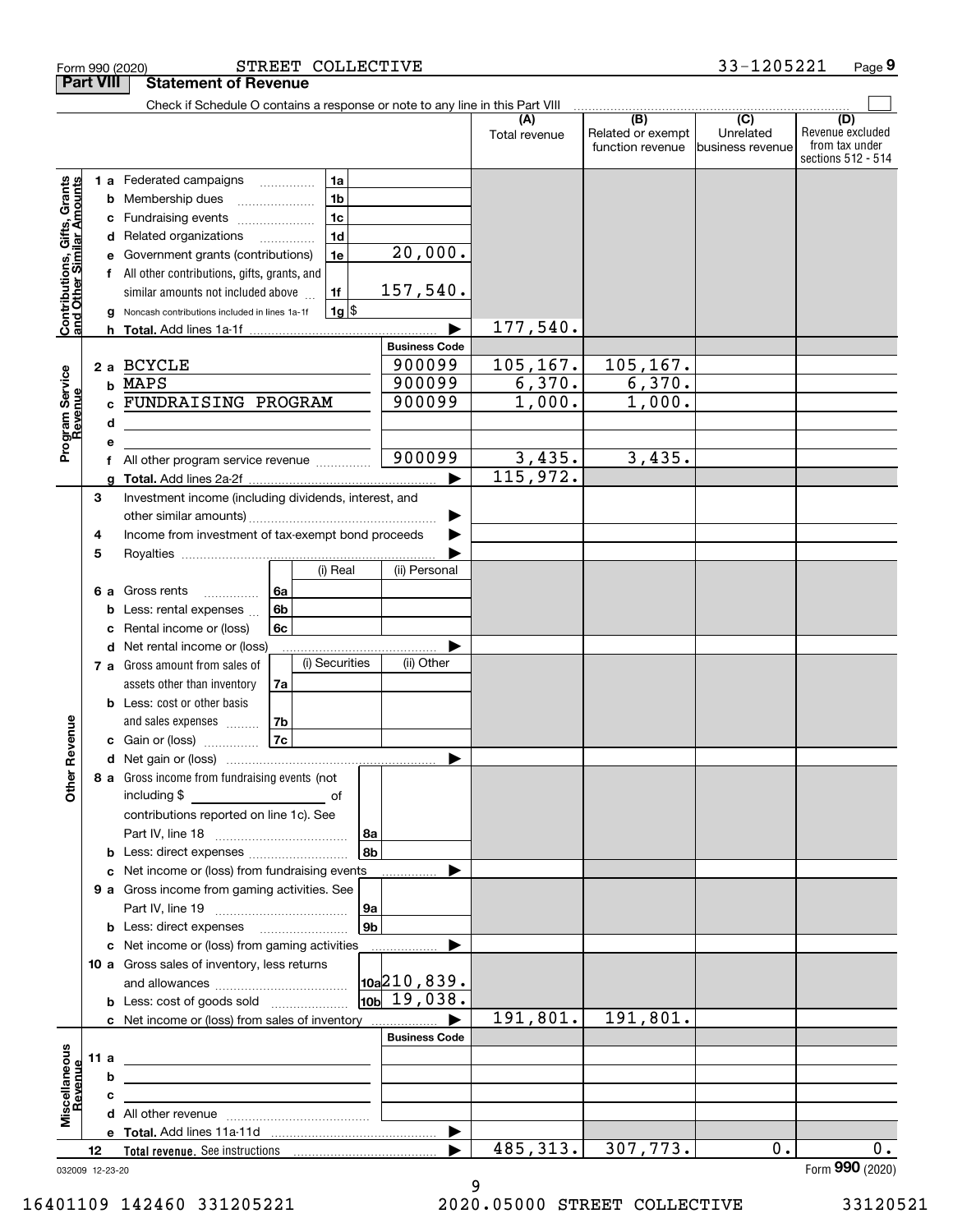Form 990 (2020) Page **Part IX Statement of Functional Expenses** STREET COLLECTIVE 33-1205221

*Section 501(c)(3) and 501(c)(4) organizations must complete all columns. All other organizations must complete column (A).*

|    |                                                                                                                                                          |                        |                                                 |                                                      | $\overline{\mathbf{X}}$        |
|----|----------------------------------------------------------------------------------------------------------------------------------------------------------|------------------------|-------------------------------------------------|------------------------------------------------------|--------------------------------|
|    | Do not include amounts reported on lines 6b,<br>7b, 8b, 9b, and 10b of Part VIII.                                                                        | (A)<br>Total expenses  | $\overline{(B)}$<br>Program service<br>expenses | $\overline{C}$<br>Management and<br>general expenses | (D)<br>Fundraising<br>expenses |
| 1  | Grants and other assistance to domestic organizations                                                                                                    |                        |                                                 |                                                      |                                |
|    | and domestic governments. See Part IV, line 21                                                                                                           |                        |                                                 |                                                      |                                |
| 2  | Grants and other assistance to domestic                                                                                                                  |                        |                                                 |                                                      |                                |
|    | individuals. See Part IV, line 22                                                                                                                        |                        |                                                 |                                                      |                                |
| З. | Grants and other assistance to foreign                                                                                                                   |                        |                                                 |                                                      |                                |
|    | organizations, foreign governments, and foreign                                                                                                          |                        |                                                 |                                                      |                                |
|    | individuals. See Part IV, lines 15 and 16                                                                                                                |                        |                                                 |                                                      |                                |
| 4  | Benefits paid to or for members                                                                                                                          |                        |                                                 |                                                      |                                |
| 5  | Compensation of current officers, directors,                                                                                                             |                        |                                                 |                                                      |                                |
|    |                                                                                                                                                          |                        |                                                 |                                                      |                                |
| 6  | Compensation not included above to disqualified                                                                                                          |                        |                                                 |                                                      |                                |
|    | persons (as defined under section $4958(f)(1)$ ) and                                                                                                     |                        |                                                 |                                                      |                                |
|    | persons described in section $4958(c)(3)(B)$                                                                                                             |                        |                                                 |                                                      |                                |
| 7  |                                                                                                                                                          | $\overline{243,207}$ . | 243, 207.                                       |                                                      |                                |
| 8  | Pension plan accruals and contributions (include                                                                                                         |                        |                                                 |                                                      |                                |
|    | section 401(k) and 403(b) employer contributions)                                                                                                        |                        |                                                 |                                                      |                                |
| 9  |                                                                                                                                                          | 4,379.                 | 4,379.                                          |                                                      |                                |
| 10 |                                                                                                                                                          | 25,869.                | $\overline{25,869}$ .                           |                                                      |                                |
| 11 | Fees for services (nonemployees):                                                                                                                        |                        |                                                 |                                                      |                                |
| a  |                                                                                                                                                          |                        |                                                 |                                                      |                                |
| b  |                                                                                                                                                          |                        |                                                 |                                                      |                                |
| с  |                                                                                                                                                          | 3,285.                 | 3,285.                                          |                                                      |                                |
| d  |                                                                                                                                                          |                        |                                                 |                                                      |                                |
| е  | Professional fundraising services. See Part IV, line 17                                                                                                  |                        |                                                 |                                                      |                                |
| f  | Investment management fees                                                                                                                               |                        |                                                 |                                                      |                                |
| g  | Other. (If line 11g amount exceeds 10% of line 25,                                                                                                       |                        |                                                 |                                                      |                                |
|    | column (A) amount, list line 11g expenses on Sch 0.)                                                                                                     |                        |                                                 |                                                      |                                |
| 12 |                                                                                                                                                          |                        |                                                 |                                                      |                                |
| 13 |                                                                                                                                                          |                        |                                                 |                                                      |                                |
| 14 |                                                                                                                                                          |                        |                                                 |                                                      |                                |
| 15 |                                                                                                                                                          |                        |                                                 |                                                      |                                |
| 16 |                                                                                                                                                          |                        |                                                 |                                                      |                                |
| 17 | Travel                                                                                                                                                   | 575.                   | 575.                                            |                                                      |                                |
| 18 | Payments of travel or entertainment expenses                                                                                                             |                        |                                                 |                                                      |                                |
|    | for any federal, state, or local public officials                                                                                                        |                        |                                                 |                                                      |                                |
| 19 | Conferences, conventions, and meetings                                                                                                                   |                        |                                                 |                                                      |                                |
| 20 | Interest                                                                                                                                                 |                        |                                                 |                                                      |                                |
| 21 |                                                                                                                                                          |                        |                                                 |                                                      |                                |
| 22 | Depreciation, depletion, and amortization                                                                                                                | 16,872.                | 16,872.                                         |                                                      |                                |
| 23 | Insurance                                                                                                                                                | 14,067.                | 14,067.                                         |                                                      |                                |
| 24 | Other expenses. Itemize expenses not covered<br>above (List miscellaneous expenses on line 24e. If<br>line 24e amount exceeds 10% of line 25, column (A) |                        |                                                 |                                                      |                                |
|    | amount, list line 24e expenses on Schedule 0.)                                                                                                           |                        |                                                 |                                                      |                                |
| a  | <b>SOFTWARE FEE</b>                                                                                                                                      | 31,339.                | 31,339.                                         |                                                      |                                |
| b  | <b>RENT</b>                                                                                                                                              | 27,600.                | 27,600.                                         |                                                      |                                |
| C. | <b>BANK SERVICE CHARGES</b>                                                                                                                              | 24, 154.               | 24, 154.                                        |                                                      |                                |
| d  | SALES TAX PAID                                                                                                                                           | 20,607.                | 20,607.                                         |                                                      |                                |
|    | SEE SCH O<br>e All other expenses                                                                                                                        | 54,768.<br>466, 722.   | 54,768.<br>$\overline{466, 722.}$               | 0.                                                   | 0.                             |
| 25 | Total functional expenses. Add lines 1 through 24e                                                                                                       |                        |                                                 |                                                      |                                |
| 26 | Joint costs. Complete this line only if the organization                                                                                                 |                        |                                                 |                                                      |                                |
|    | reported in column (B) joint costs from a combined                                                                                                       |                        |                                                 |                                                      |                                |
|    | educational campaign and fundraising solicitation.<br>Check here $\blacktriangleright$                                                                   |                        |                                                 |                                                      |                                |
|    | if following SOP 98-2 (ASC 958-720)                                                                                                                      |                        |                                                 |                                                      |                                |

032010 12-23-20

Form (2020) **990**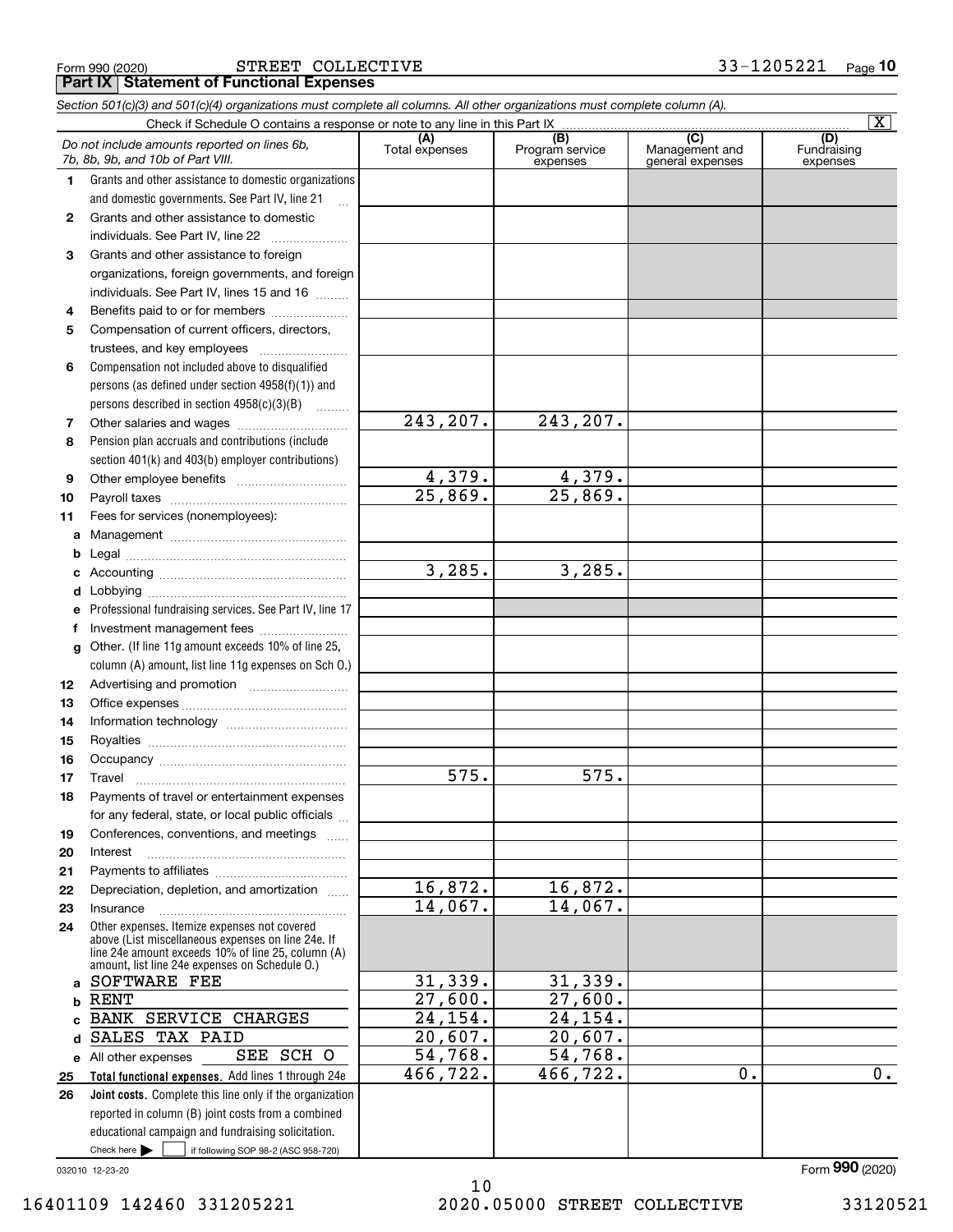# Form 990 (2020) Page STREET COLLECTIVE 33-1205221 **Part X Balance Sheet**

Check if Schedule O contains a response or note to any line in this Part X

|                             |              |                                                                                              |                                                                  |                       | (A)<br>Beginning of year |                 | (B)<br>End of year |
|-----------------------------|--------------|----------------------------------------------------------------------------------------------|------------------------------------------------------------------|-----------------------|--------------------------|-----------------|--------------------|
|                             | 1            | Cash - non-interest-bearing                                                                  |                                                                  |                       | 107,635.                 | 1               | 149,888.           |
|                             | $\mathbf{2}$ |                                                                                              |                                                                  |                       |                          | $\mathbf{2}$    |                    |
|                             | 3            |                                                                                              |                                                                  |                       |                          | 3               |                    |
|                             | 4            |                                                                                              |                                                                  |                       | 4                        |                 |                    |
|                             | 5            | Loans and other receivables from any current or former officer, director,                    |                                                                  |                       |                          |                 |                    |
|                             |              | trustee, key employee, creator or founder, substantial contributor, or 35%                   |                                                                  |                       |                          |                 |                    |
|                             |              | controlled entity or family member of any of these persons                                   |                                                                  | 5                     |                          |                 |                    |
|                             | 6            | Loans and other receivables from other disqualified persons (as defined                      |                                                                  |                       |                          |                 |                    |
|                             |              | under section 4958(f)(1)), and persons described in section 4958(c)(3)(B)                    |                                                                  | $\ldots$              |                          | 6               |                    |
|                             | 7            |                                                                                              |                                                                  |                       |                          | 7               |                    |
| Assets                      | 8            |                                                                                              |                                                                  |                       |                          | 8               |                    |
|                             | 9            | Prepaid expenses and deferred charges                                                        |                                                                  |                       |                          | 9               |                    |
|                             | 10a          | Land, buildings, and equipment: cost or other                                                |                                                                  |                       |                          |                 |                    |
|                             |              | basis. Complete Part VI of Schedule D    10a   561, 778.                                     |                                                                  |                       |                          |                 |                    |
|                             |              | <u>  10b</u><br><b>b</b> Less: accumulated depreciation                                      |                                                                  | $\overline{275,784.}$ | 299,656.                 | 10 <sub>c</sub> | 285,994.           |
|                             | 11           |                                                                                              |                                                                  |                       |                          | 11              |                    |
|                             | 12           |                                                                                              |                                                                  |                       | 12                       |                 |                    |
|                             | 13           |                                                                                              |                                                                  | 13                    |                          |                 |                    |
|                             | 14           |                                                                                              |                                                                  | 14                    |                          |                 |                    |
|                             | 15           |                                                                                              |                                                                  |                       | 2,000.                   | 15              | 2,000.             |
|                             | 16           |                                                                                              |                                                                  |                       | 409, 291.                | 16              | 437,882.           |
|                             | 17           |                                                                                              |                                                                  |                       | 4,773.                   | 17              | 4,773.             |
|                             | 18           |                                                                                              |                                                                  |                       | 18                       |                 |                    |
|                             | 19           |                                                                                              |                                                                  | 19                    |                          |                 |                    |
|                             | 20           |                                                                                              |                                                                  |                       | 20                       |                 |                    |
|                             | 21           | Escrow or custodial account liability. Complete Part IV of Schedule D                        |                                                                  | 1.1.1.1.1.1.1.1.1.1   |                          | 21              |                    |
|                             | 22           | Loans and other payables to any current or former officer, director,                         |                                                                  |                       |                          |                 |                    |
| Liabilities                 |              | trustee, key employee, creator or founder, substantial contributor, or 35%                   |                                                                  |                       |                          |                 |                    |
|                             |              | controlled entity or family member of any of these persons                                   |                                                                  |                       |                          | 22              |                    |
|                             | 23           | Secured mortgages and notes payable to unrelated third parties                               |                                                                  |                       |                          | 23              |                    |
|                             | 24           |                                                                                              |                                                                  |                       |                          | 24              |                    |
|                             | 25           | Other liabilities (including federal income tax, payables to related third                   |                                                                  |                       |                          |                 |                    |
|                             |              | parties, and other liabilities not included on lines 17-24). Complete Part X                 |                                                                  |                       |                          |                 |                    |
|                             |              | of Schedule D                                                                                |                                                                  |                       | $0$ .                    | 25              | 10,000.            |
|                             | 26           |                                                                                              |                                                                  |                       | 4,773.                   | 26              | 14,773.            |
|                             |              | Organizations that follow FASB ASC 958, check here $\blacktriangleright$                     |                                                                  |                       |                          |                 |                    |
|                             |              | and complete lines 27, 28, 32, and 33.                                                       |                                                                  |                       |                          |                 |                    |
|                             | 27           | Net assets without donor restrictions                                                        |                                                                  |                       |                          | 27              |                    |
|                             | 28           | Net assets with donor restrictions                                                           |                                                                  |                       |                          | 28              |                    |
|                             |              | Organizations that do not follow FASB ASC 958, check here $\triangleright \lfloor X \rfloor$ |                                                                  |                       |                          |                 |                    |
|                             |              | and complete lines 29 through 33.                                                            |                                                                  |                       |                          |                 |                    |
| Net Assets or Fund Balances | 29           |                                                                                              |                                                                  | 0.<br>Ο.              | 29                       | 0.<br>0.        |                    |
|                             | 30           |                                                                                              | Paid-in or capital surplus, or land, building, or equipment fund |                       |                          |                 |                    |
|                             | 31           | Retained earnings, endowment, accumulated income, or other funds                             |                                                                  | 1.1.1.1.1.1.1.1.1     | 404,518.                 | 31              | 423, 109.          |
|                             | 32           |                                                                                              |                                                                  |                       | 404,518.                 | 32              | 423,109.           |
|                             | 33           | Total liabilities and net assets/fund balances                                               |                                                                  |                       | 409,291.                 | 33              | 437,882.           |

 $\mathcal{L}^{\text{max}}$ 

Form (2020) **990**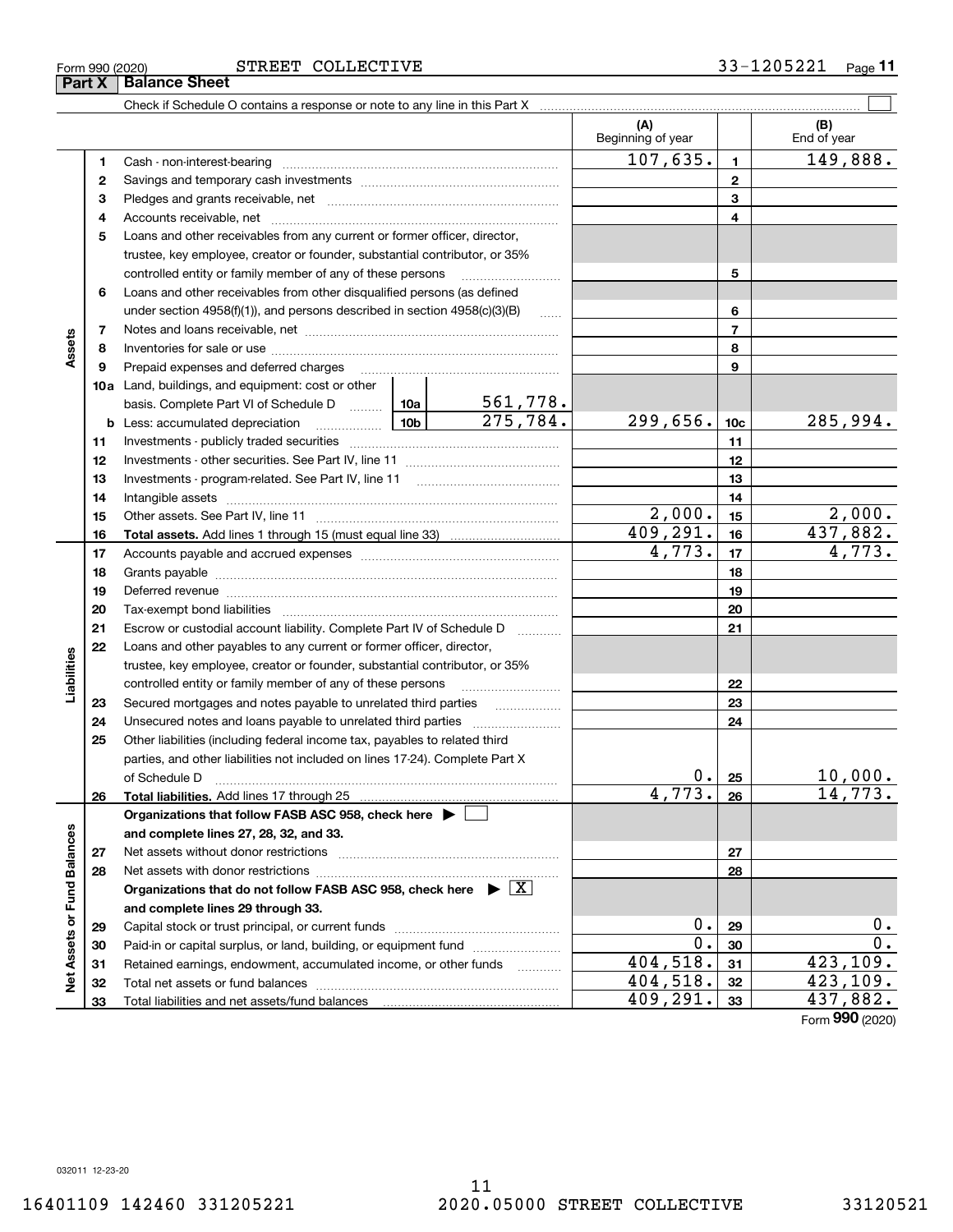|    | STREET COLLECTIVE<br>Form 990 (2020)                                                                                                                                                                                                | 33-1205221     |            | $_{\text{Page}}$ 12 |
|----|-------------------------------------------------------------------------------------------------------------------------------------------------------------------------------------------------------------------------------------|----------------|------------|---------------------|
|    | <b>Reconciliation of Net Assets</b><br>Part XI                                                                                                                                                                                      |                |            |                     |
|    |                                                                                                                                                                                                                                     |                |            |                     |
|    |                                                                                                                                                                                                                                     |                |            |                     |
| 1  | Total revenue (must equal Part VIII, column (A), line 12)<br>1                                                                                                                                                                      |                | 485,313.   |                     |
| 2  | $\mathbf{2}$<br>Total expenses (must equal Part IX, column (A), line 25)                                                                                                                                                            |                | 466,722.   |                     |
| 3  | 3<br>Revenue less expenses. Subtract line 2 from line 1                                                                                                                                                                             |                | 18,591.    |                     |
| 4  | $\overline{\mathbf{4}}$                                                                                                                                                                                                             |                | 404,518.   |                     |
| 5  | 5                                                                                                                                                                                                                                   |                |            |                     |
| 6  | 6<br>Donated services and use of facilities [111] Donated and the service of facilities [11] Donated services and use of facilities [11] Donated and the service of the service of the service of the service of the service of the |                |            |                     |
| 7  | $\overline{7}$                                                                                                                                                                                                                      |                |            |                     |
| 8  | 8<br>Prior period adjustments                                                                                                                                                                                                       |                |            |                     |
| 9  | 9<br>Other changes in net assets or fund balances (explain on Schedule O)                                                                                                                                                           |                |            | 0.                  |
| 10 | Net assets or fund balances at end of year. Combine lines 3 through 9 (must equal Part X, line 32,                                                                                                                                  |                |            |                     |
|    | 10<br>column (B))                                                                                                                                                                                                                   |                | 423, 109.  |                     |
|    | Part XII Financial Statements and Reporting                                                                                                                                                                                         |                |            |                     |
|    |                                                                                                                                                                                                                                     |                |            |                     |
|    |                                                                                                                                                                                                                                     |                | Yes        | No                  |
| 1  | Accounting method used to prepare the Form 990: $\boxed{X}$ Cash<br>  Accrual<br>Other                                                                                                                                              |                |            |                     |
|    | If the organization changed its method of accounting from a prior year or checked "Other," explain in Schedule O.                                                                                                                   |                |            |                     |
|    | 2a Were the organization's financial statements compiled or reviewed by an independent accountant?                                                                                                                                  | 2a             |            | x                   |
|    | If "Yes," check a box below to indicate whether the financial statements for the year were compiled or reviewed on a                                                                                                                |                |            |                     |
|    | separate basis, consolidated basis, or both:                                                                                                                                                                                        |                |            |                     |
|    | Both consolidated and separate basis<br>Separate basis<br><b>Consolidated basis</b>                                                                                                                                                 |                |            |                     |
|    | <b>b</b> Were the organization's financial statements audited by an independent accountant?                                                                                                                                         | 2 <sub>b</sub> |            | X                   |
|    | If "Yes," check a box below to indicate whether the financial statements for the year were audited on a separate basis,                                                                                                             |                |            |                     |
|    | consolidated basis, or both:                                                                                                                                                                                                        |                |            |                     |
|    | <b>Consolidated basis</b><br>Both consolidated and separate basis<br>Separate basis                                                                                                                                                 |                |            |                     |
|    | c If "Yes" to line 2a or 2b, does the organization have a committee that assumes responsibility for oversight of the audit,                                                                                                         |                |            |                     |
|    |                                                                                                                                                                                                                                     | 2c             |            |                     |
|    | If the organization changed either its oversight process or selection process during the tax year, explain on Schedule O.                                                                                                           |                |            |                     |
|    | 3a As a result of a federal award, was the organization required to undergo an audit or audits as set forth in the Single Audit                                                                                                     |                |            |                     |
|    |                                                                                                                                                                                                                                     | За             |            | х                   |
|    | b If "Yes," did the organization undergo the required audit or audits? If the organization did not undergo the required audit                                                                                                       |                |            |                     |
|    | or audits, explain why on Schedule O and describe any steps taken to undergo such audits [11] contains the school of audits [11] or audits [11] or audits [11] or audits [11] or audits [11] or audits [11] or audits [11] or       | 3b             | <u>nnn</u> |                     |

Form (2020) **990**

032012 12-23-20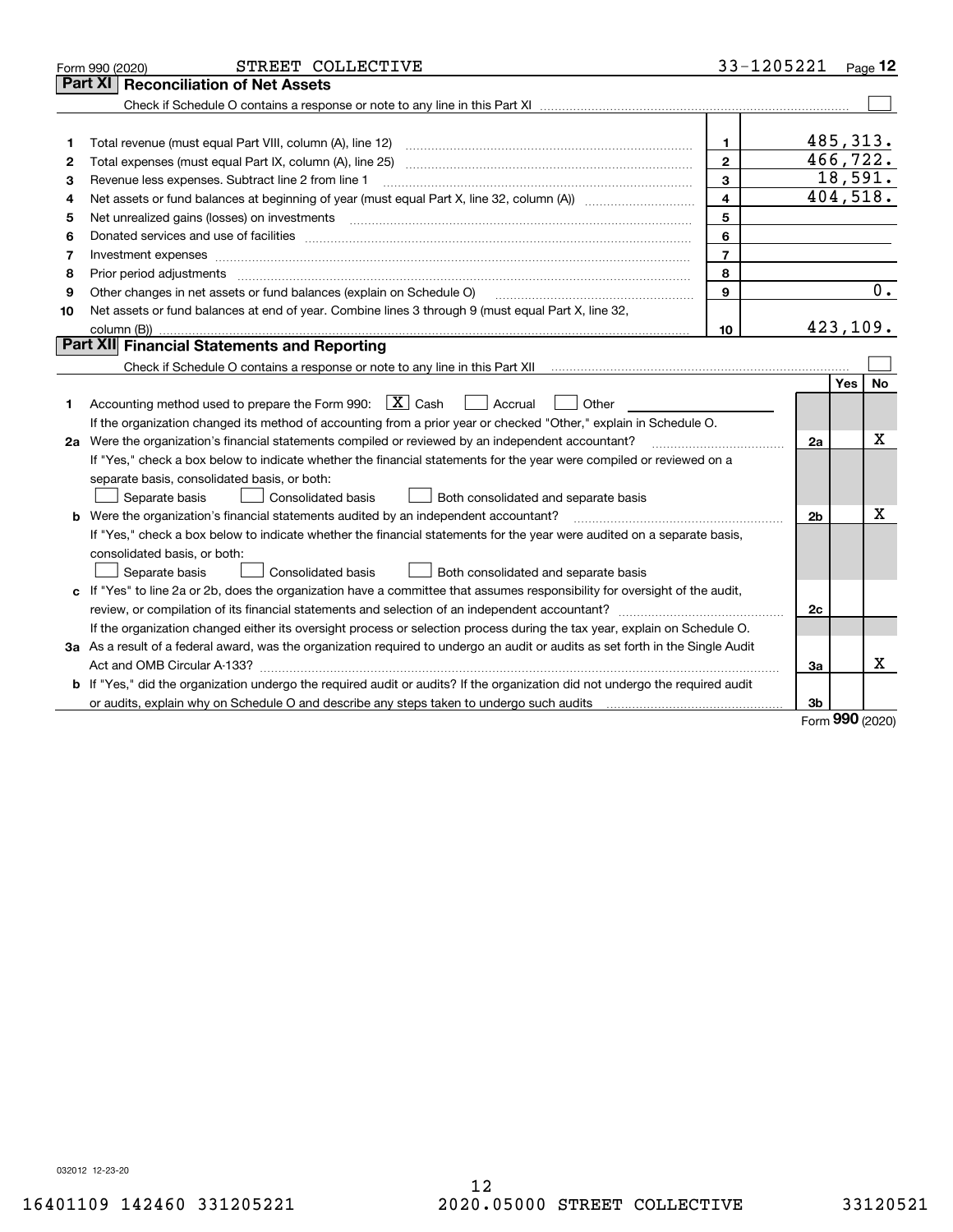| <b>SCHEDULE A</b> |
|-------------------|
|-------------------|

Department of the Treasury Internal Revenue Service

| (Form 990 or 990-EZ) |  |  |  |  |
|----------------------|--|--|--|--|
|----------------------|--|--|--|--|

# **Public Charity Status and Public Support**

**Complete if the organization is a section 501(c)(3) organization or a section 4947(a)(1) nonexempt charitable trust.**

| Attach to Form 990 or Form 990-EZ.                                      |
|-------------------------------------------------------------------------|
| ► Go to www.irs.gov/Form990 for instructions and the latest information |

| <b>Open to Public</b><br>Inspection |
|-------------------------------------|
|                                     |

OMB No. 1545-0047

|       |                                                                                                                                            | Name of the organization                                                                                                                     |                   |                            |                                    |                                 |                            |  | <b>Employer identification number</b> |  |
|-------|--------------------------------------------------------------------------------------------------------------------------------------------|----------------------------------------------------------------------------------------------------------------------------------------------|-------------------|----------------------------|------------------------------------|---------------------------------|----------------------------|--|---------------------------------------|--|
|       |                                                                                                                                            |                                                                                                                                              | STREET COLLECTIVE |                            |                                    |                                 |                            |  | 33-1205221                            |  |
|       | Part I                                                                                                                                     | Reason for Public Charity Status. (All organizations must complete this part.) See instructions.                                             |                   |                            |                                    |                                 |                            |  |                                       |  |
|       |                                                                                                                                            | The organization is not a private foundation because it is: (For lines 1 through 12, check only one box.)                                    |                   |                            |                                    |                                 |                            |  |                                       |  |
| 1.    |                                                                                                                                            | A church, convention of churches, or association of churches described in section 170(b)(1)(A)(i).                                           |                   |                            |                                    |                                 |                            |  |                                       |  |
| 2     |                                                                                                                                            | A school described in section 170(b)(1)(A)(ii). (Attach Schedule E (Form 990 or 990-EZ).)                                                    |                   |                            |                                    |                                 |                            |  |                                       |  |
| з     |                                                                                                                                            | A hospital or a cooperative hospital service organization described in section 170(b)(1)(A)(iii).                                            |                   |                            |                                    |                                 |                            |  |                                       |  |
| 4     | A medical research organization operated in conjunction with a hospital described in section 170(b)(1)(A)(iii). Enter the hospital's name, |                                                                                                                                              |                   |                            |                                    |                                 |                            |  |                                       |  |
|       |                                                                                                                                            | city, and state:                                                                                                                             |                   |                            |                                    |                                 |                            |  |                                       |  |
| 5     | An organization operated for the benefit of a college or university owned or operated by a governmental unit described in                  |                                                                                                                                              |                   |                            |                                    |                                 |                            |  |                                       |  |
|       | section 170(b)(1)(A)(iv). (Complete Part II.)                                                                                              |                                                                                                                                              |                   |                            |                                    |                                 |                            |  |                                       |  |
| 6.    |                                                                                                                                            | A federal, state, or local government or governmental unit described in section 170(b)(1)(A)(v).                                             |                   |                            |                                    |                                 |                            |  |                                       |  |
|       | $7 \vert X \vert$                                                                                                                          | An organization that normally receives a substantial part of its support from a governmental unit or from the general public described in    |                   |                            |                                    |                                 |                            |  |                                       |  |
|       |                                                                                                                                            | section 170(b)(1)(A)(vi). (Complete Part II.)                                                                                                |                   |                            |                                    |                                 |                            |  |                                       |  |
| 8     |                                                                                                                                            | A community trust described in section 170(b)(1)(A)(vi). (Complete Part II.)                                                                 |                   |                            |                                    |                                 |                            |  |                                       |  |
| 9     |                                                                                                                                            | An agricultural research organization described in section 170(b)(1)(A)(ix) operated in conjunction with a land-grant college                |                   |                            |                                    |                                 |                            |  |                                       |  |
|       |                                                                                                                                            | or university or a non-land-grant college of agriculture (see instructions). Enter the name, city, and state of the college or               |                   |                            |                                    |                                 |                            |  |                                       |  |
|       |                                                                                                                                            | university:                                                                                                                                  |                   |                            |                                    |                                 |                            |  |                                       |  |
| 10    |                                                                                                                                            | An organization that normally receives (1) more than 33 1/3% of its support from contributions, membership fees, and gross receipts from     |                   |                            |                                    |                                 |                            |  |                                       |  |
|       |                                                                                                                                            | activities related to its exempt functions, subject to certain exceptions; and (2) no more than 33 1/3% of its support from gross investment |                   |                            |                                    |                                 |                            |  |                                       |  |
|       |                                                                                                                                            | income and unrelated business taxable income (less section 511 tax) from businesses acquired by the organization after June 30, 1975.        |                   |                            |                                    |                                 |                            |  |                                       |  |
|       |                                                                                                                                            | See section 509(a)(2). (Complete Part III.)                                                                                                  |                   |                            |                                    |                                 |                            |  |                                       |  |
| 11    |                                                                                                                                            | An organization organized and operated exclusively to test for public safety. See section 509(a)(4).                                         |                   |                            |                                    |                                 |                            |  |                                       |  |
| 12    |                                                                                                                                            | An organization organized and operated exclusively for the benefit of, to perform the functions of, or to carry out the purposes of one or   |                   |                            |                                    |                                 |                            |  |                                       |  |
|       |                                                                                                                                            | more publicly supported organizations described in section 509(a)(1) or section 509(a)(2). See section 509(a)(3). Check the box in           |                   |                            |                                    |                                 |                            |  |                                       |  |
|       |                                                                                                                                            | lines 12a through 12d that describes the type of supporting organization and complete lines 12e, 12f, and 12g.                               |                   |                            |                                    |                                 |                            |  |                                       |  |
| а     |                                                                                                                                            | Type I. A supporting organization operated, supervised, or controlled by its supported organization(s), typically by giving                  |                   |                            |                                    |                                 |                            |  |                                       |  |
|       |                                                                                                                                            | the supported organization(s) the power to regularly appoint or elect a majority of the directors or trustees of the supporting              |                   |                            |                                    |                                 |                            |  |                                       |  |
|       |                                                                                                                                            | organization. You must complete Part IV, Sections A and B.                                                                                   |                   |                            |                                    |                                 |                            |  |                                       |  |
| b     |                                                                                                                                            | Type II. A supporting organization supervised or controlled in connection with its supported organization(s), by having                      |                   |                            |                                    |                                 |                            |  |                                       |  |
|       |                                                                                                                                            | control or management of the supporting organization vested in the same persons that control or manage the supported                         |                   |                            |                                    |                                 |                            |  |                                       |  |
|       |                                                                                                                                            | organization(s). You must complete Part IV, Sections A and C.                                                                                |                   |                            |                                    |                                 |                            |  |                                       |  |
| с     |                                                                                                                                            | Type III functionally integrated. A supporting organization operated in connection with, and functionally integrated with,                   |                   |                            |                                    |                                 |                            |  |                                       |  |
|       |                                                                                                                                            | its supported organization(s) (see instructions). You must complete Part IV, Sections A, D, and E.                                           |                   |                            |                                    |                                 |                            |  |                                       |  |
| d     |                                                                                                                                            | Type III non-functionally integrated. A supporting organization operated in connection with its supported organization(s)                    |                   |                            |                                    |                                 |                            |  |                                       |  |
|       |                                                                                                                                            | that is not functionally integrated. The organization generally must satisfy a distribution requirement and an attentiveness                 |                   |                            |                                    |                                 |                            |  |                                       |  |
|       |                                                                                                                                            | requirement (see instructions). You must complete Part IV, Sections A and D, and Part V.                                                     |                   |                            |                                    |                                 |                            |  |                                       |  |
|       |                                                                                                                                            | Check this box if the organization received a written determination from the IRS that it is a Type I, Type II, Type III                      |                   |                            |                                    |                                 |                            |  |                                       |  |
|       |                                                                                                                                            | functionally integrated, or Type III non-functionally integrated supporting organization.                                                    |                   |                            |                                    |                                 |                            |  |                                       |  |
|       |                                                                                                                                            | f Enter the number of supported organizations                                                                                                |                   |                            |                                    |                                 |                            |  |                                       |  |
|       |                                                                                                                                            | Provide the following information about the supported organization(s).                                                                       |                   |                            |                                    |                                 |                            |  |                                       |  |
|       |                                                                                                                                            | (i) Name of supported                                                                                                                        | (ii) EIN          | (iii) Type of organization |                                    | (iv) Is the organization listed | (v) Amount of monetary     |  | (vi) Amount of other                  |  |
|       |                                                                                                                                            | organization                                                                                                                                 |                   | (described on lines 1-10   | in your governing document?<br>Yes | No                              | support (see instructions) |  | support (see instructions)            |  |
|       |                                                                                                                                            |                                                                                                                                              |                   | above (see instructions))  |                                    |                                 |                            |  |                                       |  |
|       |                                                                                                                                            |                                                                                                                                              |                   |                            |                                    |                                 |                            |  |                                       |  |
|       |                                                                                                                                            |                                                                                                                                              |                   |                            |                                    |                                 |                            |  |                                       |  |
|       |                                                                                                                                            |                                                                                                                                              |                   |                            |                                    |                                 |                            |  |                                       |  |
|       |                                                                                                                                            |                                                                                                                                              |                   |                            |                                    |                                 |                            |  |                                       |  |
|       |                                                                                                                                            |                                                                                                                                              |                   |                            |                                    |                                 |                            |  |                                       |  |
|       |                                                                                                                                            |                                                                                                                                              |                   |                            |                                    |                                 |                            |  |                                       |  |
|       |                                                                                                                                            |                                                                                                                                              |                   |                            |                                    |                                 |                            |  |                                       |  |
|       |                                                                                                                                            |                                                                                                                                              |                   |                            |                                    |                                 |                            |  |                                       |  |
|       |                                                                                                                                            |                                                                                                                                              |                   |                            |                                    |                                 |                            |  |                                       |  |
|       |                                                                                                                                            |                                                                                                                                              |                   |                            |                                    |                                 |                            |  |                                       |  |
| Total |                                                                                                                                            |                                                                                                                                              |                   |                            |                                    |                                 |                            |  |                                       |  |

LHA For Paperwork Reduction Act Notice, see the Instructions for Form 990 or 990-EZ. <sub>032021</sub> o1-25-21 Schedule A (Form 990 or 990-EZ) 2020 13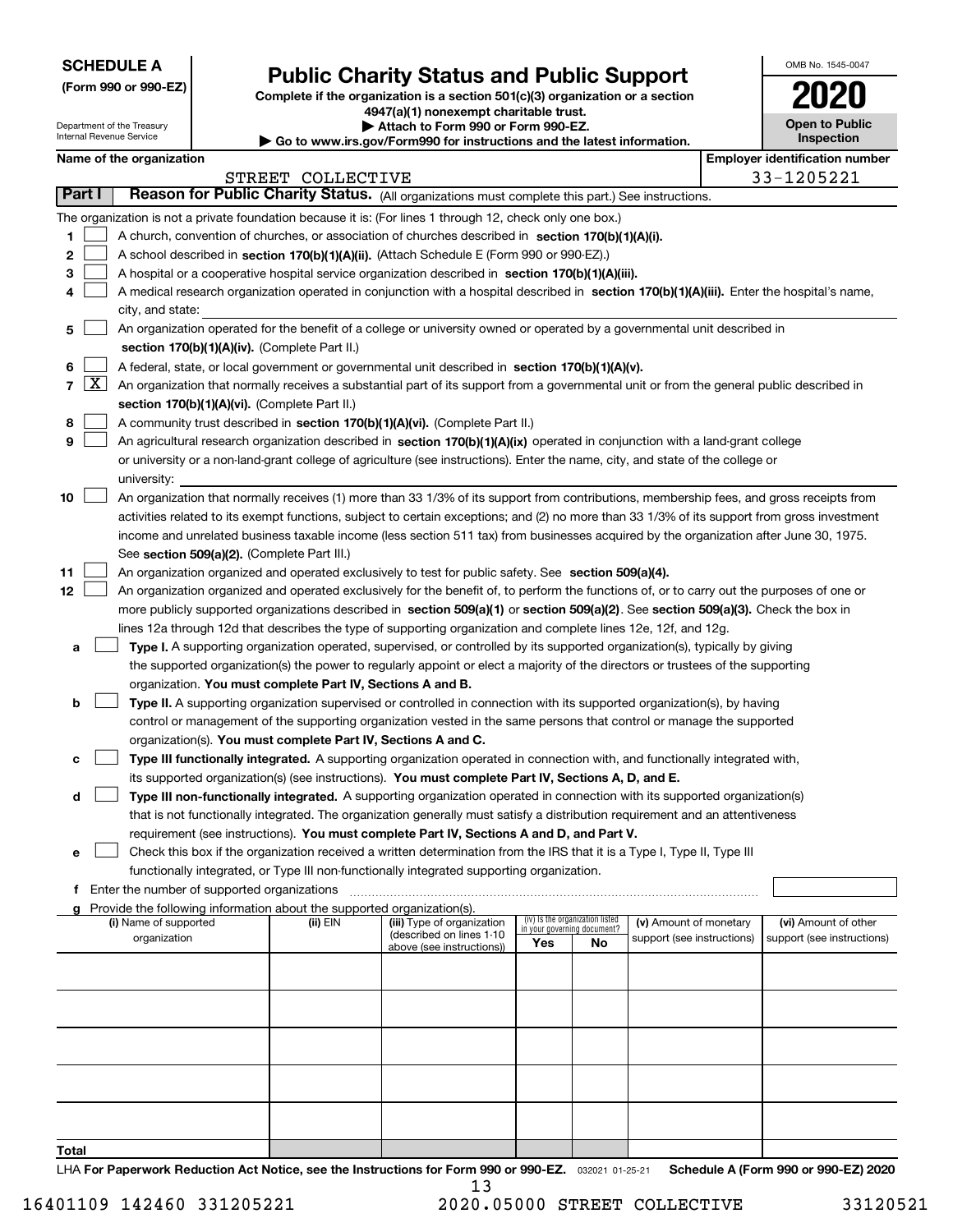### Schedule A (Form 990 or 990-EZ) 2020 Page STREET COLLECTIVE 33-1205221

33-1205221 Page 2

**Part II Support Schedule for Organizations Described in Sections 170(b)(1)(A)(iv) and 170(b)(1)(A)(vi)**

(Complete only if you checked the box on line 5, 7, or 8 of Part I or if the organization failed to qualify under Part III. If the organization fails to qualify under the tests listed below, please complete Part III.)

|    | <b>Section A. Public Support</b>                                                                                                               |                      |                                    |                        |                         |                                             |                                          |
|----|------------------------------------------------------------------------------------------------------------------------------------------------|----------------------|------------------------------------|------------------------|-------------------------|---------------------------------------------|------------------------------------------|
|    | Calendar year (or fiscal year beginning in) $\blacktriangleright$                                                                              | (a) 2016             | (b) 2017                           | $(c)$ 2018             | $(d)$ 2019              | (e) 2020                                    | (f) Total                                |
|    | <b>1</b> Gifts, grants, contributions, and                                                                                                     |                      |                                    |                        |                         |                                             |                                          |
|    | membership fees received. (Do not                                                                                                              |                      |                                    |                        |                         |                                             |                                          |
|    | include any "unusual grants.")                                                                                                                 | 177,642.             | 234,583.                           | 135, 225.              | 108, 843.               | 128,291.                                    | 784,584.                                 |
|    | 2 Tax revenues levied for the organ-                                                                                                           |                      |                                    |                        |                         |                                             |                                          |
|    | ization's benefit and either paid to                                                                                                           |                      |                                    |                        |                         |                                             |                                          |
|    | or expended on its behalf                                                                                                                      |                      |                                    |                        |                         |                                             |                                          |
|    | 3 The value of services or facilities                                                                                                          |                      |                                    |                        |                         |                                             |                                          |
|    | furnished by a governmental unit to                                                                                                            |                      |                                    |                        |                         |                                             |                                          |
|    | the organization without charge                                                                                                                |                      |                                    |                        |                         |                                             |                                          |
|    | 4 Total. Add lines 1 through 3                                                                                                                 | 177,642.             | 234,583.                           | 135, 225.              | 108,843.                | 128,291.                                    | 784,584.                                 |
| 5  | The portion of total contributions                                                                                                             |                      |                                    |                        |                         |                                             |                                          |
|    | by each person (other than a                                                                                                                   |                      |                                    |                        |                         |                                             |                                          |
|    | governmental unit or publicly                                                                                                                  |                      |                                    |                        |                         |                                             |                                          |
|    | supported organization) included                                                                                                               |                      |                                    |                        |                         |                                             |                                          |
|    | on line 1 that exceeds 2% of the                                                                                                               |                      |                                    |                        |                         |                                             |                                          |
|    | amount shown on line 11,                                                                                                                       |                      |                                    |                        |                         |                                             |                                          |
|    | column (f)                                                                                                                                     |                      |                                    |                        |                         |                                             |                                          |
|    |                                                                                                                                                |                      |                                    |                        |                         |                                             | 784,584.                                 |
|    | 6 Public support. Subtract line 5 from line 4.<br><b>Section B. Total Support</b>                                                              |                      |                                    |                        |                         |                                             |                                          |
|    |                                                                                                                                                |                      |                                    |                        |                         |                                             |                                          |
|    | Calendar year (or fiscal year beginning in)                                                                                                    | (a) 2016<br>177,642. | (b) 2017<br>$\overline{234,583}$ . | $(c)$ 2018<br>135,225. | $(d)$ 2019<br>108, 843. | (e) 2020<br>128,291.                        | (f) Total<br>$\overline{784}$ , 584.     |
|    | <b>7</b> Amounts from line 4                                                                                                                   |                      |                                    |                        |                         |                                             |                                          |
| 8  | Gross income from interest,                                                                                                                    |                      |                                    |                        |                         |                                             |                                          |
|    | dividends, payments received on                                                                                                                |                      |                                    |                        |                         |                                             |                                          |
|    | securities loans, rents, royalties,                                                                                                            |                      |                                    |                        |                         |                                             |                                          |
|    | and income from similar sources                                                                                                                |                      |                                    |                        |                         |                                             |                                          |
| 9. | Net income from unrelated business                                                                                                             |                      |                                    |                        |                         |                                             |                                          |
|    | activities, whether or not the                                                                                                                 |                      |                                    |                        |                         |                                             |                                          |
|    | business is regularly carried on                                                                                                               |                      |                                    |                        |                         |                                             |                                          |
|    | <b>10</b> Other income. Do not include gain                                                                                                    |                      |                                    |                        |                         |                                             |                                          |
|    | or loss from the sale of capital                                                                                                               |                      |                                    |                        |                         |                                             |                                          |
|    | assets (Explain in Part VI.)                                                                                                                   |                      |                                    |                        |                         |                                             |                                          |
|    | 11 Total support. Add lines 7 through 10                                                                                                       |                      |                                    |                        |                         |                                             | 784,584.                                 |
|    | 12 Gross receipts from related activities, etc. (see instructions)                                                                             |                      |                                    |                        |                         | 12                                          | $\overline{1,231},116.$                  |
|    | 13 First 5 years. If the Form 990 is for the organization's first, second, third, fourth, or fifth tax year as a section 501(c)(3)             |                      |                                    |                        |                         |                                             |                                          |
|    |                                                                                                                                                |                      |                                    |                        |                         |                                             |                                          |
|    | <b>Section C. Computation of Public Support Percentage</b>                                                                                     |                      |                                    |                        |                         |                                             |                                          |
|    |                                                                                                                                                |                      |                                    |                        |                         | 14                                          | 100.00<br>%                              |
|    | 15 Public support percentage from 2019 Schedule A, Part II, line 14                                                                            |                      |                                    |                        |                         | 15                                          | 100.00<br>%                              |
|    | 16a 33 1/3% support test - 2020. If the organization did not check the box on line 13, and line 14 is 33 1/3% or more, check this box and      |                      |                                    |                        |                         |                                             |                                          |
|    | stop here. The organization qualifies as a publicly supported organization                                                                     |                      |                                    |                        |                         |                                             | $\blacktriangleright$ $\boxed{\text{X}}$ |
|    | b 33 1/3% support test - 2019. If the organization did not check a box on line 13 or 16a, and line 15 is 33 1/3% or more, check this box       |                      |                                    |                        |                         |                                             |                                          |
|    | and stop here. The organization qualifies as a publicly supported organization                                                                 |                      |                                    |                        |                         |                                             |                                          |
|    | 17a 10% -facts-and-circumstances test - 2020. If the organization did not check a box on line 13, 16a, or 16b, and line 14 is 10% or more,     |                      |                                    |                        |                         |                                             |                                          |
|    | and if the organization meets the facts and circumstances test, check this box and stop here. Explain in Part VI how the organization          |                      |                                    |                        |                         |                                             |                                          |
|    | meets the facts-and-circumstances test. The organization qualifies as a publicly supported organization                                        |                      |                                    |                        |                         |                                             |                                          |
|    | <b>b 10% -facts-and-circumstances test - 2019.</b> If the organization did not check a box on line 13, 16a, 16b, or 17a, and line 15 is 10% or |                      |                                    |                        |                         |                                             |                                          |
|    | more, and if the organization meets the facts-and-circumstances test, check this box and stop here. Explain in Part VI how the                 |                      |                                    |                        |                         |                                             |                                          |
|    | organization meets the facts-and-circumstances test. The organization qualifies as a publicly supported organization                           |                      |                                    |                        |                         |                                             |                                          |
|    | 18 Private foundation. If the organization did not check a box on line 13, 16a, 16b, 17a, or 17b, check this box and see instructions          |                      |                                    |                        |                         |                                             |                                          |
|    |                                                                                                                                                |                      |                                    |                        |                         | <b>Cahadula A (Faum 000 av 000 EZ) 0000</b> |                                          |

**Schedule A (Form 990 or 990-EZ) 2020**

032022 01-25-21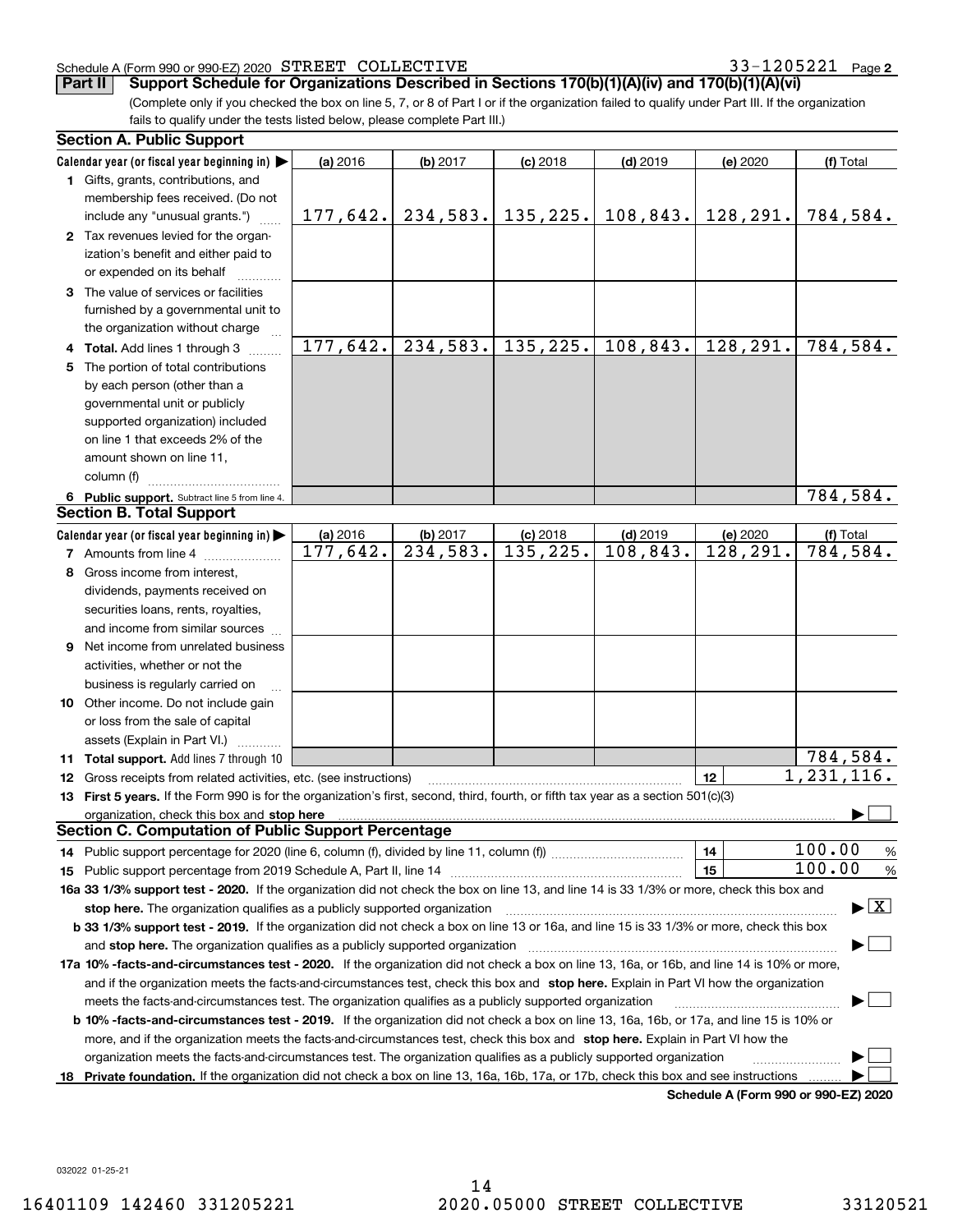### Schedule A (Form 990 or 990-EZ) 2020 Page STREET COLLECTIVE 33-1205221

# **Part III** | Support Schedule for Organizations Described in Section 509(a)(2)

**3**

(Complete only if you checked the box on line 10 of Part I or if the organization failed to qualify under Part II. If the organization fails to qualify under the tests listed below, please complete Part II.)

|    | <b>Section A. Public Support</b>                                                                                                                                                                                               |          |          |                 |            |          |                                      |
|----|--------------------------------------------------------------------------------------------------------------------------------------------------------------------------------------------------------------------------------|----------|----------|-----------------|------------|----------|--------------------------------------|
|    | Calendar year (or fiscal year beginning in) $\blacktriangleright$                                                                                                                                                              | (a) 2016 | (b) 2017 | <b>(c)</b> 2018 | $(d)$ 2019 | (e) 2020 | (f) Total                            |
|    | 1 Gifts, grants, contributions, and                                                                                                                                                                                            |          |          |                 |            |          |                                      |
|    | membership fees received. (Do not                                                                                                                                                                                              |          |          |                 |            |          |                                      |
|    | include any "unusual grants.")                                                                                                                                                                                                 |          |          |                 |            |          |                                      |
|    | <b>2</b> Gross receipts from admissions,<br>merchandise sold or services per-<br>formed, or facilities furnished in<br>any activity that is related to the<br>organization's tax-exempt purpose                                |          |          |                 |            |          |                                      |
|    | 3 Gross receipts from activities that                                                                                                                                                                                          |          |          |                 |            |          |                                      |
|    | are not an unrelated trade or bus-                                                                                                                                                                                             |          |          |                 |            |          |                                      |
|    | iness under section 513                                                                                                                                                                                                        |          |          |                 |            |          |                                      |
|    | 4 Tax revenues levied for the organ-                                                                                                                                                                                           |          |          |                 |            |          |                                      |
|    | ization's benefit and either paid to<br>or expended on its behalf<br>.                                                                                                                                                         |          |          |                 |            |          |                                      |
|    | 5 The value of services or facilities                                                                                                                                                                                          |          |          |                 |            |          |                                      |
|    | furnished by a governmental unit to                                                                                                                                                                                            |          |          |                 |            |          |                                      |
|    | the organization without charge                                                                                                                                                                                                |          |          |                 |            |          |                                      |
|    | <b>6 Total.</b> Add lines 1 through 5 $\dots$                                                                                                                                                                                  |          |          |                 |            |          |                                      |
|    | 7a Amounts included on lines 1, 2, and<br>3 received from disqualified persons                                                                                                                                                 |          |          |                 |            |          |                                      |
|    | <b>b</b> Amounts included on lines 2 and 3 received<br>from other than disqualified persons that<br>exceed the greater of \$5,000 or 1% of the<br>amount on line 13 for the year                                               |          |          |                 |            |          |                                      |
|    | c Add lines 7a and 7b                                                                                                                                                                                                          |          |          |                 |            |          |                                      |
|    | 8 Public support. (Subtract line 7c from line 6.)<br><b>Section B. Total Support</b>                                                                                                                                           |          |          |                 |            |          |                                      |
|    | Calendar year (or fiscal year beginning in)                                                                                                                                                                                    | (a) 2016 | (b) 2017 | <b>(c)</b> 2018 | $(d)$ 2019 | (e) 2020 | (f) Total                            |
|    | 9 Amounts from line 6                                                                                                                                                                                                          |          |          |                 |            |          |                                      |
|    | 10a Gross income from interest,<br>dividends, payments received on<br>securities loans, rents, royalties,<br>and income from similar sources                                                                                   |          |          |                 |            |          |                                      |
|    | <b>b</b> Unrelated business taxable income                                                                                                                                                                                     |          |          |                 |            |          |                                      |
|    | (less section 511 taxes) from businesses<br>acquired after June 30, 1975 [10001]                                                                                                                                               |          |          |                 |            |          |                                      |
|    | c Add lines 10a and 10b                                                                                                                                                                                                        |          |          |                 |            |          |                                      |
|    | 11 Net income from unrelated business<br>activities not included in line 10b,<br>whether or not the business is<br>regularly carried on                                                                                        |          |          |                 |            |          |                                      |
|    | <b>12</b> Other income. Do not include gain<br>or loss from the sale of capital<br>assets (Explain in Part VI.)                                                                                                                |          |          |                 |            |          |                                      |
|    | 13 Total support. (Add lines 9, 10c, 11, and 12.)                                                                                                                                                                              |          |          |                 |            |          |                                      |
|    | 14 First 5 years. If the Form 990 is for the organization's first, second, third, fourth, or fifth tax year as a section 501(c)(3) organization,                                                                               |          |          |                 |            |          |                                      |
|    | check this box and stop here measurement content to the state of the state of the state of the state of the state of the state of the state of the state of the state of the state of the state of the state of the state of t |          |          |                 |            |          |                                      |
|    | <b>Section C. Computation of Public Support Percentage</b>                                                                                                                                                                     |          |          |                 |            |          |                                      |
|    |                                                                                                                                                                                                                                |          |          |                 |            | 15       | %                                    |
| 16 | Public support percentage from 2019 Schedule A, Part III, line 15                                                                                                                                                              |          |          |                 |            | 16       | %                                    |
|    | <b>Section D. Computation of Investment Income Percentage</b>                                                                                                                                                                  |          |          |                 |            |          |                                      |
|    | 17 Investment income percentage for 2020 (line 10c, column (f), divided by line 13, column (f))                                                                                                                                |          |          |                 |            | 17       | %                                    |
|    | 18 Investment income percentage from 2019 Schedule A, Part III, line 17                                                                                                                                                        |          |          |                 |            | 18       | %                                    |
|    | 19a 33 1/3% support tests - 2020. If the organization did not check the box on line 14, and line 15 is more than 33 1/3%, and line 17 is not                                                                                   |          |          |                 |            |          |                                      |
|    | more than 33 1/3%, check this box and stop here. The organization qualifies as a publicly supported organization                                                                                                               |          |          |                 |            |          | $\sim$ 1                             |
|    | b 33 1/3% support tests - 2019. If the organization did not check a box on line 14 or line 19a, and line 16 is more than 33 1/3%, and                                                                                          |          |          |                 |            |          |                                      |
|    | line 18 is not more than 33 1/3%, check this box and stop here. The organization qualifies as a publicly supported organization                                                                                                |          |          |                 |            |          |                                      |
| 20 | Private foundation. If the organization did not check a box on line 14, 19a, or 19b, check this box and see instructions                                                                                                       |          |          |                 |            |          |                                      |
|    | 032023 01-25-21                                                                                                                                                                                                                |          |          |                 |            |          | Schedule A (Form 990 or 990-EZ) 2020 |
|    |                                                                                                                                                                                                                                |          | 15       |                 |            |          |                                      |

 <sup>16401109 142460 331205221 2020.05000</sup> STREET COLLECTIVE 33120521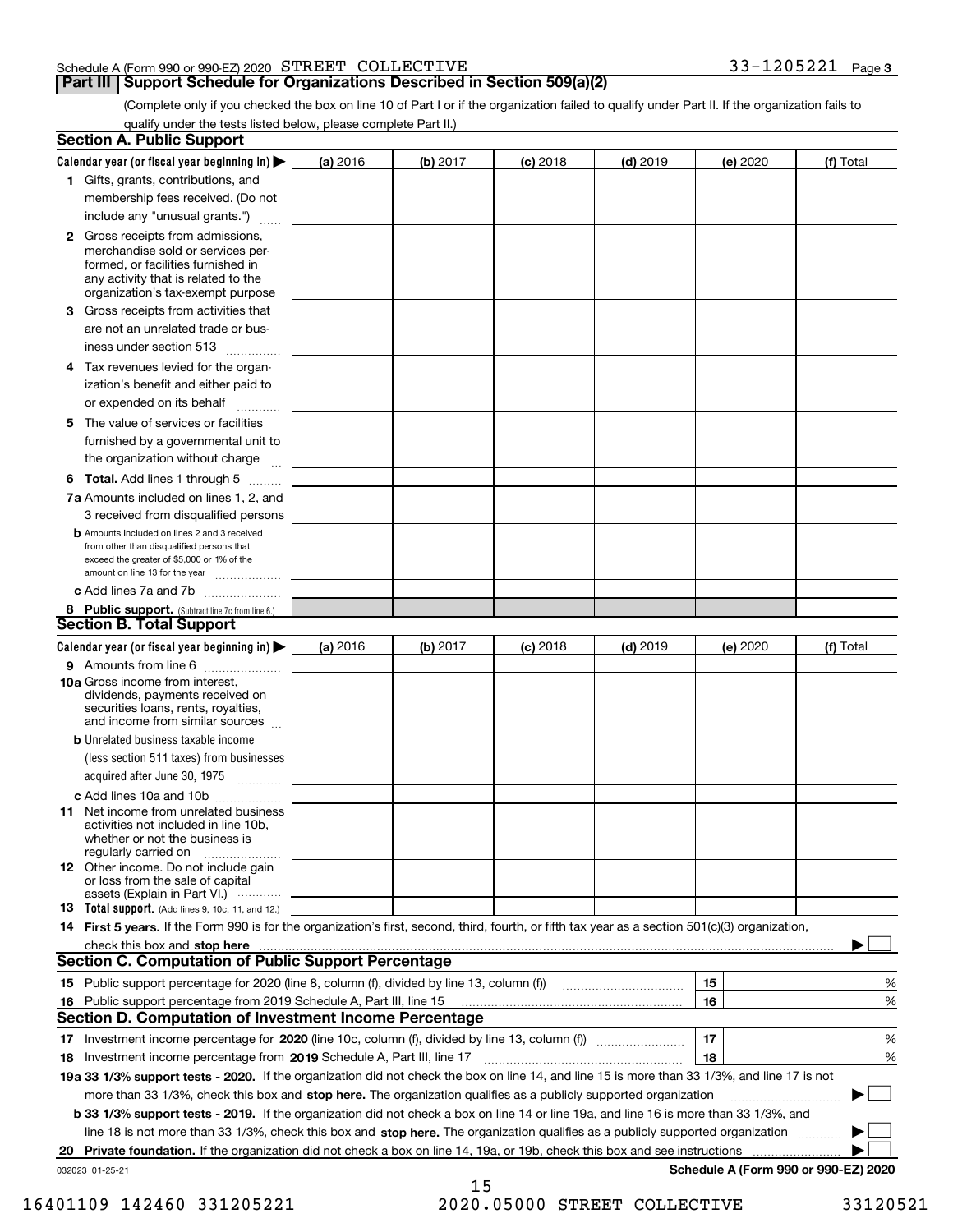**1**

**2**

**3a**

**3b**

**3c**

**4a**

**4b**

**4c**

**5a**

**5b5c**

**6**

**7**

**8**

**9a**

**9b**

**9c**

**10a**

**10b**

**YesNo**

# **Part IV Supporting Organizations**

(Complete only if you checked a box in line 12 on Part I. If you checked box 12a, Part I, complete Sections A and B. If you checked box 12b, Part I, complete Sections A and C. If you checked box 12c, Part I, complete Sections A, D, and E. If you checked box 12d, Part I, complete Sections A and D, and complete Part V.)

## **Section A. All Supporting Organizations**

- **1** Are all of the organization's supported organizations listed by name in the organization's governing documents? If "No," describe in **Part VI** how the supported organizations are designated. If designated by *class or purpose, describe the designation. If historic and continuing relationship, explain.*
- **2** Did the organization have any supported organization that does not have an IRS determination of status under section 509(a)(1) or (2)? If "Yes," explain in Part VI how the organization determined that the supported *organization was described in section 509(a)(1) or (2).*
- **3a** Did the organization have a supported organization described in section 501(c)(4), (5), or (6)? If "Yes," answer *lines 3b and 3c below.*
- **b** Did the organization confirm that each supported organization qualified under section 501(c)(4), (5), or (6) and satisfied the public support tests under section 509(a)(2)? If "Yes," describe in **Part VI** when and how the *organization made the determination.*
- **c**Did the organization ensure that all support to such organizations was used exclusively for section 170(c)(2)(B) purposes? If "Yes," explain in **Part VI** what controls the organization put in place to ensure such use.
- **4a***If* Was any supported organization not organized in the United States ("foreign supported organization")? *"Yes," and if you checked box 12a or 12b in Part I, answer lines 4b and 4c below.*
- **b** Did the organization have ultimate control and discretion in deciding whether to make grants to the foreign supported organization? If "Yes," describe in **Part VI** how the organization had such control and discretion *despite being controlled or supervised by or in connection with its supported organizations.*
- **c** Did the organization support any foreign supported organization that does not have an IRS determination under sections 501(c)(3) and 509(a)(1) or (2)? If "Yes," explain in **Part VI** what controls the organization used *to ensure that all support to the foreign supported organization was used exclusively for section 170(c)(2)(B) purposes.*
- **5a** Did the organization add, substitute, or remove any supported organizations during the tax year? If "Yes," answer lines 5b and 5c below (if applicable). Also, provide detail in **Part VI,** including (i) the names and EIN *numbers of the supported organizations added, substituted, or removed; (ii) the reasons for each such action; (iii) the authority under the organization's organizing document authorizing such action; and (iv) how the action was accomplished (such as by amendment to the organizing document).*
- **b** Type I or Type II only. Was any added or substituted supported organization part of a class already designated in the organization's organizing document?
- **cSubstitutions only.**  Was the substitution the result of an event beyond the organization's control?
- **6** Did the organization provide support (whether in the form of grants or the provision of services or facilities) to **Part VI.** *If "Yes," provide detail in* support or benefit one or more of the filing organization's supported organizations? anyone other than (i) its supported organizations, (ii) individuals that are part of the charitable class benefited by one or more of its supported organizations, or (iii) other supporting organizations that also
- **7**Did the organization provide a grant, loan, compensation, or other similar payment to a substantial contributor *If "Yes," complete Part I of Schedule L (Form 990 or 990-EZ).* regard to a substantial contributor? (as defined in section 4958(c)(3)(C)), a family member of a substantial contributor, or a 35% controlled entity with
- **8** Did the organization make a loan to a disqualified person (as defined in section 4958) not described in line 7? *If "Yes," complete Part I of Schedule L (Form 990 or 990-EZ).*
- **9a** Was the organization controlled directly or indirectly at any time during the tax year by one or more in section 509(a)(1) or (2))? If "Yes," *provide detail in* <code>Part VI.</code> disqualified persons, as defined in section 4946 (other than foundation managers and organizations described
- **b** Did one or more disqualified persons (as defined in line 9a) hold a controlling interest in any entity in which the supporting organization had an interest? If "Yes," provide detail in P**art VI**.
- **c**Did a disqualified person (as defined in line 9a) have an ownership interest in, or derive any personal benefit from, assets in which the supporting organization also had an interest? If "Yes," provide detail in P**art VI.**
- **10a** Was the organization subject to the excess business holdings rules of section 4943 because of section supporting organizations)? If "Yes," answer line 10b below. 4943(f) (regarding certain Type II supporting organizations, and all Type III non-functionally integrated
- **b** Did the organization have any excess business holdings in the tax year? (Use Schedule C, Form 4720, to *determine whether the organization had excess business holdings.)*

032024 01-25-21

**Schedule A (Form 990 or 990-EZ) 2020**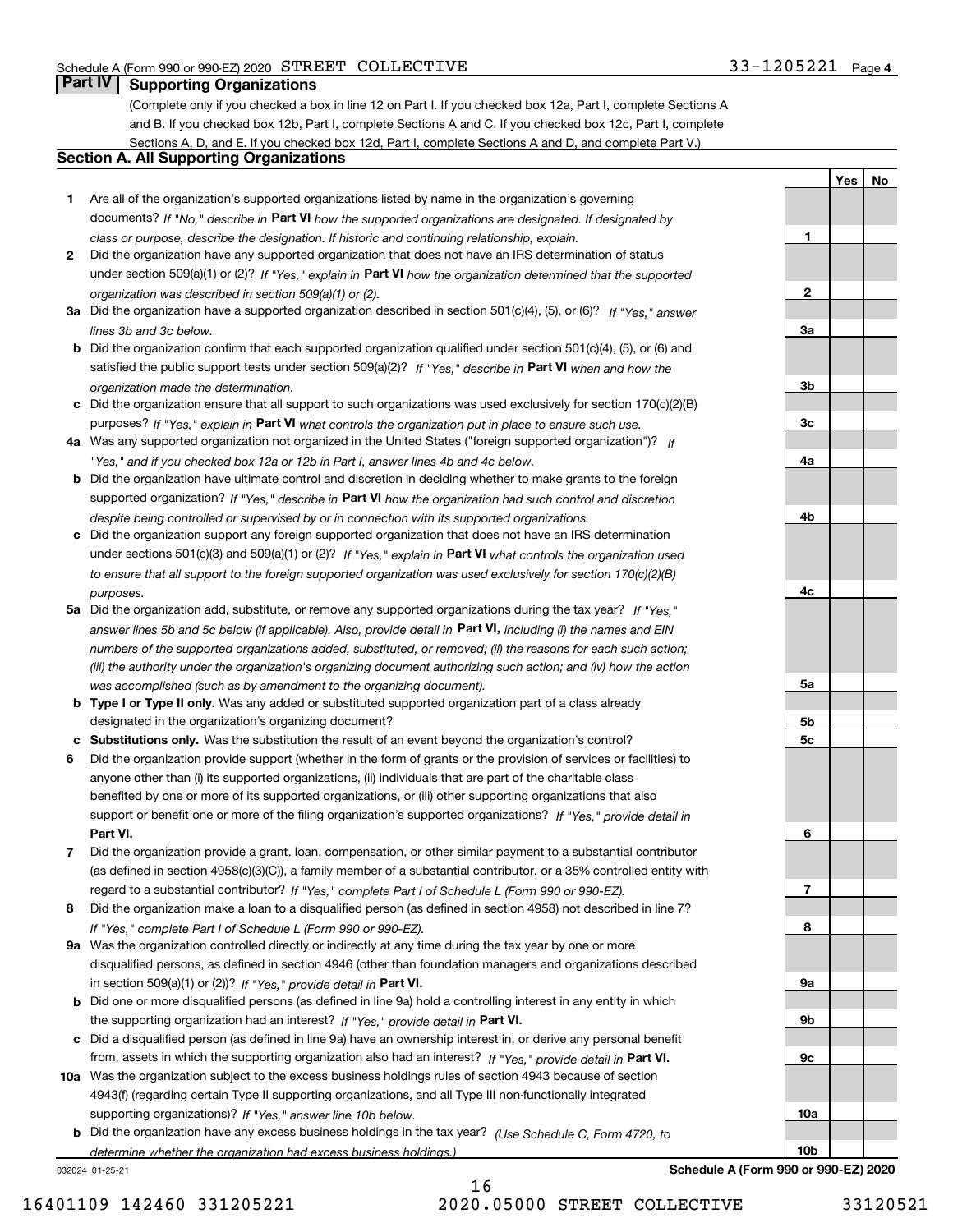|              | Part IV | Supporting Organizations (continued)                                                                                                                                                                                                                                                                                                                                                                                                                                                                                     |              |            |           |
|--------------|---------|--------------------------------------------------------------------------------------------------------------------------------------------------------------------------------------------------------------------------------------------------------------------------------------------------------------------------------------------------------------------------------------------------------------------------------------------------------------------------------------------------------------------------|--------------|------------|-----------|
|              |         |                                                                                                                                                                                                                                                                                                                                                                                                                                                                                                                          |              | Yes        | No        |
| 11           |         | Has the organization accepted a gift or contribution from any of the following persons?                                                                                                                                                                                                                                                                                                                                                                                                                                  |              |            |           |
|              |         | a A person who directly or indirectly controls, either alone or together with persons described in lines 11b and                                                                                                                                                                                                                                                                                                                                                                                                         |              |            |           |
|              |         | 11c below, the governing body of a supported organization?                                                                                                                                                                                                                                                                                                                                                                                                                                                               | 11a          |            |           |
|              |         | <b>b</b> A family member of a person described in line 11a above?                                                                                                                                                                                                                                                                                                                                                                                                                                                        | 11b          |            |           |
|              |         | c A 35% controlled entity of a person described in line 11a or 11b above? If "Yes" to line 11a, 11b, or 11c, provide                                                                                                                                                                                                                                                                                                                                                                                                     |              |            |           |
|              |         | detail in Part VI.                                                                                                                                                                                                                                                                                                                                                                                                                                                                                                       | 11c          |            |           |
|              |         | Section B. Type I Supporting Organizations                                                                                                                                                                                                                                                                                                                                                                                                                                                                               |              |            |           |
|              |         |                                                                                                                                                                                                                                                                                                                                                                                                                                                                                                                          |              | Yes        | <b>No</b> |
| 1            |         | Did the governing body, members of the governing body, officers acting in their official capacity, or membership of one or<br>more supported organizations have the power to regularly appoint or elect at least a majority of the organization's officers,<br>directors, or trustees at all times during the tax year? If "No," describe in Part VI how the supported organization(s)<br>effectively operated, supervised, or controlled the organization's activities. If the organization had more than one supported |              |            |           |
|              |         | organization, describe how the powers to appoint and/or remove officers, directors, or trustees were allocated among the<br>supported organizations and what conditions or restrictions, if any, applied to such powers during the tax year.                                                                                                                                                                                                                                                                             | 1            |            |           |
| 2            |         | Did the organization operate for the benefit of any supported organization other than the supported                                                                                                                                                                                                                                                                                                                                                                                                                      |              |            |           |
|              |         | organization(s) that operated, supervised, or controlled the supporting organization? If "Yes," explain in                                                                                                                                                                                                                                                                                                                                                                                                               |              |            |           |
|              |         | Part VI how providing such benefit carried out the purposes of the supported organization(s) that operated,                                                                                                                                                                                                                                                                                                                                                                                                              |              |            |           |
|              |         | supervised, or controlled the supporting organization.                                                                                                                                                                                                                                                                                                                                                                                                                                                                   | $\mathbf{2}$ |            |           |
|              |         | Section C. Type II Supporting Organizations                                                                                                                                                                                                                                                                                                                                                                                                                                                                              |              |            |           |
|              |         |                                                                                                                                                                                                                                                                                                                                                                                                                                                                                                                          |              | <b>Yes</b> | No        |
| 1.           |         | Were a majority of the organization's directors or trustees during the tax year also a majority of the directors                                                                                                                                                                                                                                                                                                                                                                                                         |              |            |           |
|              |         | or trustees of each of the organization's supported organization(s)? If "No." describe in Part VI how control                                                                                                                                                                                                                                                                                                                                                                                                            |              |            |           |
|              |         | or management of the supporting organization was vested in the same persons that controlled or managed                                                                                                                                                                                                                                                                                                                                                                                                                   |              |            |           |
|              |         | the supported organization(s).                                                                                                                                                                                                                                                                                                                                                                                                                                                                                           | 1            |            |           |
|              |         | <b>Section D. All Type III Supporting Organizations</b>                                                                                                                                                                                                                                                                                                                                                                                                                                                                  |              |            |           |
|              |         |                                                                                                                                                                                                                                                                                                                                                                                                                                                                                                                          |              | Yes        | No        |
| 1            |         | Did the organization provide to each of its supported organizations, by the last day of the fifth month of the                                                                                                                                                                                                                                                                                                                                                                                                           |              |            |           |
|              |         | organization's tax year, (i) a written notice describing the type and amount of support provided during the prior tax                                                                                                                                                                                                                                                                                                                                                                                                    |              |            |           |
|              |         | year, (ii) a copy of the Form 990 that was most recently filed as of the date of notification, and (iii) copies of the                                                                                                                                                                                                                                                                                                                                                                                                   |              |            |           |
|              |         | organization's governing documents in effect on the date of notification, to the extent not previously provided?                                                                                                                                                                                                                                                                                                                                                                                                         | 1            |            |           |
| $\mathbf{2}$ |         | Were any of the organization's officers, directors, or trustees either (i) appointed or elected by the supported                                                                                                                                                                                                                                                                                                                                                                                                         |              |            |           |
|              |         | organization(s) or (ii) serving on the governing body of a supported organization? If "No," explain in Part VI how                                                                                                                                                                                                                                                                                                                                                                                                       |              |            |           |
|              |         | the organization maintained a close and continuous working relationship with the supported organization(s).                                                                                                                                                                                                                                                                                                                                                                                                              | $\mathbf{2}$ |            |           |
| 3            |         | By reason of the relationship described in line 2, above, did the organization's supported organizations have a                                                                                                                                                                                                                                                                                                                                                                                                          |              |            |           |
|              |         | significant voice in the organization's investment policies and in directing the use of the organization's                                                                                                                                                                                                                                                                                                                                                                                                               |              |            |           |

income or assets at all times during the tax year? If "Yes," describe in **Part VI** the role the organization's *supported organizations played in this regard.*

## **Section E. Type III Functionally Integrated Supporting Organizations**

|  |  |  | Check the box next to the method that the organization used to satisfy the Integral Part Test during the year (see instructions). |  |  |  |
|--|--|--|-----------------------------------------------------------------------------------------------------------------------------------|--|--|--|
|--|--|--|-----------------------------------------------------------------------------------------------------------------------------------|--|--|--|

- **a**The organization satisfied the Activities Test. *Complete* line 2 below.  $\mathcal{L}^{\text{max}}$
- **b**The organization is the parent of each of its supported organizations. *Complete* line 3 *below.*  $\mathcal{L}^{\text{max}}$

|  |  | c <u>□</u> The organization supported a governmental entity. Describe in Part VI how you supported a governmental entity (see instructions). |  |  |  |  |  |
|--|--|----------------------------------------------------------------------------------------------------------------------------------------------|--|--|--|--|--|
|--|--|----------------------------------------------------------------------------------------------------------------------------------------------|--|--|--|--|--|

17

- **2Answer lines 2a and 2b below. Yes No** Activities Test.
- **a** Did substantially all of the organization's activities during the tax year directly further the exempt purposes of the supported organization(s) to which the organization was responsive? If "Yes," then in **Part VI identify those supported organizations and explain**  *how these activities directly furthered their exempt purposes, how the organization was responsive to those supported organizations, and how the organization determined that these activities constituted substantially all of its activities.*
- **b** Did the activities described in line 2a, above, constitute activities that, but for the organization's involvement, **Part VI**  *the reasons for the organization's position that its supported organization(s) would have engaged in* one or more of the organization's supported organization(s) would have been engaged in? If "Yes," e*xplain in these activities but for the organization's involvement.*
- **3** Parent of Supported Organizations. Answer lines 3a and 3b below.

**a** Did the organization have the power to regularly appoint or elect a majority of the officers, directors, or trustees of each of the supported organizations? If "Yes" or "No" provide details in **Part VI.** 

**b** Did the organization exercise a substantial degree of direction over the policies, programs, and activities of each of its supported organizations? If "Yes," describe in Part VI the role played by the organization in this regard.

032025 01-25-21

**Schedule A (Form 990 or 990-EZ) 2020**

**3**

**2a**

**2b**

**3a**

**3b**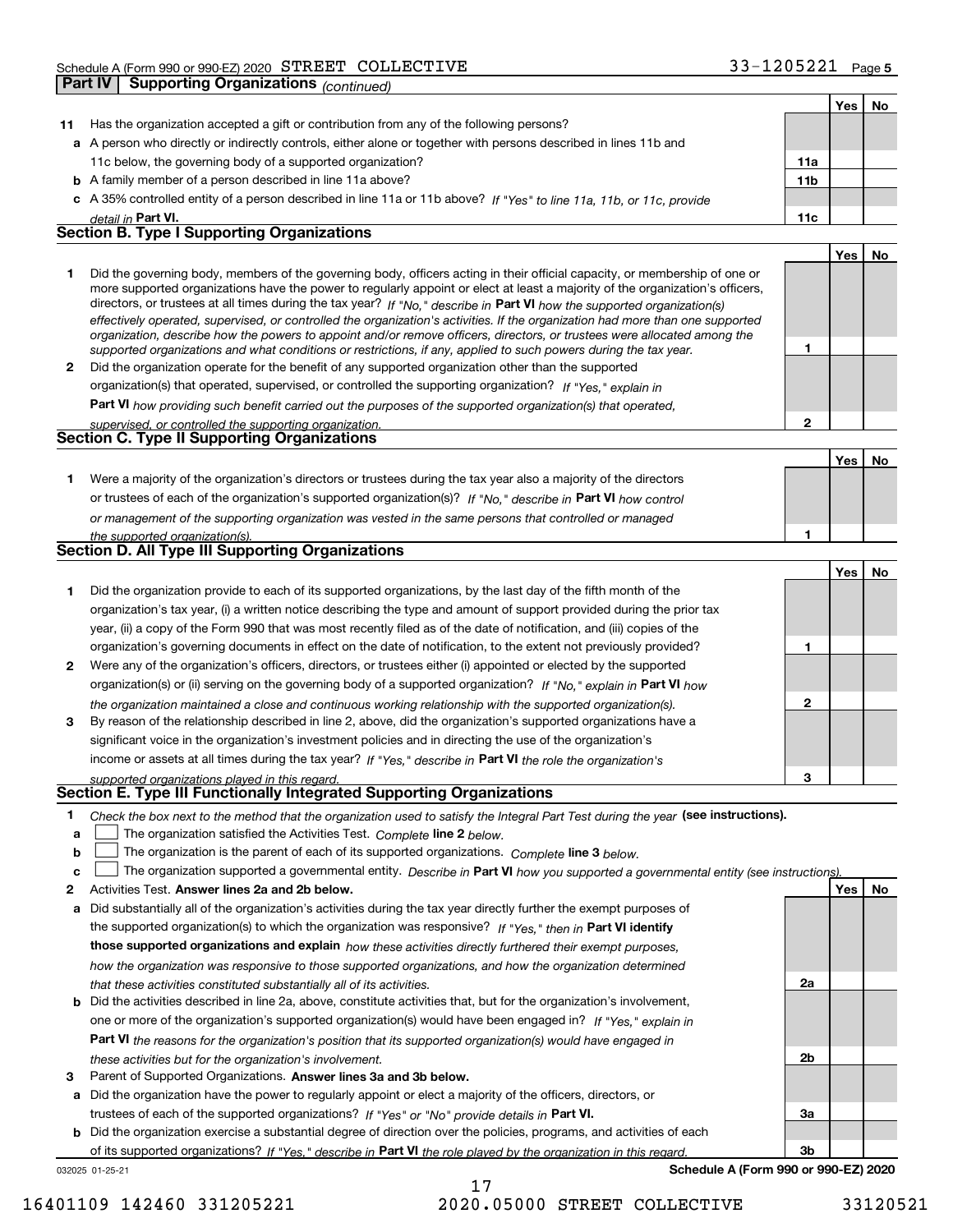**1**

# **Part V Type III Non-Functionally Integrated 509(a)(3) Supporting Organizations**

1 Check here if the organization satisfied the Integral Part Test as a qualifying trust on Nov. 20, 1970 (explain in Part VI). See instructions. All other Type III non-functionally integrated supporting organizations must complete Sections A through E.

|   | Section A - Adjusted Net Income                                                                                                   | (A) Prior Year | (B) Current Year<br>(optional) |                                |
|---|-----------------------------------------------------------------------------------------------------------------------------------|----------------|--------------------------------|--------------------------------|
| 1 | Net short-term capital gain                                                                                                       | 1.             |                                |                                |
| 2 | Recoveries of prior-year distributions                                                                                            | $\mathbf{2}$   |                                |                                |
| 3 | Other gross income (see instructions)                                                                                             | 3              |                                |                                |
| 4 | Add lines 1 through 3.                                                                                                            | 4              |                                |                                |
| 5 | Depreciation and depletion                                                                                                        | 5              |                                |                                |
| 6 | Portion of operating expenses paid or incurred for production or                                                                  |                |                                |                                |
|   | collection of gross income or for management, conservation, or                                                                    |                |                                |                                |
|   | maintenance of property held for production of income (see instructions)                                                          | 6              |                                |                                |
| 7 | Other expenses (see instructions)                                                                                                 | $\overline{7}$ |                                |                                |
| 8 | Adjusted Net Income (subtract lines 5, 6, and 7 from line 4)                                                                      | 8              |                                |                                |
|   | <b>Section B - Minimum Asset Amount</b>                                                                                           |                | (A) Prior Year                 | (B) Current Year<br>(optional) |
| 1 | Aggregate fair market value of all non-exempt-use assets (see                                                                     |                |                                |                                |
|   | instructions for short tax year or assets held for part of year):                                                                 |                |                                |                                |
|   | <b>a</b> Average monthly value of securities                                                                                      | 1a             |                                |                                |
|   | <b>b</b> Average monthly cash balances                                                                                            | 1 <sub>b</sub> |                                |                                |
|   | c Fair market value of other non-exempt-use assets                                                                                | 1c             |                                |                                |
|   | <b>d</b> Total (add lines 1a, 1b, and 1c)                                                                                         | 1d             |                                |                                |
|   | e Discount claimed for blockage or other factors                                                                                  |                |                                |                                |
|   | (explain in detail in Part VI):                                                                                                   |                |                                |                                |
| 2 | Acquisition indebtedness applicable to non-exempt-use assets                                                                      | $\mathbf{2}$   |                                |                                |
| 3 | Subtract line 2 from line 1d.                                                                                                     | 3              |                                |                                |
| 4 | Cash deemed held for exempt use. Enter 0.015 of line 3 (for greater amount,                                                       |                |                                |                                |
|   | see instructions)                                                                                                                 | 4              |                                |                                |
| 5 | Net value of non-exempt-use assets (subtract line 4 from line 3)                                                                  | 5              |                                |                                |
| 6 | Multiply line 5 by 0.035.                                                                                                         | 6              |                                |                                |
| 7 | Recoveries of prior-year distributions                                                                                            | 7              |                                |                                |
| 8 | <b>Minimum Asset Amount</b> (add line 7 to line 6)                                                                                | 8              |                                |                                |
|   | <b>Section C - Distributable Amount</b>                                                                                           |                |                                | <b>Current Year</b>            |
| 1 | Adjusted net income for prior year (from Section A, line 8, column A)                                                             | 1              |                                |                                |
| 2 | Enter 0.85 of line 1.                                                                                                             | $\overline{2}$ |                                |                                |
| 3 | Minimum asset amount for prior year (from Section B, line 8, column A)                                                            | 3              |                                |                                |
| 4 | Enter greater of line 2 or line 3.                                                                                                | 4              |                                |                                |
| 5 | Income tax imposed in prior year                                                                                                  | 5              |                                |                                |
| 6 | <b>Distributable Amount.</b> Subtract line 5 from line 4, unless subject to                                                       |                |                                |                                |
|   | emergency temporary reduction (see instructions).                                                                                 | 6              |                                |                                |
| 7 | Check here if the current year is the organization's first as a non-functionally integrated Type III supporting organization (see |                |                                |                                |

instructions).

**Schedule A (Form 990 or 990-EZ) 2020**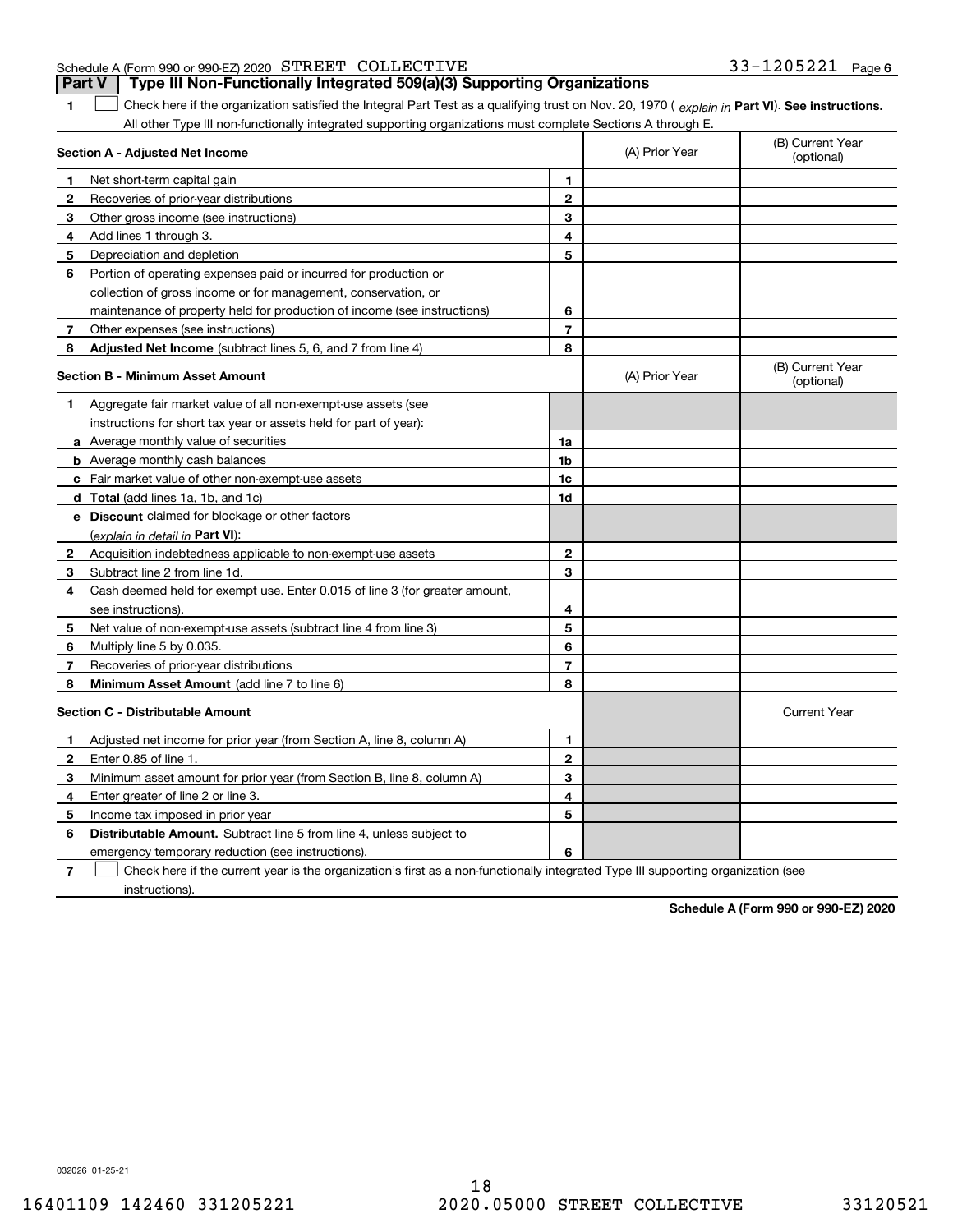Schedule A (Form 990 or 990-EZ) 2020 Page STREET COLLECTIVE 33-1205221

|    | Type III Non-Functionally Integrated 509(a)(3) Supporting Organizations<br><b>Part V</b><br>(continued) |                                    |                                               |                |                                                  |  |  |
|----|---------------------------------------------------------------------------------------------------------|------------------------------------|-----------------------------------------------|----------------|--------------------------------------------------|--|--|
|    | <b>Section D - Distributions</b>                                                                        |                                    |                                               |                | <b>Current Year</b>                              |  |  |
| 1  | Amounts paid to supported organizations to accomplish exempt purposes                                   |                                    |                                               | 1              |                                                  |  |  |
| 2  | Amounts paid to perform activity that directly furthers exempt purposes of supported                    |                                    |                                               |                |                                                  |  |  |
|    | organizations, in excess of income from activity                                                        |                                    | $\mathbf{2}$                                  |                |                                                  |  |  |
| 3  | Administrative expenses paid to accomplish exempt purposes of supported organizations                   |                                    |                                               | 3              |                                                  |  |  |
| 4  | Amounts paid to acquire exempt-use assets                                                               |                                    |                                               | 4              |                                                  |  |  |
| 5  | Qualified set-aside amounts (prior IRS approval required - provide details in Part VI)                  |                                    |                                               | 5              |                                                  |  |  |
| 6  | Other distributions ( <i>describe in</i> Part VI). See instructions.                                    |                                    |                                               | 6              |                                                  |  |  |
| 7  | Total annual distributions. Add lines 1 through 6.                                                      |                                    |                                               | $\overline{7}$ |                                                  |  |  |
| 8  | Distributions to attentive supported organizations to which the organization is responsive              |                                    |                                               |                |                                                  |  |  |
|    | (provide details in Part VI). See instructions.                                                         |                                    |                                               | 8              |                                                  |  |  |
| 9  | Distributable amount for 2020 from Section C, line 6                                                    |                                    |                                               | 9              |                                                  |  |  |
| 10 | Line 8 amount divided by line 9 amount                                                                  |                                    |                                               | 10             |                                                  |  |  |
|    | <b>Section E - Distribution Allocations</b> (see instructions)                                          | (i)<br><b>Excess Distributions</b> | (ii)<br><b>Underdistributions</b><br>Pre-2020 |                | (iii)<br><b>Distributable</b><br>Amount for 2020 |  |  |
|    |                                                                                                         |                                    |                                               |                |                                                  |  |  |
| 1  | Distributable amount for 2020 from Section C, line 6                                                    |                                    |                                               |                |                                                  |  |  |
| 2  | Underdistributions, if any, for years prior to 2020 (reason-                                            |                                    |                                               |                |                                                  |  |  |
|    | able cause required - explain in Part VI). See instructions.                                            |                                    |                                               |                |                                                  |  |  |
| 3  | Excess distributions carryover, if any, to 2020                                                         |                                    |                                               |                |                                                  |  |  |
|    | a From 2015                                                                                             |                                    |                                               |                |                                                  |  |  |
|    | <b>b</b> From 2016                                                                                      |                                    |                                               |                |                                                  |  |  |
|    | $c$ From 2017                                                                                           |                                    |                                               |                |                                                  |  |  |
|    | d From 2018                                                                                             |                                    |                                               |                |                                                  |  |  |
|    | e From 2019                                                                                             |                                    |                                               |                |                                                  |  |  |
|    | f Total of lines 3a through 3e                                                                          |                                    |                                               |                |                                                  |  |  |
|    | g Applied to underdistributions of prior years                                                          |                                    |                                               |                |                                                  |  |  |
|    | <b>h</b> Applied to 2020 distributable amount                                                           |                                    |                                               |                |                                                  |  |  |
|    | Carryover from 2015 not applied (see instructions)                                                      |                                    |                                               |                |                                                  |  |  |
|    | Remainder. Subtract lines 3g, 3h, and 3i from line 3f.                                                  |                                    |                                               |                |                                                  |  |  |
| 4  | Distributions for 2020 from Section D,                                                                  |                                    |                                               |                |                                                  |  |  |
|    | line $7:$                                                                                               |                                    |                                               |                |                                                  |  |  |
|    | a Applied to underdistributions of prior years                                                          |                                    |                                               |                |                                                  |  |  |
|    | <b>b</b> Applied to 2020 distributable amount                                                           |                                    |                                               |                |                                                  |  |  |
|    | c Remainder. Subtract lines 4a and 4b from line 4.                                                      |                                    |                                               |                |                                                  |  |  |
| 5. | Remaining underdistributions for years prior to 2020, if                                                |                                    |                                               |                |                                                  |  |  |
|    | any. Subtract lines 3g and 4a from line 2. For result greater                                           |                                    |                                               |                |                                                  |  |  |
|    | than zero, explain in Part VI. See instructions.                                                        |                                    |                                               |                |                                                  |  |  |
| 6  | Remaining underdistributions for 2020. Subtract lines 3h                                                |                                    |                                               |                |                                                  |  |  |
|    | and 4b from line 1. For result greater than zero, explain in                                            |                                    |                                               |                |                                                  |  |  |
|    | Part VI. See instructions.                                                                              |                                    |                                               |                |                                                  |  |  |
| 7  | Excess distributions carryover to 2021. Add lines 3j                                                    |                                    |                                               |                |                                                  |  |  |
|    | and 4c.                                                                                                 |                                    |                                               |                |                                                  |  |  |
| 8  | Breakdown of line 7:                                                                                    |                                    |                                               |                |                                                  |  |  |
|    | a Excess from 2016                                                                                      |                                    |                                               |                |                                                  |  |  |
|    | <b>b</b> Excess from 2017                                                                               |                                    |                                               |                |                                                  |  |  |
|    | c Excess from 2018                                                                                      |                                    |                                               |                |                                                  |  |  |
|    | d Excess from 2019                                                                                      |                                    |                                               |                |                                                  |  |  |
|    | e Excess from 2020                                                                                      |                                    |                                               |                |                                                  |  |  |

**Schedule A (Form 990 or 990-EZ) 2020**

032027 01-25-21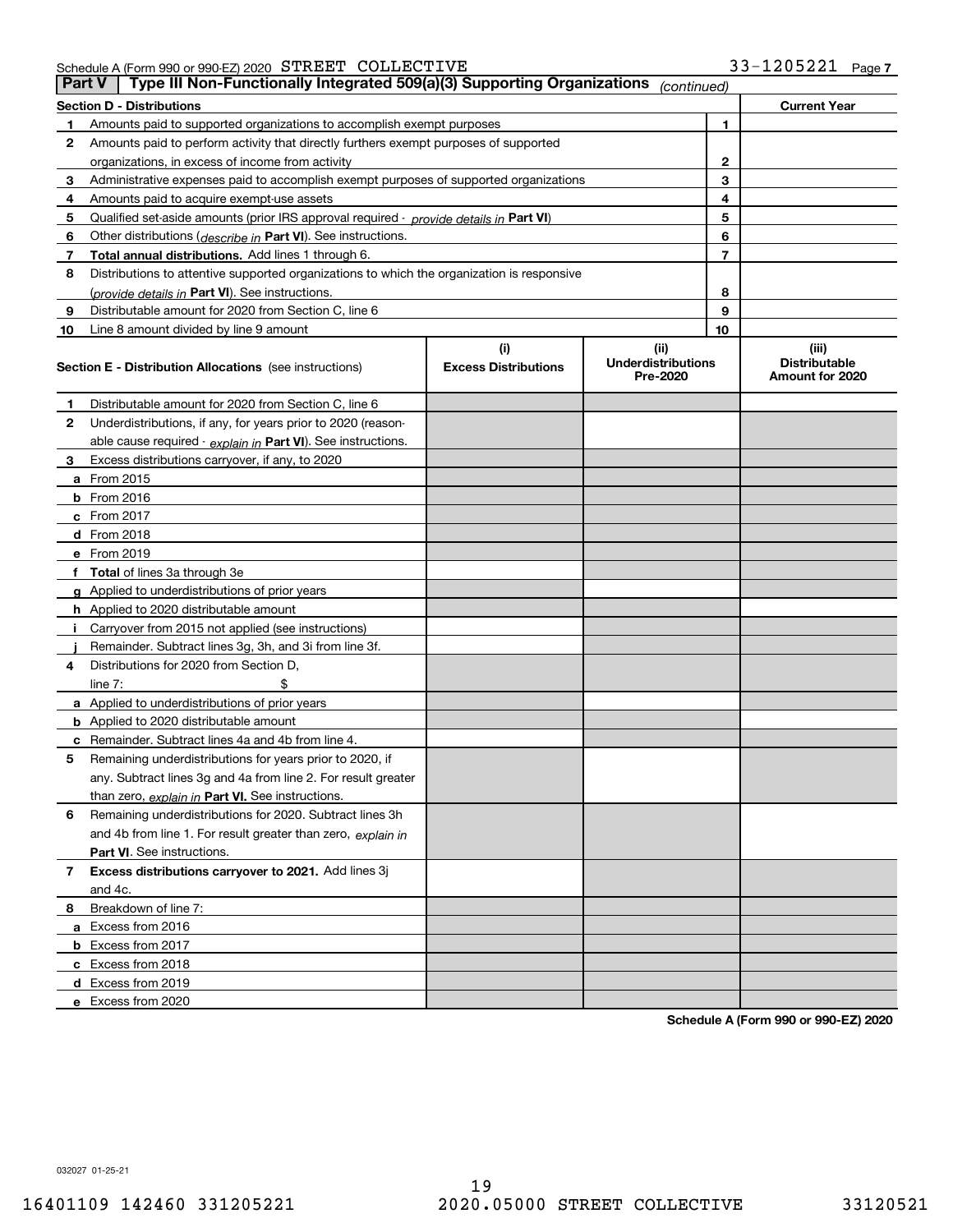#### Schedule A (Form 990 or 990-EZ) 2020 Page STREET COLLECTIVE 33-1205221

|                 | (See instructions.)       | Section D, lines 5, 6, and 8; and Part V, Section E, lines 2, 5, and 6. Also complete this part for any additional information. | Part IV, Section A, lines 1, 2, 3b, 3c, 4b, 4c, 5a, 6, 9a, 9b, 9c, 11a, 11b, and 11c; Part IV, Section B, lines 1 and 2; Part IV, Section C, line 1; Part IV, Section D, lines 2 and 3; Part IV, Section E, lines 1c, 2a, 2b, |
|-----------------|---------------------------|---------------------------------------------------------------------------------------------------------------------------------|-------------------------------------------------------------------------------------------------------------------------------------------------------------------------------------------------------------------------------|
|                 |                           |                                                                                                                                 |                                                                                                                                                                                                                               |
|                 |                           |                                                                                                                                 |                                                                                                                                                                                                                               |
|                 |                           |                                                                                                                                 |                                                                                                                                                                                                                               |
|                 |                           |                                                                                                                                 |                                                                                                                                                                                                                               |
|                 |                           |                                                                                                                                 |                                                                                                                                                                                                                               |
|                 |                           |                                                                                                                                 |                                                                                                                                                                                                                               |
|                 |                           |                                                                                                                                 |                                                                                                                                                                                                                               |
|                 |                           |                                                                                                                                 |                                                                                                                                                                                                                               |
|                 |                           |                                                                                                                                 |                                                                                                                                                                                                                               |
|                 |                           |                                                                                                                                 |                                                                                                                                                                                                                               |
|                 |                           |                                                                                                                                 |                                                                                                                                                                                                                               |
|                 |                           |                                                                                                                                 |                                                                                                                                                                                                                               |
|                 |                           |                                                                                                                                 |                                                                                                                                                                                                                               |
|                 |                           |                                                                                                                                 |                                                                                                                                                                                                                               |
|                 |                           |                                                                                                                                 |                                                                                                                                                                                                                               |
|                 |                           |                                                                                                                                 |                                                                                                                                                                                                                               |
|                 |                           |                                                                                                                                 |                                                                                                                                                                                                                               |
|                 |                           |                                                                                                                                 |                                                                                                                                                                                                                               |
|                 |                           |                                                                                                                                 |                                                                                                                                                                                                                               |
|                 |                           |                                                                                                                                 |                                                                                                                                                                                                                               |
|                 |                           |                                                                                                                                 |                                                                                                                                                                                                                               |
|                 |                           |                                                                                                                                 |                                                                                                                                                                                                                               |
|                 |                           |                                                                                                                                 |                                                                                                                                                                                                                               |
|                 |                           |                                                                                                                                 |                                                                                                                                                                                                                               |
|                 |                           |                                                                                                                                 |                                                                                                                                                                                                                               |
|                 |                           |                                                                                                                                 |                                                                                                                                                                                                                               |
|                 |                           |                                                                                                                                 |                                                                                                                                                                                                                               |
|                 |                           |                                                                                                                                 |                                                                                                                                                                                                                               |
|                 |                           |                                                                                                                                 |                                                                                                                                                                                                                               |
|                 |                           |                                                                                                                                 |                                                                                                                                                                                                                               |
|                 |                           |                                                                                                                                 |                                                                                                                                                                                                                               |
|                 |                           |                                                                                                                                 |                                                                                                                                                                                                                               |
|                 |                           |                                                                                                                                 |                                                                                                                                                                                                                               |
|                 |                           |                                                                                                                                 |                                                                                                                                                                                                                               |
|                 |                           |                                                                                                                                 |                                                                                                                                                                                                                               |
|                 |                           |                                                                                                                                 |                                                                                                                                                                                                                               |
|                 |                           |                                                                                                                                 |                                                                                                                                                                                                                               |
|                 |                           |                                                                                                                                 |                                                                                                                                                                                                                               |
|                 |                           |                                                                                                                                 |                                                                                                                                                                                                                               |
|                 |                           |                                                                                                                                 |                                                                                                                                                                                                                               |
| 032028 01-25-21 |                           |                                                                                                                                 | Schedule A (Form 990 or 990-EZ) 2020                                                                                                                                                                                          |
|                 | 16401109 142460 331205221 | 20<br>2020.05000 STREET COLLECTIVE                                                                                              | 33120521                                                                                                                                                                                                                      |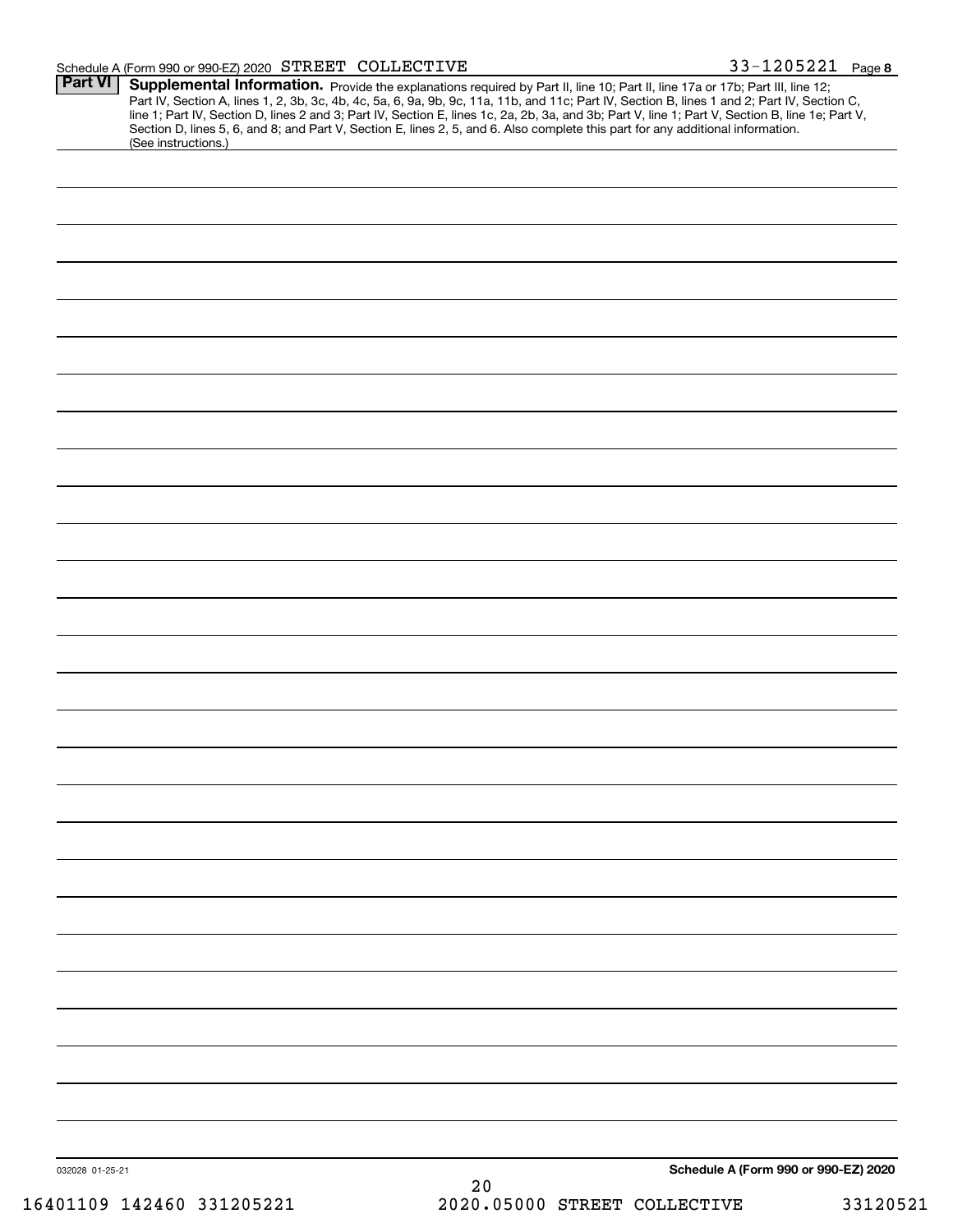Department of the Treasury Internal Revenue Service **(Form 990, 990-EZ, or 990-PF)**

#### Name of the organization

**Organization type** (check one):

# **Schedule B Schedule of Contributors**

**| Attach to Form 990, Form 990-EZ, or Form 990-PF. | Go to www.irs.gov/Form990 for the latest information.** OMB No. 1545-0047

# **2020**

**Employer identification number**

## STREET COLLECTIVE 3

| Filers of:         | Section:                                                                    |
|--------------------|-----------------------------------------------------------------------------|
| Form 990 or 990-EZ | $X$ 501(c)( 3) (enter number) organization                                  |
|                    | $4947(a)(1)$ nonexempt charitable trust not treated as a private foundation |
|                    | 527 political organization                                                  |
| Form 990-PF        | 501(c)(3) exempt private foundation                                         |
|                    | 4947(a)(1) nonexempt charitable trust treated as a private foundation       |
|                    | 501(c)(3) taxable private foundation                                        |

Check if your organization is covered by the **General Rule** or a **Special Rule. Note:**  Only a section 501(c)(7), (8), or (10) organization can check boxes for both the General Rule and a Special Rule. See instructions.

### **General Rule**

 $\mathcal{L}^{\text{max}}$ 

For an organization filing Form 990, 990-EZ, or 990-PF that received, during the year, contributions totaling \$5,000 or more (in money or property) from any one contributor. Complete Parts I and II. See instructions for determining a contributor's total contributions.

### **Special Rules**

any one contributor, during the year, total contributions of the greater of  $\,$  (1) \$5,000; or **(2)** 2% of the amount on (i) Form 990, Part VIII, line 1h;  $\boxed{\textbf{X}}$  For an organization described in section 501(c)(3) filing Form 990 or 990-EZ that met the 33 1/3% support test of the regulations under sections 509(a)(1) and 170(b)(1)(A)(vi), that checked Schedule A (Form 990 or 990-EZ), Part II, line 13, 16a, or 16b, and that received from or (ii) Form 990-EZ, line 1. Complete Parts I and II.

For an organization described in section 501(c)(7), (8), or (10) filing Form 990 or 990-EZ that received from any one contributor, during the year, total contributions of more than \$1,000 exclusively for religious, charitable, scientific, literary, or educational purposes, or for the prevention of cruelty to children or animals. Complete Parts I (entering "N/A" in column (b) instead of the contributor name and address), II, and III.  $\mathcal{L}^{\text{max}}$ 

purpose. Don't complete any of the parts unless the **General Rule** applies to this organization because it received *nonexclusively* year, contributions <sub>exclusively</sub> for religious, charitable, etc., purposes, but no such contributions totaled more than \$1,000. If this box is checked, enter here the total contributions that were received during the year for an  $\;$ exclusively religious, charitable, etc., For an organization described in section 501(c)(7), (8), or (10) filing Form 990 or 990-EZ that received from any one contributor, during the religious, charitable, etc., contributions totaling \$5,000 or more during the year  $\Box$ — $\Box$   $\Box$  $\mathcal{L}^{\text{max}}$ 

**Caution:**  An organization that isn't covered by the General Rule and/or the Special Rules doesn't file Schedule B (Form 990, 990-EZ, or 990-PF),  **must** but it answer "No" on Part IV, line 2, of its Form 990; or check the box on line H of its Form 990-EZ or on its Form 990-PF, Part I, line 2, to certify that it doesn't meet the filing requirements of Schedule B (Form 990, 990-EZ, or 990-PF).

**For Paperwork Reduction Act Notice, see the instructions for Form 990, 990-EZ, or 990-PF. Schedule B (Form 990, 990-EZ, or 990-PF) (2020)** LHA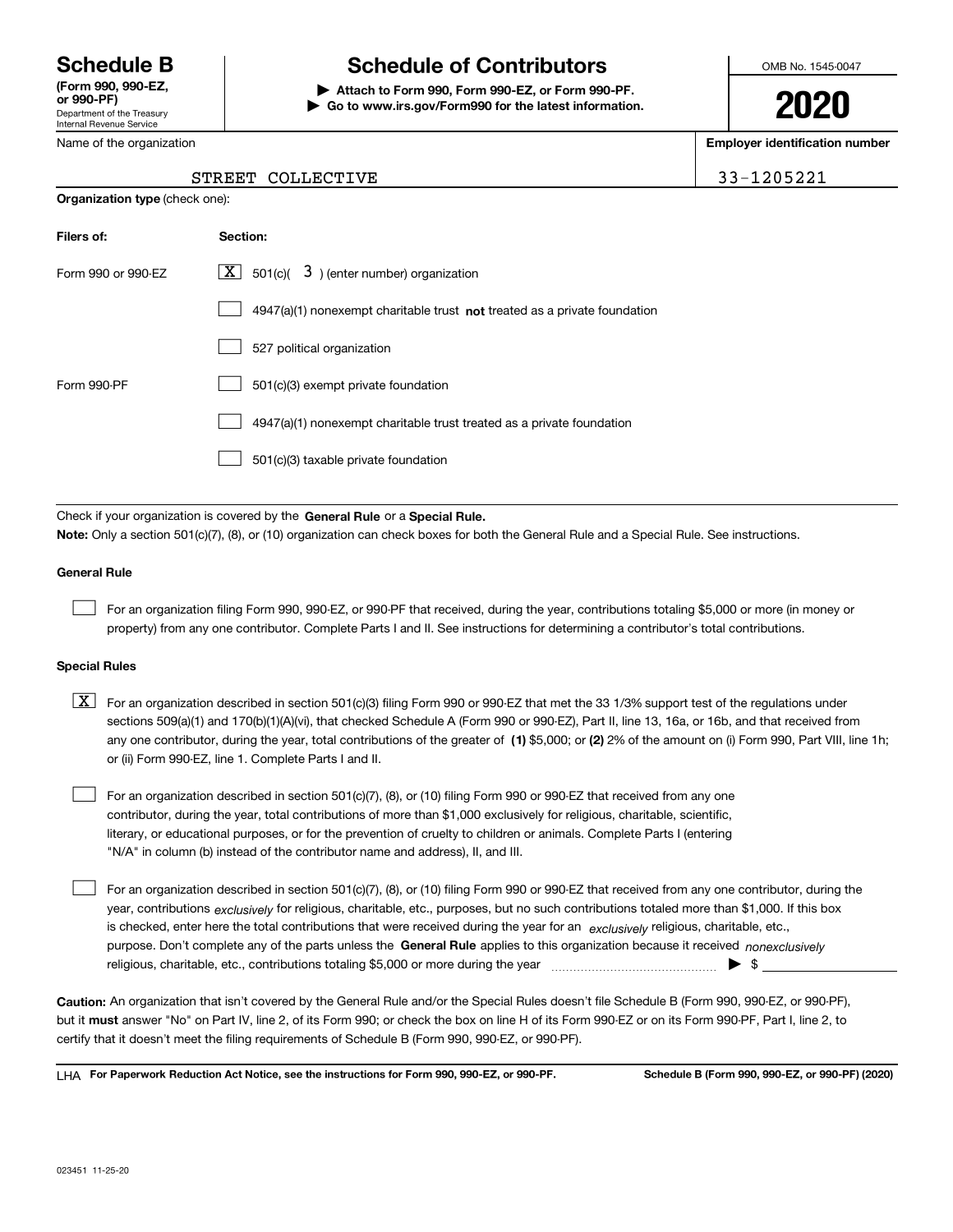# Schedule B (Form 990, 990-EZ, or 990-PF) (2020) Page 2

|                 | Schedule B (Form 990, 990-EZ, or 990-PF) (2020)                                                |                                   | Page 2                                                                                                                                     |
|-----------------|------------------------------------------------------------------------------------------------|-----------------------------------|--------------------------------------------------------------------------------------------------------------------------------------------|
|                 | Name of organization                                                                           |                                   | <b>Employer identification number</b>                                                                                                      |
|                 | STREET COLLECTIVE                                                                              |                                   | 33-1205221                                                                                                                                 |
| Part I          | Contributors (see instructions). Use duplicate copies of Part I if additional space is needed. |                                   |                                                                                                                                            |
| (a)<br>No.      | (b)<br>Name, address, and ZIP + 4                                                              | (c)<br><b>Total contributions</b> | (d)<br>Type of contribution                                                                                                                |
| 1               | PUBLIC ALLIES<br>INC<br>735 N WATER ST STE 550<br>MILWAUKEE, WI 53202                          | 10,000.<br>\$                     | $\mathbf{X}$<br>Person<br>Payroll<br>Noncash<br>(Complete Part II for<br>noncash contributions.)                                           |
| (a)<br>No.      | (b)<br>Name, address, and ZIP + 4                                                              | (c)<br><b>Total contributions</b> | (d)<br>Type of contribution                                                                                                                |
| $\overline{a}$  | PEOPLEFORBIKES<br>PO BOX 359<br>BOULDER, CO 80306                                              | 10,000.<br>\$                     | $\mathbf{X}$<br>Person<br>Payroll<br>Noncash<br>(Complete Part II for<br>noncash contributions.)                                           |
| (a)<br>No.      | (b)<br>Name, address, and ZIP + 4                                                              | (c)<br><b>Total contributions</b> | (d)<br>Type of contribution                                                                                                                |
| 3               | DES MOINES AREA METROPOLITAN PLAN<br>WATSON POWELL #200<br>420<br>DES MOINES, IA 50309         | 20,000.<br>\$                     | $\overline{\mathbf{X}}$<br>Person<br>Payroll<br>Noncash<br>(Complete Part II for<br>noncash contributions.)                                |
| (a)<br>No.      | (b)<br>Name, address, and ZIP + 4                                                              | (c)<br><b>Total contributions</b> | (d)<br>Type of contribution                                                                                                                |
|                 |                                                                                                | \$                                | Person<br>Payroll<br>Noncash<br>(Complete Part II for<br>noncash contributions.)                                                           |
| (a)<br>No.      | (b)<br>Name, address, and ZIP + 4                                                              | (c)<br><b>Total contributions</b> | (d)<br>Type of contribution                                                                                                                |
|                 |                                                                                                | \$                                | Person<br>Payroll<br><b>Noncash</b><br>(Complete Part II for<br>noncash contributions.)                                                    |
| (a)<br>No.      | (b)<br>Name, address, and ZIP + 4                                                              | (c)<br><b>Total contributions</b> | (d)<br>Type of contribution                                                                                                                |
| 023452 11-25-20 |                                                                                                | \$                                | Person<br>Payroll<br><b>Noncash</b><br>(Complete Part II for<br>noncash contributions.)<br>Schedule B (Form 990, 990-EZ, or 990-PF) (2020) |

22 16401109 142460 331205221 2020.05000 STREET COLLECTIVE 33120521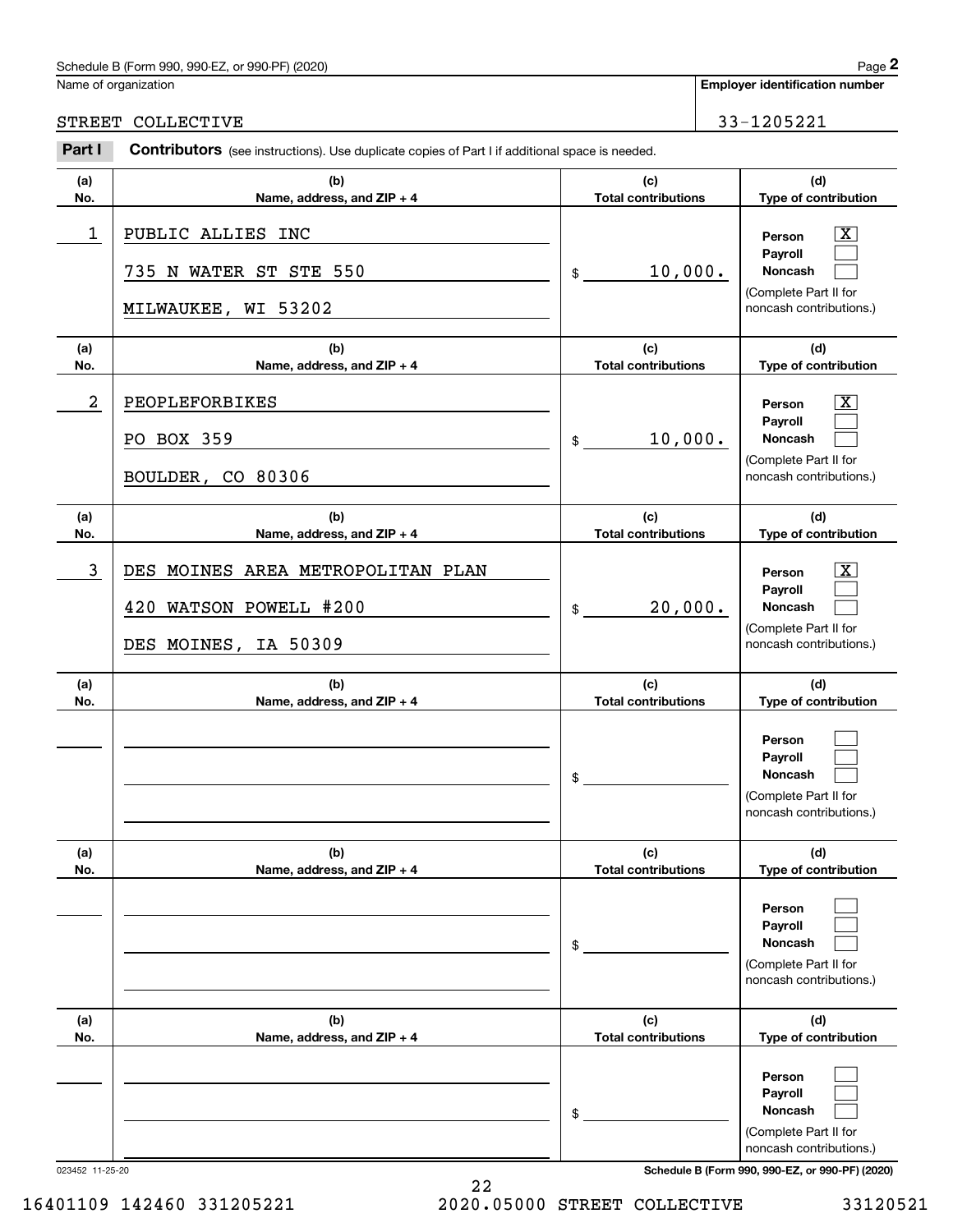| Schedule B (Form 990. 990-EZ. ‹<br>or 990-PF)<br>َ (2020) | Page |
|-----------------------------------------------------------|------|
|                                                           |      |

Name of organization

**Employer identification number**

# STREET COLLECTIVE 33-1205221

(see instructions). Use duplicate copies of Part II if additional space is needed.<br> **2Part II Noncash Property** (see instructions). Use duplicate copies of Part II if additional space is needed.<br> **2Part II Noncash Prop** 

| (a)<br>No.<br>from<br>Part I | (b)<br>Description of noncash property given | (c)<br>FMV (or estimate)<br>(See instructions.) | (d)<br>Date received                            |
|------------------------------|----------------------------------------------|-------------------------------------------------|-------------------------------------------------|
|                              |                                              | \$                                              |                                                 |
| (a)<br>No.<br>from<br>Part I | (b)<br>Description of noncash property given | (c)<br>FMV (or estimate)<br>(See instructions.) | (d)<br>Date received                            |
|                              |                                              | \$                                              |                                                 |
| (a)<br>No.<br>from<br>Part I | (b)<br>Description of noncash property given | (c)<br>FMV (or estimate)<br>(See instructions.) | (d)<br>Date received                            |
|                              |                                              | \$                                              |                                                 |
| (a)<br>No.<br>from<br>Part I | (b)<br>Description of noncash property given | (c)<br>FMV (or estimate)<br>(See instructions.) | (d)<br>Date received                            |
|                              |                                              | \$                                              |                                                 |
| (a)<br>No.<br>from<br>Part I | (b)<br>Description of noncash property given | (c)<br>FMV (or estimate)<br>(See instructions.) | (d)<br>Date received                            |
|                              |                                              | \$                                              |                                                 |
| (a)<br>No.<br>from<br>Part I | (b)<br>Description of noncash property given | (c)<br>FMV (or estimate)<br>(See instructions.) | (d)<br>Date received                            |
|                              |                                              | \$                                              |                                                 |
| 023453 11-25-20              |                                              |                                                 | Schedule B (Form 990, 990-EZ, or 990-PF) (2020) |

16401109 142460 331205221 2020.05000 STREET COLLECTIVE 33120521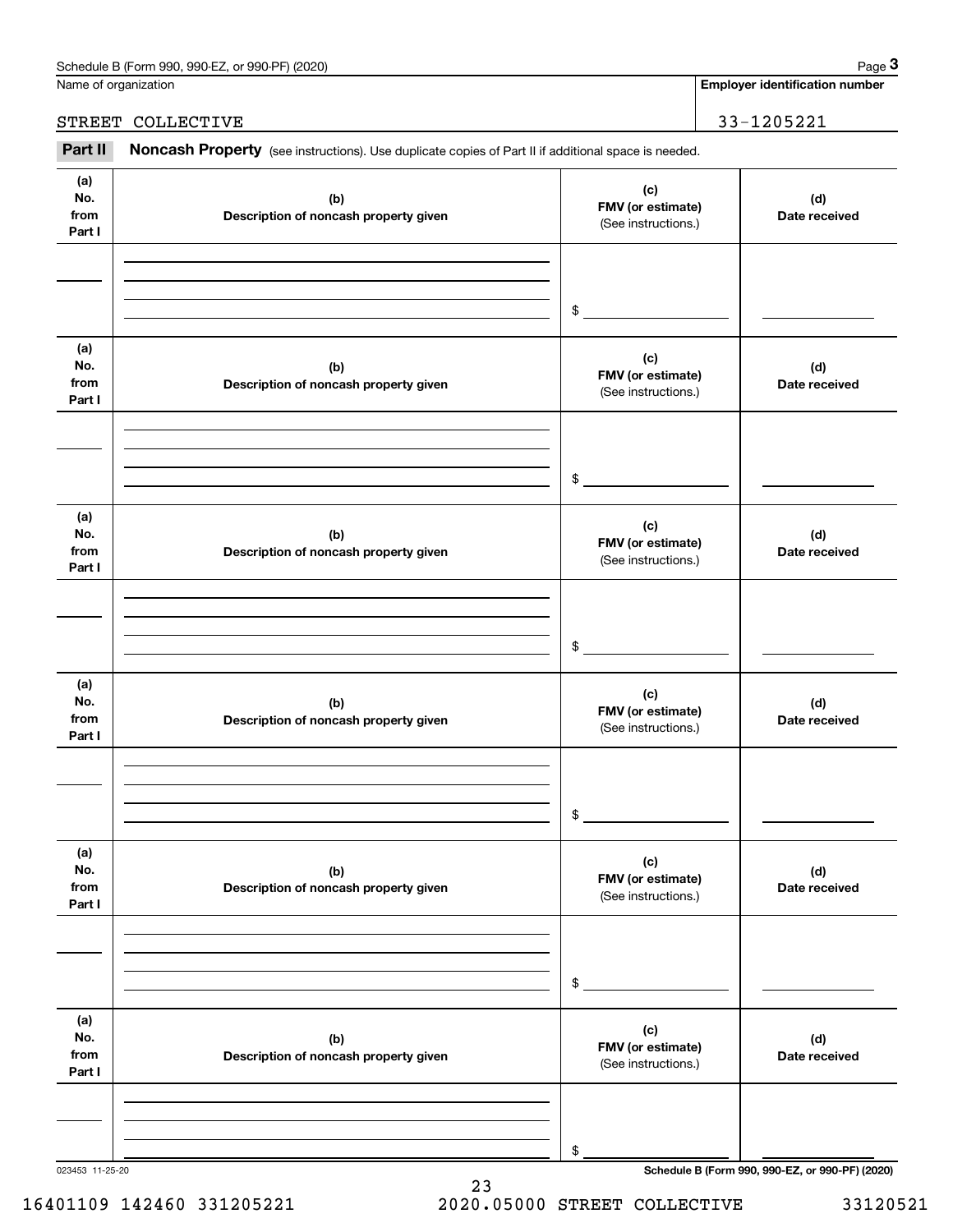|                           | Schedule B (Form 990, 990-EZ, or 990-PF) (2020)                                                                                                                                                                                                                            |                      |                                          |                                     | Page 4                                          |  |
|---------------------------|----------------------------------------------------------------------------------------------------------------------------------------------------------------------------------------------------------------------------------------------------------------------------|----------------------|------------------------------------------|-------------------------------------|-------------------------------------------------|--|
| Name of organization      |                                                                                                                                                                                                                                                                            |                      |                                          |                                     | <b>Employer identification number</b>           |  |
|                           | STREET COLLECTIVE                                                                                                                                                                                                                                                          |                      |                                          |                                     | 33-1205221                                      |  |
| Part III                  | Exclusively religious, charitable, etc., contributions to organizations described in section 501(c)(7), (8), or (10) that total more than \$1,000 for the year                                                                                                             |                      |                                          |                                     |                                                 |  |
|                           | from any one contributor. Complete columns (a) through (e) and the following line entry. For organizations<br>completing Part III, enter the total of exclusively religious, charitable, etc., contributions of \$1,000 or less for the year. (Enter this info. once.) \\$ |                      |                                          |                                     |                                                 |  |
|                           | Use duplicate copies of Part III if additional space is needed.                                                                                                                                                                                                            |                      |                                          |                                     |                                                 |  |
| (a) No.<br>from<br>Part I | (b) Purpose of gift                                                                                                                                                                                                                                                        | (c) Use of gift      |                                          |                                     | (d) Description of how gift is held             |  |
|                           |                                                                                                                                                                                                                                                                            |                      |                                          |                                     |                                                 |  |
|                           |                                                                                                                                                                                                                                                                            |                      |                                          |                                     |                                                 |  |
|                           | Transferee's name, address, and ZIP + 4                                                                                                                                                                                                                                    | (e) Transfer of gift | Relationship of transferor to transferee |                                     |                                                 |  |
|                           |                                                                                                                                                                                                                                                                            |                      |                                          |                                     |                                                 |  |
|                           |                                                                                                                                                                                                                                                                            |                      |                                          |                                     |                                                 |  |
| (a) No.<br>from<br>Part I | (b) Purpose of gift                                                                                                                                                                                                                                                        | (c) Use of gift      |                                          |                                     | (d) Description of how gift is held             |  |
|                           |                                                                                                                                                                                                                                                                            |                      |                                          |                                     |                                                 |  |
|                           |                                                                                                                                                                                                                                                                            | (e) Transfer of gift |                                          |                                     |                                                 |  |
|                           | Transferee's name, address, and ZIP + 4                                                                                                                                                                                                                                    |                      | Relationship of transferor to transferee |                                     |                                                 |  |
|                           |                                                                                                                                                                                                                                                                            |                      |                                          |                                     |                                                 |  |
|                           |                                                                                                                                                                                                                                                                            |                      |                                          |                                     |                                                 |  |
| (a) No.<br>from<br>Part I | (b) Purpose of gift                                                                                                                                                                                                                                                        | (c) Use of gift      |                                          |                                     | (d) Description of how gift is held             |  |
|                           |                                                                                                                                                                                                                                                                            |                      |                                          |                                     |                                                 |  |
|                           |                                                                                                                                                                                                                                                                            | (e) Transfer of gift |                                          |                                     |                                                 |  |
|                           | Transferee's name, address, and ZIP + 4                                                                                                                                                                                                                                    |                      | Relationship of transferor to transferee |                                     |                                                 |  |
|                           |                                                                                                                                                                                                                                                                            |                      |                                          |                                     |                                                 |  |
|                           |                                                                                                                                                                                                                                                                            |                      |                                          |                                     |                                                 |  |
| (a) No.<br>from<br>Part I | (b) Purpose of gift                                                                                                                                                                                                                                                        | (c) Use of gift      |                                          | (d) Description of how gift is held |                                                 |  |
|                           |                                                                                                                                                                                                                                                                            |                      |                                          |                                     |                                                 |  |
|                           |                                                                                                                                                                                                                                                                            |                      |                                          |                                     |                                                 |  |
|                           |                                                                                                                                                                                                                                                                            | (e) Transfer of gift |                                          |                                     |                                                 |  |
|                           | Transferee's name, address, and ZIP + 4                                                                                                                                                                                                                                    |                      |                                          |                                     | Relationship of transferor to transferee        |  |
|                           |                                                                                                                                                                                                                                                                            |                      |                                          |                                     |                                                 |  |
| 023454 11-25-20           |                                                                                                                                                                                                                                                                            |                      |                                          |                                     | Schedule B (Form 990, 990-EZ, or 990-PF) (2020) |  |

16401109 142460 331205221 2020.05000 STREET COLLECTIVE 33120521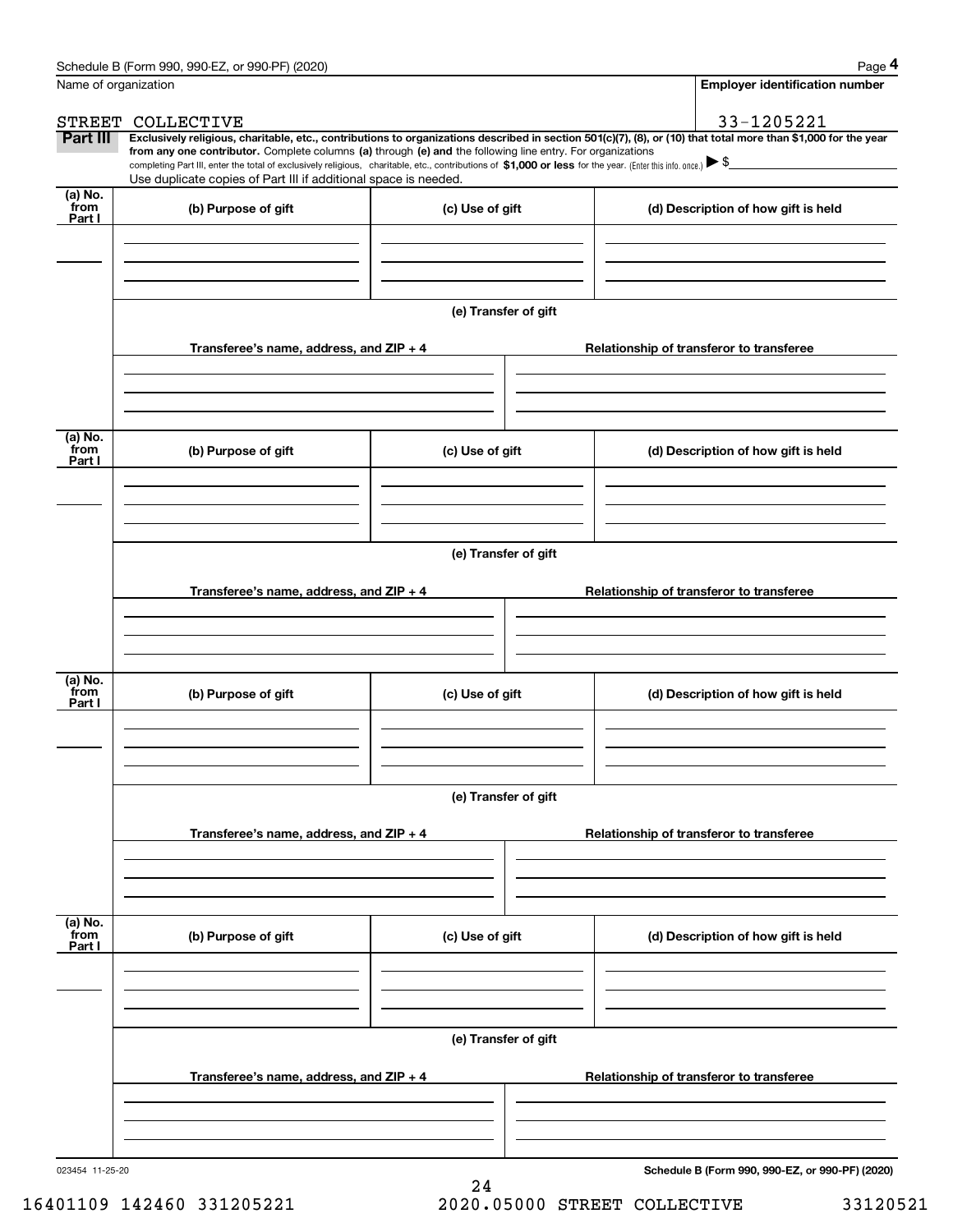| <b>SCHEDULE D</b><br>(Form 990) |                                                                                                                                  |                                                                                                                                                                                                                               |                                                                                                                       |                                                    |                   |                         | OMB No. 1545-0047                     |
|---------------------------------|----------------------------------------------------------------------------------------------------------------------------------|-------------------------------------------------------------------------------------------------------------------------------------------------------------------------------------------------------------------------------|-----------------------------------------------------------------------------------------------------------------------|----------------------------------------------------|-------------------|-------------------------|---------------------------------------|
|                                 |                                                                                                                                  | <b>Supplemental Financial Statements</b><br>Complete if the organization answered "Yes" on Form 990,                                                                                                                          |                                                                                                                       |                                                    |                   |                         |                                       |
|                                 |                                                                                                                                  | Part IV, line 6, 7, 8, 9, 10, 11a, 11b, 11c, 11d, 11e, 11f, 12a, or 12b.                                                                                                                                                      |                                                                                                                       |                                                    |                   |                         | Open to Public                        |
|                                 | Department of the Treasury<br>Internal Revenue Service                                                                           | Attach to Form 990.<br>Go to www.irs.gov/Form990 for instructions and the latest information.                                                                                                                                 |                                                                                                                       |                                                    | <b>Inspection</b> |                         |                                       |
| Name of the organization        |                                                                                                                                  |                                                                                                                                                                                                                               |                                                                                                                       |                                                    |                   |                         | <b>Employer identification number</b> |
|                                 |                                                                                                                                  | STREET COLLECTIVE                                                                                                                                                                                                             |                                                                                                                       |                                                    |                   |                         | 33-1205221                            |
| Part I                          |                                                                                                                                  | Organizations Maintaining Donor Advised Funds or Other Similar Funds or Accounts. Complete if the                                                                                                                             |                                                                                                                       |                                                    |                   |                         |                                       |
|                                 |                                                                                                                                  | organization answered "Yes" on Form 990, Part IV, line 6.                                                                                                                                                                     |                                                                                                                       |                                                    |                   |                         | (b) Funds and other accounts          |
|                                 |                                                                                                                                  |                                                                                                                                                                                                                               | (a) Donor advised funds                                                                                               |                                                    |                   |                         |                                       |
| 1                               |                                                                                                                                  |                                                                                                                                                                                                                               |                                                                                                                       |                                                    |                   |                         |                                       |
| 2<br>з                          |                                                                                                                                  | Aggregate value of contributions to (during year)                                                                                                                                                                             |                                                                                                                       |                                                    |                   |                         |                                       |
| 4                               |                                                                                                                                  |                                                                                                                                                                                                                               | <u> 1989 - Johann Barbara, martin amerikan basal dan berasal dalam basal dalam basal dalam basal dalam basal dala</u> |                                                    |                   |                         |                                       |
| 5                               |                                                                                                                                  | Did the organization inform all donors and donor advisors in writing that the assets held in donor advised funds                                                                                                              |                                                                                                                       |                                                    |                   |                         |                                       |
|                                 |                                                                                                                                  |                                                                                                                                                                                                                               |                                                                                                                       |                                                    |                   |                         | Yes<br>No                             |
| 6                               |                                                                                                                                  | Did the organization inform all grantees, donors, and donor advisors in writing that grant funds can be used only                                                                                                             |                                                                                                                       |                                                    |                   |                         |                                       |
|                                 |                                                                                                                                  | for charitable purposes and not for the benefit of the donor or donor advisor, or for any other purpose conferring                                                                                                            |                                                                                                                       |                                                    |                   |                         |                                       |
|                                 | impermissible private benefit?                                                                                                   |                                                                                                                                                                                                                               |                                                                                                                       |                                                    |                   |                         | Yes<br>No                             |
| Part II                         |                                                                                                                                  | Conservation Easements. Complete if the organization answered "Yes" on Form 990, Part IV, line 7.                                                                                                                             |                                                                                                                       |                                                    |                   |                         |                                       |
| 1                               |                                                                                                                                  | Purpose(s) of conservation easements held by the organization (check all that apply).                                                                                                                                         |                                                                                                                       |                                                    |                   |                         |                                       |
|                                 |                                                                                                                                  | Preservation of land for public use (for example, recreation or education)                                                                                                                                                    |                                                                                                                       | Preservation of a historically important land area |                   |                         |                                       |
|                                 |                                                                                                                                  | Protection of natural habitat                                                                                                                                                                                                 |                                                                                                                       | Preservation of a certified historic structure     |                   |                         |                                       |
|                                 |                                                                                                                                  | Preservation of open space<br>Complete lines 2a through 2d if the organization held a qualified conservation contribution in the form of a conservation easement on the last                                                  |                                                                                                                       |                                                    |                   |                         |                                       |
| 2                               | day of the tax year.                                                                                                             |                                                                                                                                                                                                                               |                                                                                                                       |                                                    |                   |                         | Held at the End of the Tax Year       |
| a                               |                                                                                                                                  |                                                                                                                                                                                                                               |                                                                                                                       |                                                    |                   | 2a                      |                                       |
| b                               |                                                                                                                                  | Total acreage restricted by conservation easements                                                                                                                                                                            |                                                                                                                       |                                                    |                   | 2b                      |                                       |
| c                               |                                                                                                                                  | Number of conservation easements on a certified historic structure included in (a) manufacture included in (a)                                                                                                                |                                                                                                                       |                                                    |                   | 2c                      |                                       |
|                                 |                                                                                                                                  | d Number of conservation easements included in (c) acquired after 7/25/06, and not on a historic structure                                                                                                                    |                                                                                                                       |                                                    |                   |                         |                                       |
|                                 |                                                                                                                                  | listed in the National Register [111] Marshall Register [11] Marshall Register [11] Marshall Register [11] Marshall Register [11] Marshall Register [11] Marshall Register [11] Marshall Register [11] Marshall Register [11] |                                                                                                                       |                                                    |                   | 2d                      |                                       |
| 3                               | Number of conservation easements modified, transferred, released, extinguished, or terminated by the organization during the tax |                                                                                                                                                                                                                               |                                                                                                                       |                                                    |                   |                         |                                       |
|                                 | $year \blacktriangleright$                                                                                                       |                                                                                                                                                                                                                               |                                                                                                                       |                                                    |                   |                         |                                       |
| 4                               |                                                                                                                                  | Number of states where property subject to conservation easement is located >                                                                                                                                                 |                                                                                                                       |                                                    |                   |                         |                                       |
| 5                               |                                                                                                                                  | Does the organization have a written policy regarding the periodic monitoring, inspection, handling of                                                                                                                        |                                                                                                                       |                                                    |                   |                         |                                       |
|                                 |                                                                                                                                  | violations, and enforcement of the conservation easements it holds?                                                                                                                                                           |                                                                                                                       |                                                    |                   |                         | <b>No</b><br>Yes                      |
| 6                               |                                                                                                                                  | Staff and volunteer hours devoted to monitoring, inspecting, handling of violations, and enforcing conservation easements during the year                                                                                     |                                                                                                                       |                                                    |                   |                         |                                       |
|                                 |                                                                                                                                  | Amount of expenses incurred in monitoring, inspecting, handling of violations, and enforcing conservation easements during the year                                                                                           |                                                                                                                       |                                                    |                   |                         |                                       |
| 7                               | ▶\$                                                                                                                              |                                                                                                                                                                                                                               |                                                                                                                       |                                                    |                   |                         |                                       |
| 8                               |                                                                                                                                  | Does each conservation easement reported on line 2(d) above satisfy the requirements of section 170(h)(4)(B)(i)                                                                                                               |                                                                                                                       |                                                    |                   |                         |                                       |
|                                 |                                                                                                                                  |                                                                                                                                                                                                                               |                                                                                                                       |                                                    |                   |                         | Yes<br>No                             |
| 9                               |                                                                                                                                  | In Part XIII, describe how the organization reports conservation easements in its revenue and expense statement and                                                                                                           |                                                                                                                       |                                                    |                   |                         |                                       |
|                                 |                                                                                                                                  | balance sheet, and include, if applicable, the text of the footnote to the organization's financial statements that describes the                                                                                             |                                                                                                                       |                                                    |                   |                         |                                       |
|                                 |                                                                                                                                  | organization's accounting for conservation easements.                                                                                                                                                                         |                                                                                                                       |                                                    |                   |                         |                                       |
|                                 | Part III                                                                                                                         | Organizations Maintaining Collections of Art, Historical Treasures, or Other Similar Assets.                                                                                                                                  |                                                                                                                       |                                                    |                   |                         |                                       |
|                                 |                                                                                                                                  | Complete if the organization answered "Yes" on Form 990, Part IV, line 8.                                                                                                                                                     |                                                                                                                       |                                                    |                   |                         |                                       |
|                                 |                                                                                                                                  | 1a If the organization elected, as permitted under FASB ASC 958, not to report in its revenue statement and balance sheet works                                                                                               |                                                                                                                       |                                                    |                   |                         |                                       |
|                                 |                                                                                                                                  | of art, historical treasures, or other similar assets held for public exhibition, education, or research in furtherance of public                                                                                             |                                                                                                                       |                                                    |                   |                         |                                       |
|                                 |                                                                                                                                  | service, provide in Part XIII the text of the footnote to its financial statements that describes these items.                                                                                                                |                                                                                                                       |                                                    |                   |                         |                                       |
|                                 |                                                                                                                                  | <b>b</b> If the organization elected, as permitted under FASB ASC 958, to report in its revenue statement and balance sheet works of                                                                                          |                                                                                                                       |                                                    |                   |                         |                                       |
|                                 |                                                                                                                                  | art, historical treasures, or other similar assets held for public exhibition, education, or research in furtherance of public service,                                                                                       |                                                                                                                       |                                                    |                   |                         |                                       |
|                                 | provide the following amounts relating to these items:                                                                           |                                                                                                                                                                                                                               |                                                                                                                       |                                                    |                   |                         |                                       |
|                                 |                                                                                                                                  | (ii) Assets included in Form 990, Part X <b>Process and Section</b> Assets included in Form 990, Part X                                                                                                                       |                                                                                                                       |                                                    |                   |                         |                                       |
| 2                               |                                                                                                                                  | If the organization received or held works of art, historical treasures, or other similar assets for financial gain, provide                                                                                                  |                                                                                                                       |                                                    |                   |                         |                                       |
|                                 |                                                                                                                                  | the following amounts required to be reported under FASB ASC 958 relating to these items:                                                                                                                                     |                                                                                                                       |                                                    |                   |                         |                                       |
| а                               |                                                                                                                                  |                                                                                                                                                                                                                               |                                                                                                                       |                                                    |                   |                         | $\blacktriangleright$ \$              |
|                                 |                                                                                                                                  |                                                                                                                                                                                                                               |                                                                                                                       |                                                    |                   | $\blacktriangleright$ s |                                       |

| <b>b</b> Assets included in Form 990, Part X |
|----------------------------------------------|
|                                              |

032051 12-01-20 **For Paperwork Reduction Act Notice, see the Instructions for Form 990. Schedule D (Form 990) 2020** LHA

16401109 142460 331205221 2020.05000 STREET COLLECTIVE 33120521

25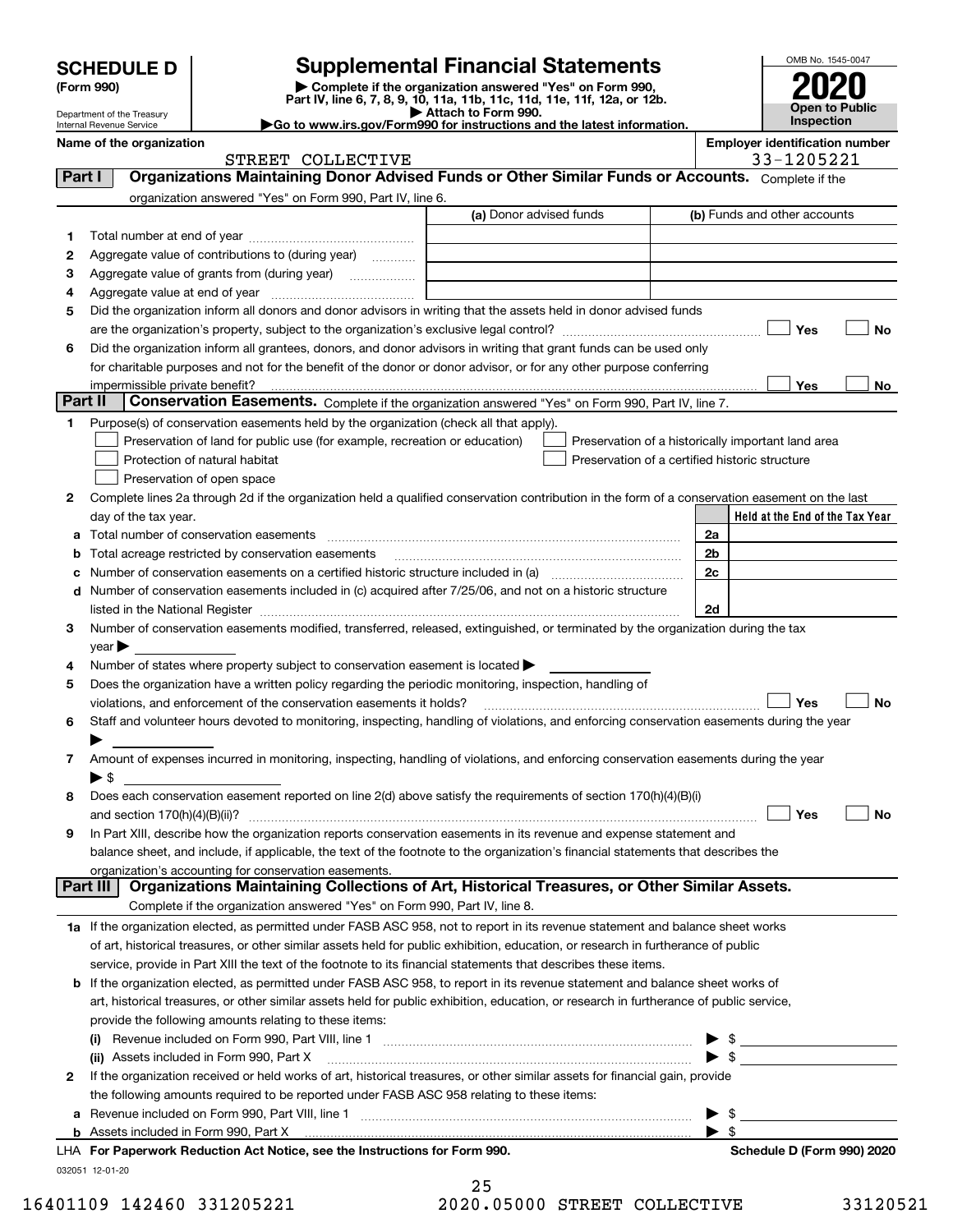|        | Schedule D (Form 990) 2020                                                                                                                                                                                                     | STREET COLLECTIVE  |   |                |                          |  |                      | 33-1205221 |                     |          | Page 2 |
|--------|--------------------------------------------------------------------------------------------------------------------------------------------------------------------------------------------------------------------------------|--------------------|---|----------------|--------------------------|--|----------------------|------------|---------------------|----------|--------|
|        | Part III<br>Organizations Maintaining Collections of Art, Historical Treasures, or Other Similar Assets (continued)                                                                                                            |                    |   |                |                          |  |                      |            |                     |          |        |
| 3      | Using the organization's acquisition, accession, and other records, check any of the following that make significant use of its                                                                                                |                    |   |                |                          |  |                      |            |                     |          |        |
|        | collection items (check all that apply):                                                                                                                                                                                       |                    |   |                |                          |  |                      |            |                     |          |        |
| а      | Public exhibition                                                                                                                                                                                                              | d                  |   |                | Loan or exchange program |  |                      |            |                     |          |        |
| b      | Scholarly research                                                                                                                                                                                                             | e                  |   |                |                          |  |                      |            |                     |          |        |
| с      | Preservation for future generations                                                                                                                                                                                            |                    |   |                |                          |  |                      |            |                     |          |        |
| 4      | Provide a description of the organization's collections and explain how they further the organization's exempt purpose in Part XIII.                                                                                           |                    |   |                |                          |  |                      |            |                     |          |        |
| 5      | During the year, did the organization solicit or receive donations of art, historical treasures, or other similar assets                                                                                                       |                    |   |                |                          |  |                      |            |                     |          |        |
|        | to be sold to raise funds rather than to be maintained as part of the organization's collection?                                                                                                                               |                    |   |                |                          |  |                      |            | Yes                 |          | No     |
|        | Escrow and Custodial Arrangements. Complete if the organization answered "Yes" on Form 990, Part IV, line 9, or<br><b>Part IV</b>                                                                                              |                    |   |                |                          |  |                      |            |                     |          |        |
|        | reported an amount on Form 990, Part X, line 21.                                                                                                                                                                               |                    |   |                |                          |  |                      |            |                     |          |        |
|        | 1a Is the organization an agent, trustee, custodian or other intermediary for contributions or other assets not included                                                                                                       |                    |   |                |                          |  |                      |            |                     |          |        |
|        | on Form 990, Part X? [11] matter and the contract of the contract of the contract of the contract of the contract of the contract of the contract of the contract of the contract of the contract of the contract of the contr |                    |   |                |                          |  |                      |            | Yes                 |          | No     |
|        | b If "Yes," explain the arrangement in Part XIII and complete the following table:                                                                                                                                             |                    |   |                |                          |  |                      |            |                     |          |        |
|        |                                                                                                                                                                                                                                |                    |   |                |                          |  |                      |            | Amount              |          |        |
| c      | Beginning balance <u>www.marent.com married was contracted</u> and the contracted and the contracted and the contracted                                                                                                        |                    |   |                |                          |  | 1c                   |            |                     |          |        |
|        | d Additions during the year measurements are all an according to the year.                                                                                                                                                     |                    |   |                |                          |  | 1d                   |            |                     |          |        |
|        | e Distributions during the year manufactured and an according to the distributions during the year manufactured and the state of the state of the state of the state of the state of the state of the state of the state of th |                    |   |                |                          |  | 1e<br>1f             |            |                     |          |        |
|        | 2a Did the organization include an amount on Form 990, Part X, line 21, for escrow or custodial account liability?                                                                                                             |                    |   |                |                          |  |                      |            | Yes                 |          | No     |
|        | <b>b</b> If "Yes," explain the arrangement in Part XIII. Check here if the explanation has been provided on Part XIII                                                                                                          |                    |   |                |                          |  |                      |            |                     |          |        |
| Part V | Endowment Funds. Complete if the organization answered "Yes" on Form 990, Part IV, line 10.                                                                                                                                    |                    |   |                |                          |  |                      |            |                     |          |        |
|        |                                                                                                                                                                                                                                | (a) Current year   |   | (b) Prior year | (c) Two years back       |  | (d) Three years back |            | (e) Four years back |          |        |
|        | 1a Beginning of year balance                                                                                                                                                                                                   |                    |   |                |                          |  |                      |            |                     |          |        |
| b      |                                                                                                                                                                                                                                |                    |   |                |                          |  |                      |            |                     |          |        |
| c      | Net investment earnings, gains, and losses                                                                                                                                                                                     |                    |   |                |                          |  |                      |            |                     |          |        |
|        |                                                                                                                                                                                                                                |                    |   |                |                          |  |                      |            |                     |          |        |
|        | e Other expenditures for facilities                                                                                                                                                                                            |                    |   |                |                          |  |                      |            |                     |          |        |
|        | and programs                                                                                                                                                                                                                   |                    |   |                |                          |  |                      |            |                     |          |        |
|        |                                                                                                                                                                                                                                |                    |   |                |                          |  |                      |            |                     |          |        |
| g      |                                                                                                                                                                                                                                |                    |   |                |                          |  |                      |            |                     |          |        |
| 2      | Provide the estimated percentage of the current year end balance (line 1g, column (a)) held as:                                                                                                                                |                    |   |                |                          |  |                      |            |                     |          |        |
| а      | Board designated or quasi-endowment > _____                                                                                                                                                                                    |                    | % |                |                          |  |                      |            |                     |          |        |
| b      | Permanent endowment >                                                                                                                                                                                                          | %                  |   |                |                          |  |                      |            |                     |          |        |
|        | <b>c</b> Term endowment $\blacktriangleright$                                                                                                                                                                                  | %                  |   |                |                          |  |                      |            |                     |          |        |
|        | The percentages on lines 2a, 2b, and 2c should equal 100%.                                                                                                                                                                     |                    |   |                |                          |  |                      |            |                     |          |        |
|        | 3a Are there endowment funds not in the possession of the organization that are held and administered for the organization                                                                                                     |                    |   |                |                          |  |                      |            |                     |          |        |
|        | by:                                                                                                                                                                                                                            |                    |   |                |                          |  |                      |            |                     | Yes      | No     |
|        | (i)                                                                                                                                                                                                                            |                    |   |                |                          |  |                      |            | 3a(i)               |          |        |
|        |                                                                                                                                                                                                                                |                    |   |                |                          |  |                      |            | 3a(ii)              |          |        |
|        |                                                                                                                                                                                                                                |                    |   |                |                          |  |                      |            | 3b                  |          |        |
| 4      | Describe in Part XIII the intended uses of the organization's endowment funds.<br>Land, Buildings, and Equipment.<br><b>Part VI</b>                                                                                            |                    |   |                |                          |  |                      |            |                     |          |        |
|        | Complete if the organization answered "Yes" on Form 990, Part IV, line 11a. See Form 990, Part X, line 10.                                                                                                                     |                    |   |                |                          |  |                      |            |                     |          |        |
|        | Description of property                                                                                                                                                                                                        | (a) Cost or other  |   |                | (b) Cost or other        |  | (c) Accumulated      |            | (d) Book value      |          |        |
|        |                                                                                                                                                                                                                                | basis (investment) |   | basis (other)  |                          |  | depreciation         |            |                     |          |        |
|        |                                                                                                                                                                                                                                |                    |   |                |                          |  |                      |            |                     |          |        |
|        |                                                                                                                                                                                                                                |                    |   |                |                          |  |                      |            |                     |          |        |
| с      |                                                                                                                                                                                                                                |                    |   |                |                          |  |                      |            |                     |          |        |
|        |                                                                                                                                                                                                                                |                    |   |                | 561,778.                 |  | 275,784.             |            |                     | 285,994. |        |
|        |                                                                                                                                                                                                                                |                    |   |                |                          |  |                      |            |                     |          |        |
|        |                                                                                                                                                                                                                                |                    |   |                |                          |  |                      |            |                     | 285,994. |        |

**Schedule D (Form 990) 2020**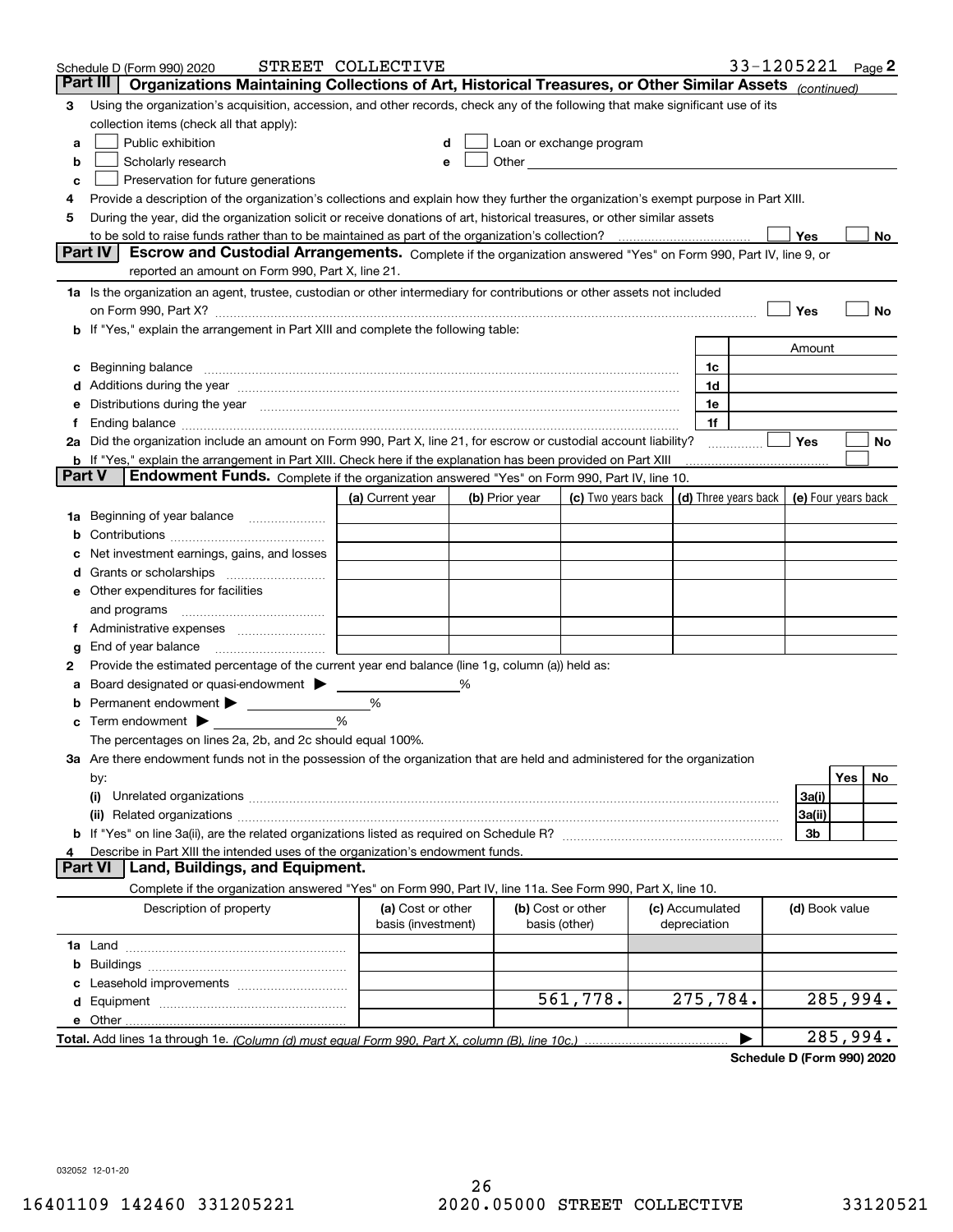|                | <b>Tail VII</b> Investments - Other Securities.<br>Complete if the organization answered "Yes" on Form 990, Part IV, line 11b. See Form 990, Part X, line 12. |                 |                                                           |                |
|----------------|---------------------------------------------------------------------------------------------------------------------------------------------------------------|-----------------|-----------------------------------------------------------|----------------|
|                | (a) Description of security or category (including name of security)                                                                                          | (b) Book value  | (c) Method of valuation: Cost or end-of-year market value |                |
|                |                                                                                                                                                               |                 |                                                           |                |
|                | (2) Closely held equity interests [111] [2] Closely held equity interests                                                                                     |                 |                                                           |                |
| (3) Other      |                                                                                                                                                               |                 |                                                           |                |
| (A)            |                                                                                                                                                               |                 |                                                           |                |
| (B)            |                                                                                                                                                               |                 |                                                           |                |
| (C)            |                                                                                                                                                               |                 |                                                           |                |
| (D)            |                                                                                                                                                               |                 |                                                           |                |
| (E)            |                                                                                                                                                               |                 |                                                           |                |
| (F)            |                                                                                                                                                               |                 |                                                           |                |
| (G)            |                                                                                                                                                               |                 |                                                           |                |
| (H)            |                                                                                                                                                               |                 |                                                           |                |
|                | Total. (Col. (b) must equal Form 990, Part X, col. (B) line 12.)                                                                                              |                 |                                                           |                |
|                | Part VIII Investments - Program Related.                                                                                                                      |                 |                                                           |                |
|                | Complete if the organization answered "Yes" on Form 990, Part IV, line 11c. See Form 990, Part X, line 13.                                                    |                 |                                                           |                |
|                | (a) Description of investment                                                                                                                                 | (b) Book value  | (c) Method of valuation: Cost or end-of-year market value |                |
| (1)            |                                                                                                                                                               |                 |                                                           |                |
| (2)            |                                                                                                                                                               |                 |                                                           |                |
| (3)            |                                                                                                                                                               |                 |                                                           |                |
| (4)            |                                                                                                                                                               |                 |                                                           |                |
| (5)            |                                                                                                                                                               |                 |                                                           |                |
| (6)            |                                                                                                                                                               |                 |                                                           |                |
| (7)            |                                                                                                                                                               |                 |                                                           |                |
| (8)            |                                                                                                                                                               |                 |                                                           |                |
| (9)            |                                                                                                                                                               |                 |                                                           |                |
|                | Total. (Col. (b) must equal Form 990, Part X, col. (B) line 13.)                                                                                              |                 |                                                           |                |
| <b>Part IX</b> | <b>Other Assets.</b>                                                                                                                                          |                 |                                                           |                |
|                | Complete if the organization answered "Yes" on Form 990, Part IV, line 11d. See Form 990, Part X, line 15.                                                    |                 |                                                           |                |
|                |                                                                                                                                                               | (a) Description |                                                           | (b) Book value |
| (1)            |                                                                                                                                                               |                 |                                                           |                |
| (2)            |                                                                                                                                                               |                 |                                                           |                |
| (3)            |                                                                                                                                                               |                 |                                                           |                |
| (4)            |                                                                                                                                                               |                 |                                                           |                |
| (5)            |                                                                                                                                                               |                 |                                                           |                |
| (6)            |                                                                                                                                                               |                 |                                                           |                |
| (7)            |                                                                                                                                                               |                 |                                                           |                |
| (8)            |                                                                                                                                                               |                 |                                                           |                |
| (9)            |                                                                                                                                                               |                 |                                                           |                |
| <b>Part X</b>  | Total. (Column (b) must equal Form 990, Part X, col. (B) line 15.)<br><b>Other Liabilities.</b>                                                               |                 |                                                           |                |
|                | Complete if the organization answered "Yes" on Form 990, Part IV, line 11e or 11f. See Form 990, Part X, line 25.                                             |                 |                                                           |                |
| 1.             | (a) Description of liability                                                                                                                                  |                 |                                                           | (b) Book value |
| (1)            | Federal income taxes                                                                                                                                          |                 |                                                           |                |
| (2)            | EIDL LOAN                                                                                                                                                     |                 |                                                           | 10,000.        |
| (3)            |                                                                                                                                                               |                 |                                                           |                |
| (4)            |                                                                                                                                                               |                 |                                                           |                |
| (5)            |                                                                                                                                                               |                 |                                                           |                |
| (6)            |                                                                                                                                                               |                 |                                                           |                |
| (7)            |                                                                                                                                                               |                 |                                                           |                |
| (8)            |                                                                                                                                                               |                 |                                                           |                |
| (9)            |                                                                                                                                                               |                 |                                                           |                |
|                | Total. (Column (b) must equal Form 990, Part X, col. (B) line 25.)                                                                                            |                 |                                                           | 10,000.        |
|                |                                                                                                                                                               |                 |                                                           |                |

**2.** Liability for uncertain tax positions. In Part XIII, provide the text of the footnote to the organization's financial statements that reports the organization's liability for uncertain tax positions under FASB ASC 740. Check here if the text of the footnote has been provided in Part XIII  $\mathcal{L}^{\text{max}}$ 

**Schedule D (Form 990) 2020**

032053 12-01-20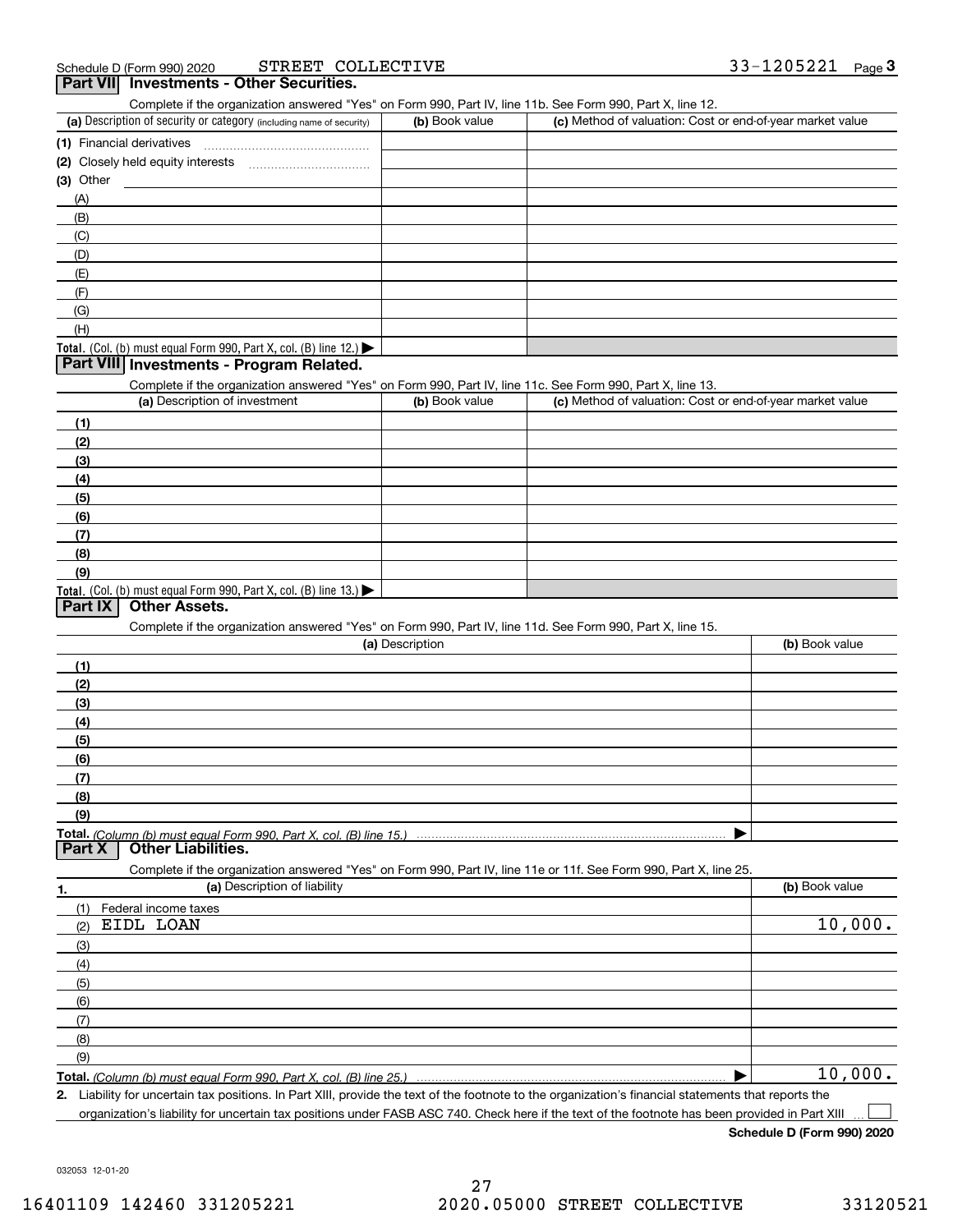|    | STREET COLLECTIVE<br>Schedule D (Form 990) 2020                                                                                                                                                                                     |                | 33-1205221<br>Page $4$ |
|----|-------------------------------------------------------------------------------------------------------------------------------------------------------------------------------------------------------------------------------------|----------------|------------------------|
|    | Part XI<br>Reconciliation of Revenue per Audited Financial Statements With Revenue per Return.                                                                                                                                      |                |                        |
|    | Complete if the organization answered "Yes" on Form 990, Part IV, line 12a.                                                                                                                                                         |                |                        |
| 1  | Total revenue, gains, and other support per audited financial statements                                                                                                                                                            |                | $\blacksquare$         |
| 2  | Amounts included on line 1 but not on Form 990, Part VIII, line 12:                                                                                                                                                                 |                |                        |
| a  | Net unrealized gains (losses) on investments [11] matter contracts and the unrealized gains (losses) on investments                                                                                                                 | 2a             |                        |
|    |                                                                                                                                                                                                                                     | 2 <sub>b</sub> |                        |
|    | Recoveries of prior year grants [11] matter contracts and prior year grants [11] matter contracts and prior year grants and all the contracts and all the contracts of prior year.                                                  | 2c             |                        |
| d  | Other (Describe in Part XIII.) <b>Construction Contract Construction</b> Chemistry Chemistry Chemistry Chemistry Chemistry                                                                                                          | 2d             |                        |
| е  | Add lines 2a through 2d                                                                                                                                                                                                             |                | 2e                     |
| з  |                                                                                                                                                                                                                                     |                | 3                      |
| 4  | Amounts included on Form 990, Part VIII, line 12, but not on line 1:                                                                                                                                                                |                |                        |
| a  | Investment expenses not included on Form 990, Part VIII, line 7b [                                                                                                                                                                  | 4a             |                        |
| b  |                                                                                                                                                                                                                                     |                |                        |
| c. | Add lines 4a and 4b                                                                                                                                                                                                                 | 4с             |                        |
|    |                                                                                                                                                                                                                                     |                | 5                      |
|    | Part XII   Reconciliation of Expenses per Audited Financial Statements With Expenses per Return.                                                                                                                                    |                |                        |
|    | Complete if the organization answered "Yes" on Form 990, Part IV, line 12a.                                                                                                                                                         |                |                        |
| 1  |                                                                                                                                                                                                                                     |                | $\mathbf{1}$           |
| 2  | Amounts included on line 1 but not on Form 990, Part IX, line 25:                                                                                                                                                                   |                |                        |
| a  |                                                                                                                                                                                                                                     | 2a             |                        |
| b  |                                                                                                                                                                                                                                     | 2 <sub>b</sub> |                        |
| C. |                                                                                                                                                                                                                                     | 2с             |                        |
| d  |                                                                                                                                                                                                                                     | 2d             |                        |
|    | Add lines 2a through 2d <b>contained a contained a contained a contained a</b> contained a contained a contained a contained a contained a contained a contained a contained a contained a contained a contained a contained a cont |                | 2e                     |
| 3  |                                                                                                                                                                                                                                     |                | 3                      |
| 4  | Amounts included on Form 990, Part IX, line 25, but not on line 1:                                                                                                                                                                  |                |                        |
| a  | Investment expenses not included on Form 990, Part VIII, line 7b [111] [11] Investment expenses not included on Form 990, Part VIII, line 7b                                                                                        | 4a l           |                        |
| b  |                                                                                                                                                                                                                                     | 4b             |                        |
|    | Add lines 4a and 4b                                                                                                                                                                                                                 | 4c             |                        |
|    |                                                                                                                                                                                                                                     | 5              |                        |
|    | Part XIII Supplemental Information.                                                                                                                                                                                                 |                |                        |

Provide the descriptions required for Part II, lines 3, 5, and 9; Part III, lines 1a and 4; Part IV, lines 1b and 2b; Part V, line 4; Part X, line 2; Part XI, lines 2d and 4b; and Part XII, lines 2d and 4b. Also complete this part to provide any additional information.

032054 12-01-20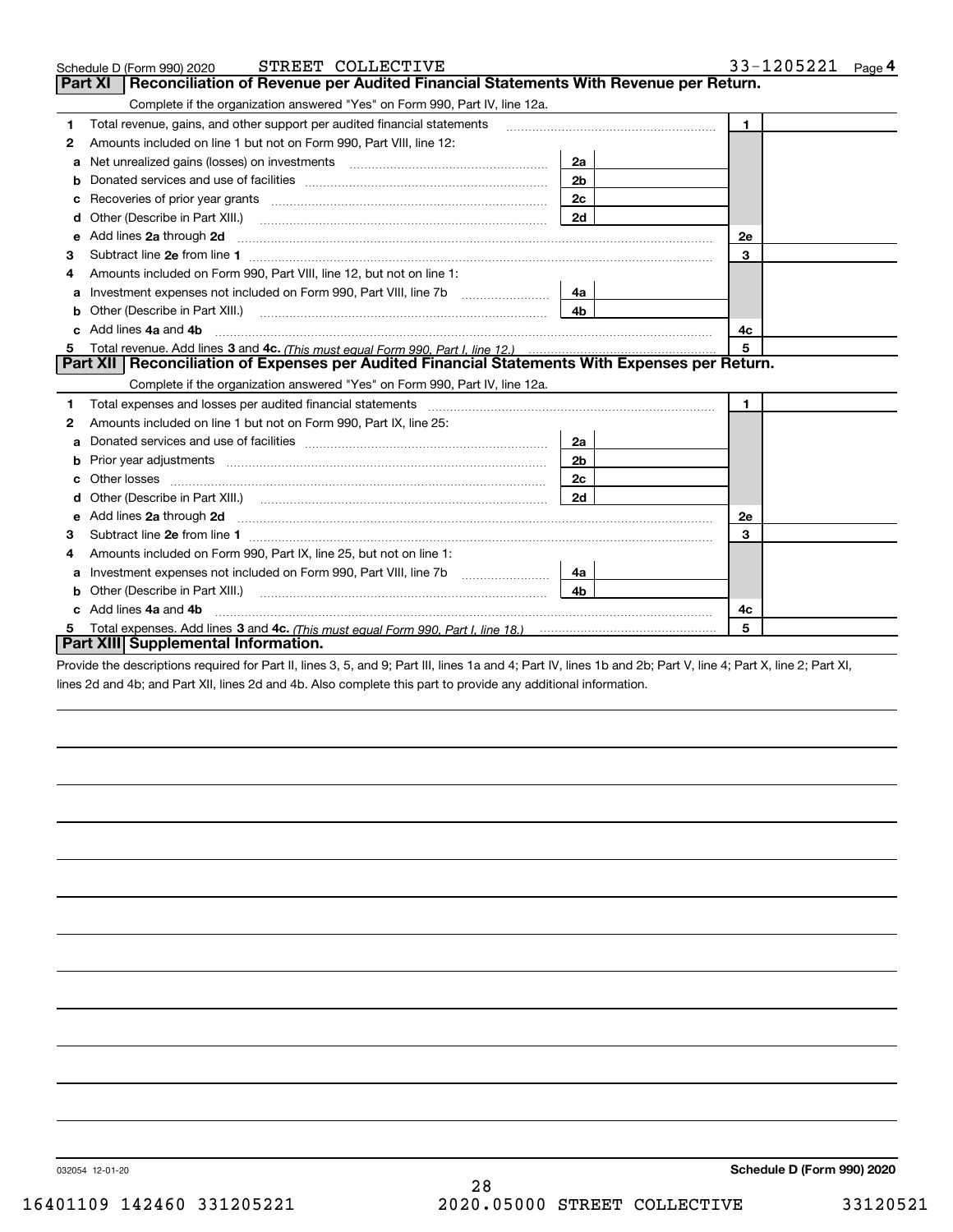**(Form 990 or 990-EZ)**

Department of the Treasury Internal Revenue Service Name of the organization

**SCHEDULE O Supplemental Information to Form 990 or 990-EZ**

**Complete to provide information for responses to specific questions on Form 990 or 990-EZ or to provide any additional information. | Attach to Form 990 or 990-EZ. | Go to www.irs.gov/Form990 for the latest information.**



STREET COLLECTIVE **1990 1991 1991 1991 199221** 

# FORM 990, PART I, LINE 1, DESCRIPTION OF ORGANIZATION MISSION:

ENJOYABLE FOR EVERYONE.

FORM 990, PART III, LINE 4D, OTHER PROGRAM SERVICES:

OTHER PROGRAM SERVICES INCLUDE:

\*COMMUNITY PLANNING: SUPPORTED LOCAL COMMUNITIES AND SCHOOL DISTRICTS

TO DEVELOP AN ACTIONABLE VISION FOR THEIR TRANSPORTATION NETWORK.

\*PRODUCE REGIONAL TRAIL MAPS

\*ADVOCATE TO MAKE DES MOINES AND THE METRO AREA MORE PEDESTRIAN AND

BICYCLE FRIENDLY

\*PROVIDE TRAINING AND MENTORING TO DES MOINES YOUTH IN BICYCLE SAFETY,

ETIQUETTE, AND MAINTENANCE.

\*POLICY DEVELOPMENT: LAYS THE GROUNDWORK FOR FUTURE CHANGE BY WRITING

AND REVIEWING POLICIES AND ORDINANCES AFFECTING ACTIVE TRANSPORATION,

DEVELOPING CASE STUDIES AND RESEARCHING BRIEFS ON POLICIES USED

ELSEWHERE, AND EDUCATION ON POLICY BEST PRACTICES FOR ACTIVE

TRANSPORTATION.

EXPENSES \$ 133,270. INCLUDING GRANTS OF \$ 0. REVENUE \$ 9,805.

FORM 990, PART VI, SECTION B, LINE 11B:

OFFICERS/BOARD MEMBERS WILL REVIEW THE 990 PRIOR TO SIGNING AND MAILING.

FORM 990, PART VI, SECTION B, LINE 12C:

BOARD MEMBERS SIGN AN ANNUAL STATEMENT AGREEING TO ABIDE BY THE CONFLICT OF

INTEREST SECTION WITHIN THE BY-LAWS.

032211 11-20-20 LHA For Paperwork Reduction Act Notice, see the Instructions for Form 990 or 990-EZ. Schedule O (Form 990 or 990-EZ) 2020 29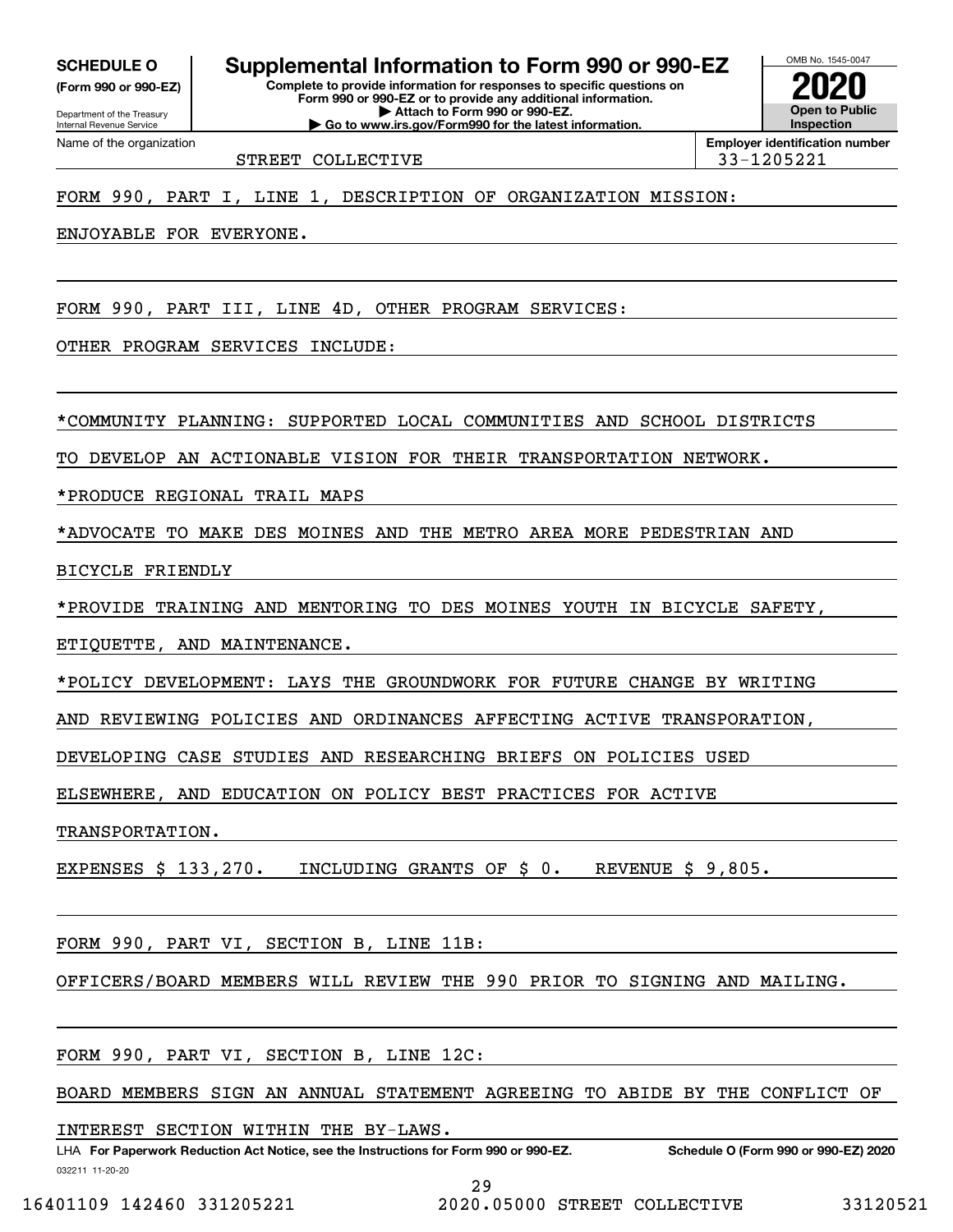| Schedule O (Form 990 or 990-EZ) 2020 | Page <sub>←</sub>                     |
|--------------------------------------|---------------------------------------|
| Name of the organization             | <b>Employer identification number</b> |
| STREET COLLECTIVE                    | 33-1205221                            |

FORM 990, PART VI, SECTION B, LINE 15B:

THE BOARD OF DIRECTORS ESTABLISHES THE COMPENSATON (SALARY OF \$69,482 IN

2020 AS WELL AS BENEFITS) OF THE EXECUTIVE DIRECTOR BY IDENTIFYING

COMPENSATION THAT IS NOT EXCESSIVE, BUT THAT ALSO IS REASONABLE ENOUGH TO

RETAIN THE SKILLS AND BACKGROUND TO SUCCESSFULLY LEAD THE ORGANIZATION.

THIS INCLUDES CONDUCTING A REVIEW OF HOW LOCAL AND NATIONAL PEER

ORGANIZATIONS, OF SIMILAR SIZE, COMPENSATE SENIOR LEADERS AND TAKING INTO

ACCOUNT THE EXECUTIVE DIRECTOR'S WORK HISTORY. AT THE SAME TIME, THE BOARD

IS DILIGENT TO NOT ALLOW THE COMPENSATION TO CREATE A BURDEN ON THE OVERALL BUDGET.

FORM 990, PART VI, SECTION C, LINE 19:

MUCH OF THE INFORMATION MENTIONED ON P. 6 LINE 19 IS AVAILABLE ON THE

ORGANIZATION'S WEBSITE. IF ADDITIONAL INFORMATION IS NEEDED BY THE GENERAL

PUBLIC THE INFORMATION IS AVAILABLE UPON REQUEST.

FORM 990, PART IX, LINE 24E, ALL OTHER FUNCTIONAL EXPENSES:

EMPLOYEE INCENTIVES:

| PROGRAM SERVICE EXPENSES        |         |  |
|---------------------------------|---------|--|
| MANAGEMENT AND GENERAL EXPENSES | υ.      |  |
| FUNDRAISING EXPENSES            | υ.      |  |
| TOTAL EXPENSES                  | 11,816. |  |

UTILITIES:

| PROGRAM SERVICE | EXPENSES | ' ດ |  |
|-----------------|----------|-----|--|
|                 |          |     |  |

30

MANAGEMENT AND GENERAL EXPENSES 0.

FUNDRAISING EXPENSES 0.

032212 11-20-20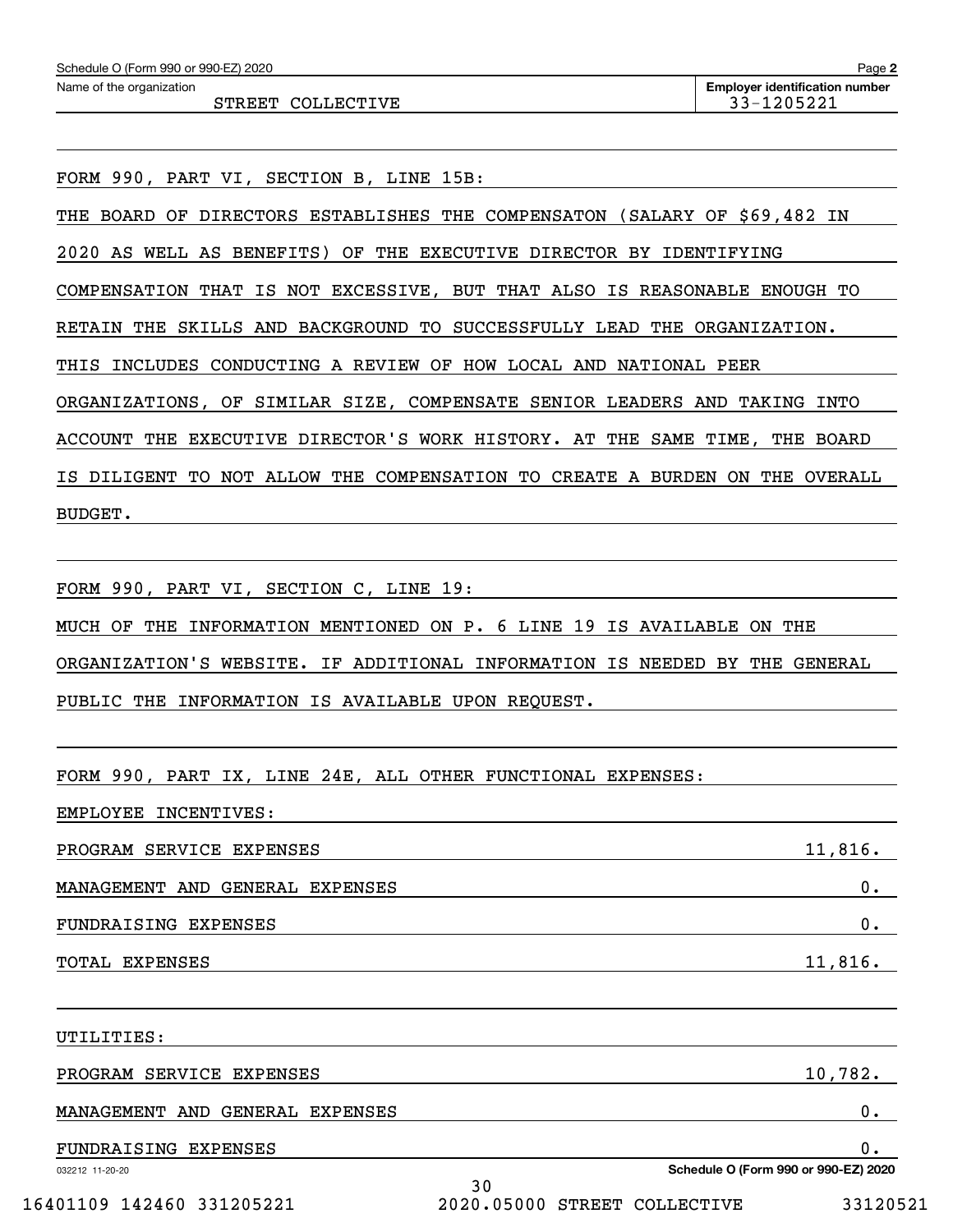| Schedule O (Form 990 or 990-EZ) 2020             | Page 2                                              |
|--------------------------------------------------|-----------------------------------------------------|
| Name of the organization<br>COLLECTIVE<br>STREET | <b>Employer identification number</b><br>33-1205221 |
| TOTAL EXPENSES                                   | 10,782.                                             |
| PRINTING & REPRODUCTION:                         |                                                     |
| PROGRAM SERVICE<br>EXPENSES                      | 6, 231.                                             |
| AND GENERAL<br><b>EXPENSES</b><br>MANAGEMENT     | $0$ .                                               |
| FUNDRAISING EXPENSES                             | О.                                                  |
| <b>TOTAL EXPENSES</b>                            | 6, 231.                                             |
| <b>REFUND:</b>                                   |                                                     |
| PROGRAM SERVICE<br>EXPENSES                      | 4,149.                                              |
| AND GENERAL EXPENSES<br>MANAGEMENT               | 0.                                                  |
| FUNDRAISING EXPENSES                             | 0.                                                  |
| TOTAL EXPENSES                                   | 4,149.                                              |
| SUPPLIES:                                        |                                                     |
| PROGRAM SERVICE<br>EXPENSES                      | 4,122.                                              |
| MANAGEMENT AND GENERAL EXPENSES                  | $\mathbf 0$ .                                       |
| FUNDRAISING EXPENSES                             | 0.                                                  |
| TOTAL EXPENSES                                   | 4,122.                                              |
| MERCHANT PROCESSING FEES:                        |                                                     |
| PROGRAM SERVICE EXPENSES                         | 2,576.                                              |
| MANAGEMENT AND GENERAL EXPENSES                  | $\mathbf 0$ .                                       |
| FUNDRAISING EXPENSES                             | $\mathbf 0$ .                                       |
| TOTAL EXPENSES                                   | 2,576.                                              |
| MISCELLANEOUS:                                   |                                                     |
| PROGRAM SERVICE EXPENSES                         | 2,494.                                              |
| 032212 11-20-20                                  | Schedule O (Form 990 or 990-EZ) 2020                |

31 16401109 142460 331205221 2020.05000 STREET COLLECTIVE 33120521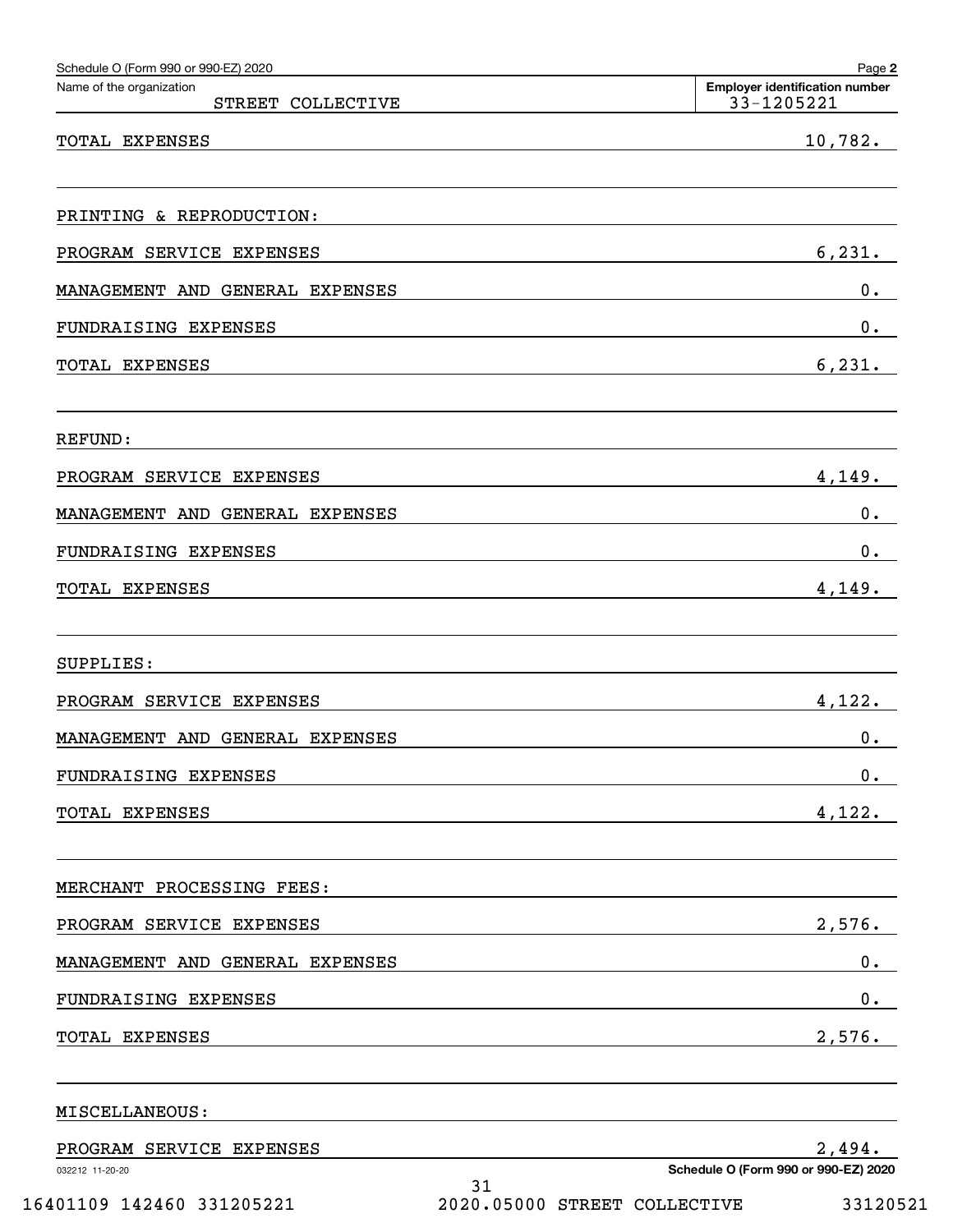| Schedule O (Form 990 or 990-EZ) 2020                    | Page 2                                              |
|---------------------------------------------------------|-----------------------------------------------------|
| Name of the organization<br>COLLECTIVE<br><b>STREET</b> | <b>Employer identification number</b><br>33-1205221 |
| MANAGEMENT AND GENERAL EXPENSES                         | 0.                                                  |
| FUNDRAISING EXPENSES                                    | $0$ .                                               |
| TOTAL EXPENSES                                          | 2,494.                                              |
| TELEPHONE:                                              |                                                     |
| PROGRAM SERVICE EXPENSES                                | 2,408.                                              |
| MANAGEMENT AND GENERAL EXPENSES                         | 0.                                                  |
| FUNDRAISING EXPENSES                                    | $0$ .                                               |
| TOTAL EXPENSES                                          | 2,408.                                              |
| CONTRACT LABOR:                                         |                                                     |
| PROGRAM SERVICE EXPENSES                                | 1,973.                                              |
| MANAGEMENT AND GENERAL EXPENSES                         | 0.                                                  |
| FUNDRAISING EXPENSES                                    | $0$ .                                               |
| TOTAL EXPENSES                                          | 1,973.                                              |
| AUTO EXPENSE:                                           |                                                     |
| PROGRAM SERVICE EXPENSES                                | 1,590.                                              |
| MANAGEMENT AND GENERAL EXPENSES                         | $\mathbf 0$ .                                       |
| FUNDRAISING EXPENSES                                    | 0.                                                  |
| TOTAL EXPENSES                                          | 1,590.                                              |
| POSTAGE & DELIVERY:                                     |                                                     |
| PROGRAM SERVICE EXPENSES                                | 1,318.                                              |
| MANAGEMENT AND GENERAL EXPENSES                         | $\mathbf 0$ .                                       |
| FUNDRAISING EXPENSES                                    | $0$ .                                               |
| TOTAL EXPENSES                                          | 1,318.                                              |
|                                                         |                                                     |

032212 11-20-20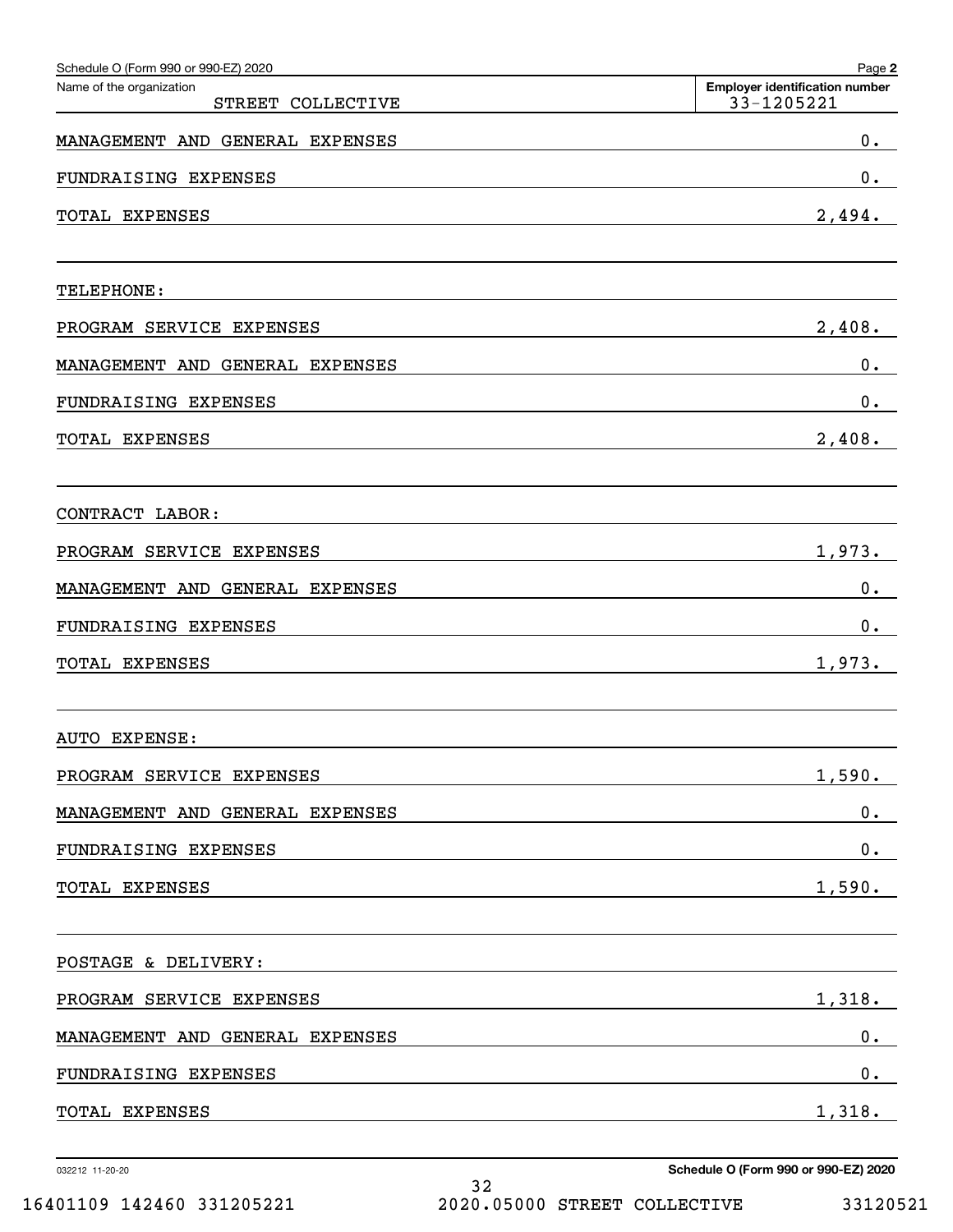| Schedule O (Form 990 or 990-EZ) 2020<br>Name of the organization<br>STREET COLLECTIVE |                                    | Page 2<br><b>Employer identification number</b><br>33-1205221 |
|---------------------------------------------------------------------------------------|------------------------------------|---------------------------------------------------------------|
| FREIGHT & SHIPPING:                                                                   |                                    |                                                               |
| PROGRAM SERVICE EXPENSES                                                              |                                    | 1,144.                                                        |
| MANAGEMENT AND GENERAL EXPENSES                                                       |                                    | 0.                                                            |
| FUNDRAISING EXPENSES                                                                  |                                    | 0.                                                            |
| TOTAL EXPENSES                                                                        |                                    | 1,144.                                                        |
| TOOLS:                                                                                |                                    |                                                               |
| PROGRAM SERVICE EXPENSES                                                              |                                    | 980.                                                          |
| MANAGEMENT AND GENERAL EXPENSES                                                       |                                    | 0.                                                            |
| FUNDRAISING EXPENSES                                                                  |                                    | 0.                                                            |
| TOTAL EXPENSES                                                                        |                                    | 980.                                                          |
| FOOD:                                                                                 |                                    |                                                               |
| PROGRAM SERVICE EXPENSES                                                              |                                    | 876.                                                          |
| MANAGEMENT AND GENERAL EXPENSES                                                       |                                    | 0.                                                            |
| FUNDRAISING EXPENSES                                                                  |                                    | $0$ .                                                         |
| TOTAL EXPENSES                                                                        |                                    | 876.                                                          |
| DUES & SUBSCRIPTIONS:                                                                 |                                    |                                                               |
| PROGRAM SERVICE EXPENSES                                                              |                                    | 798.                                                          |
| MANAGEMENT AND GENERAL EXPENSES                                                       |                                    | 0.                                                            |
| FUNDRAISING EXPENSES                                                                  |                                    | 0.                                                            |
| TOTAL EXPENSES                                                                        |                                    | 798.                                                          |
| RECYCLING:                                                                            |                                    |                                                               |
| PROGRAM SERVICE EXPENSES                                                              |                                    | 730.                                                          |
| MANAGEMENT AND GENERAL EXPENSES                                                       |                                    | 0.                                                            |
| FUNDRAISING EXPENSES                                                                  |                                    | 0.                                                            |
| 032212 11-20-20<br>16401109 142460 331205221                                          | 33<br>2020.05000 STREET COLLECTIVE | Schedule O (Form 990 or 990-EZ) 2020<br>33120521              |